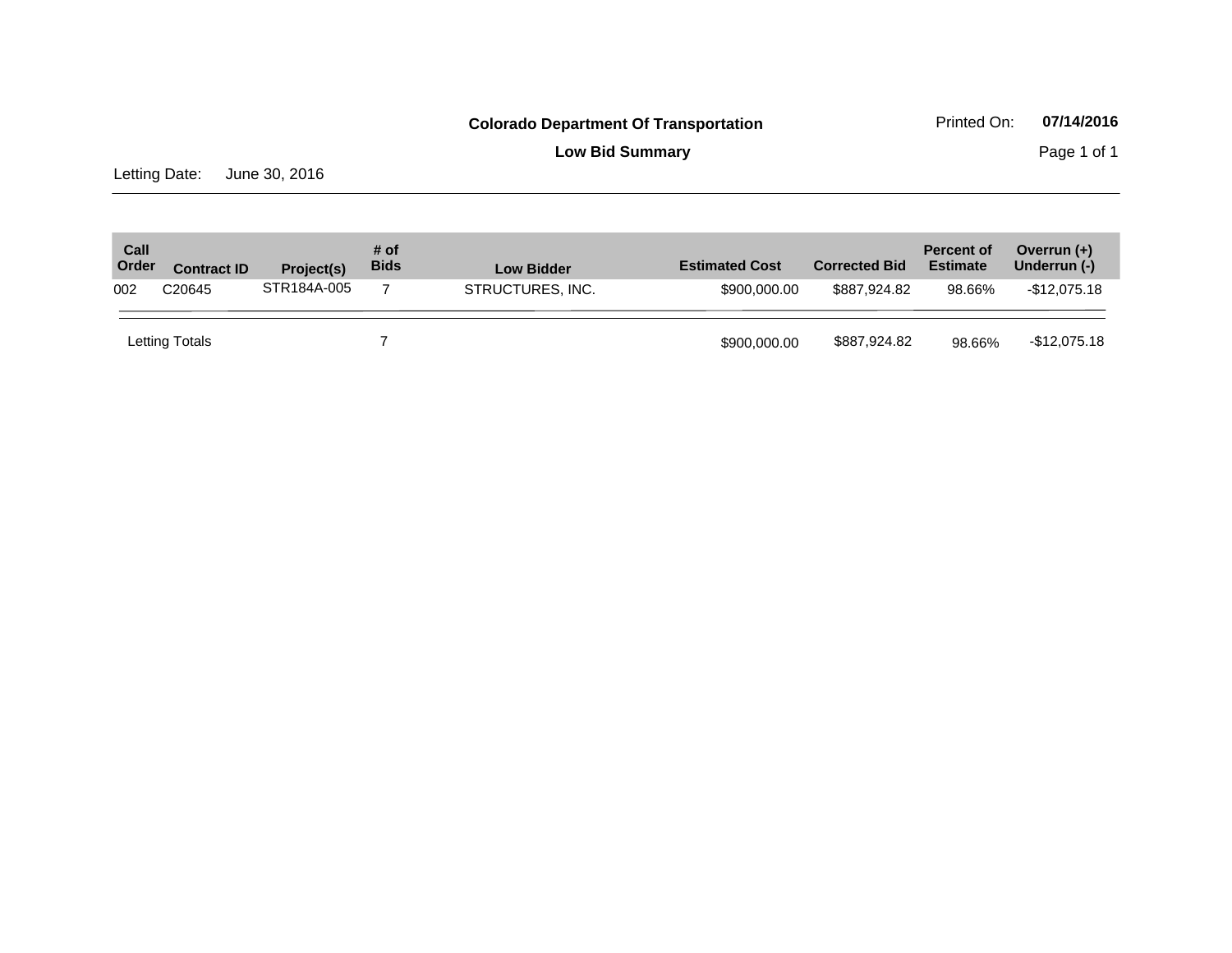|                              |               | <b>Colorado Department Of Transportation</b> | Printed On:                    | 07/14/2016              |           |
|------------------------------|---------------|----------------------------------------------|--------------------------------|-------------------------|-----------|
|                              |               |                                              | Page 1 of 1                    |                         |           |
| Letting No:                  | 20160630      | Contract ID:                                 | C20645                         | Project(s): STR184A-005 |           |
| Letting Date:                | June 30, 2016 | Region:                                      | 5                              |                         |           |
| Letting Time:                | 10:00 AM      |                                              | Contract Time: 30 WORKING DAYS | Counties:               | MONTEZUMA |
| <b>Contract Description:</b> |               |                                              |                                |                         |           |

| Rank           | <b>Vendor ID</b> | <b>Vendor Name</b>                  | <b>Total Bid</b> | <b>Percent Of</b><br><b>Low Bid</b> | <b>Percent Of</b><br><b>Estimate</b> |
|----------------|------------------|-------------------------------------|------------------|-------------------------------------|--------------------------------------|
|                | 1086A            | STRUCTURES, INC.                    | \$887,924.82     | 100.00%                             | 98.66%                               |
| $\mathbf 0$    | -EST-            | <b>Engineer's Estimate</b>          | \$900,000.00     | 101.36%                             | 100.00%                              |
| 2              | 613A             | MUELLER CONSTRUCTION SERVICES, INC. | \$1,028,882.00   | 115.87%                             | 114.32%                              |
| 3              | S3082            | MOUNTAIN VALLEY CONTRACTING, Inc.   | \$1,037,596.20   | 116.86%                             | 115.29%                              |
| 4              | 055A             | TRICON 2, LLC                       | \$1,164,000.00   | 131.09%                             | 129.33%                              |
| $\sqrt{5}$     | 1282A            | AMERICAN WEST CONSTRUCTION, LLC     | \$1,227,269.00   | 138.22%                             | 136.36%                              |
| 6              | 672A             | OLDCASTLE SW GROUP, INC.            | \$1,466,000.00   | 165.10%                             | 162.89%                              |
| $\overline{7}$ | 169A             | LAWRENCE CONSTRUCTION COMPANY       | \$3,700,000.00   | 416.70%                             | 411.11%                              |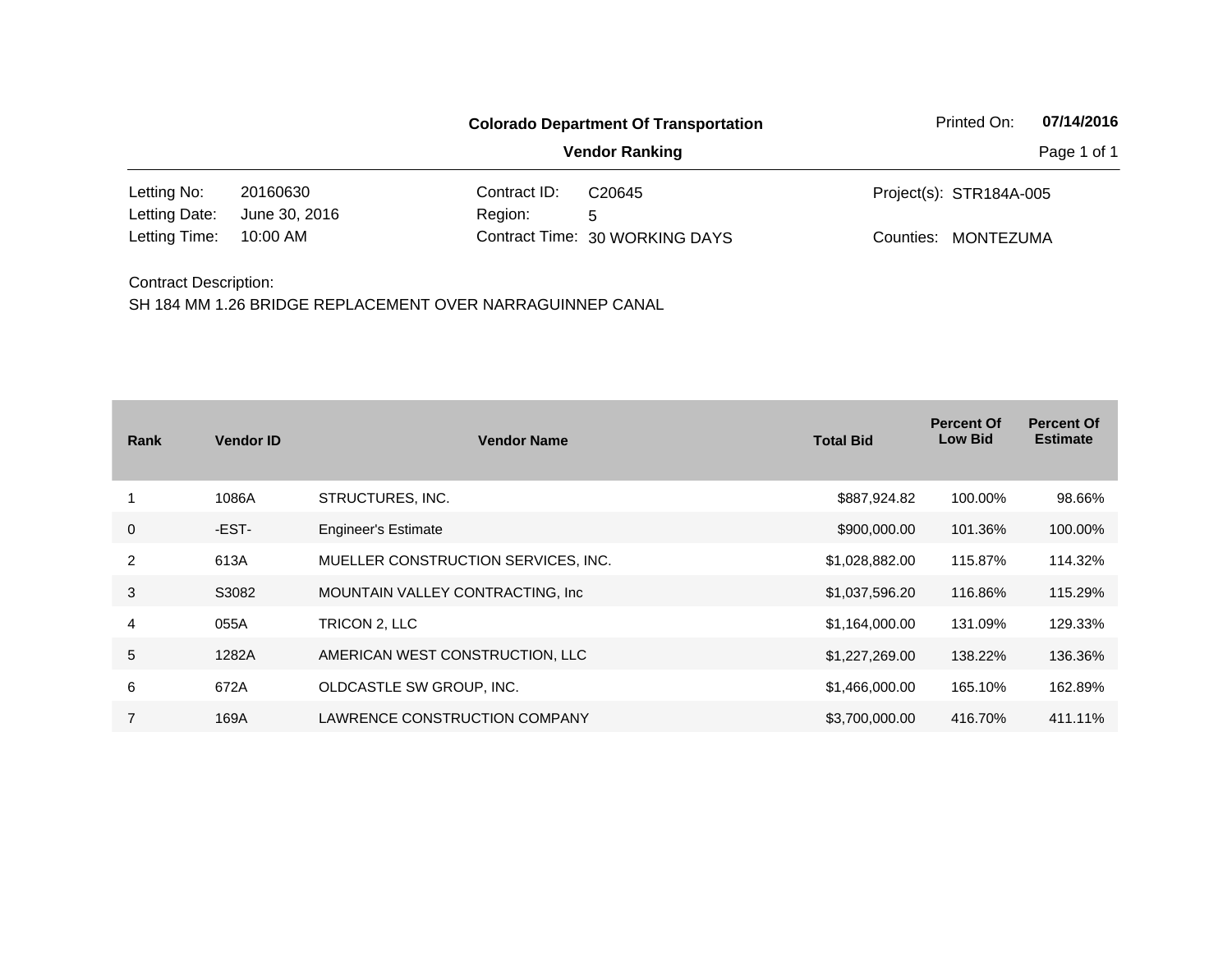|                                               |      |                                                       |                         | <b>Tabulation of Bids</b> | Page 1 of 19                              |               |                                      |                    |                                                   |                     |  |
|-----------------------------------------------|------|-------------------------------------------------------|-------------------------|---------------------------|-------------------------------------------|---------------|--------------------------------------|--------------------|---------------------------------------------------|---------------------|--|
| Letting No:<br>Letting Date:<br>Letting Time: |      | 20160630<br>June 30, 2016<br>10:00 AM                 | Contract ID:<br>Region: | C20645<br>5               |                                           |               |                                      |                    | Counties: MONTEZUMA                               |                     |  |
|                                               |      |                                                       |                         |                           | $(0)$ -EST-<br><b>Engineer's Estimate</b> |               | (1) 1086A<br><b>STRUCTURES, INC.</b> |                    | (2) 613A<br><b>MUELLER</b><br><b>CONSTRUCTION</b> |                     |  |
| <b>Item Code</b>                              |      | <b>Description</b>                                    | Quantity                |                           | <b>Unit Price</b>                         | <b>Amount</b> | <b>Unit Price</b>                    | <b>Amount</b>      | <b>Unit Price</b>                                 | <b>Amount</b>       |  |
| <b>SECTION:</b>                               | 0001 | <b>BID ITEMS</b>                                      |                         |                           |                                           |               |                                      | LCC:               |                                                   |                     |  |
|                                               |      | 201-00000 Clearing and Grubbing                       | 1.000                   | L SI                      | 35,000.00000 35,000.00                    |               | 16,480.00000                         | 16,480.00          | 5,000.00000                                       | 5,000.00            |  |
| 202-00027 Removal of Riprap                   |      |                                                       | 131.000                 | <b>SY</b>                 | 35.00000                                  | 4,585.00      | 20.60000                             | 2,698.60           | 22.00000                                          | 2,882.00            |  |
|                                               |      | 202-00220 Removal of Asphalt Mat                      | 1,555.400               | <b>SY</b>                 | 30.00000                                  | 46,662.00     | 5.20000                              | 8,088.08           | 7.00000                                           | 10,887.80           |  |
| 202-00400 Removal of Bridge                   |      |                                                       |                         | 1.000 EACH                | 30,000.00000 30,000.00                    |               | 14,935.00000                         | 14,935.00          | 30,000.00000                                      | 30,000.00           |  |
|                                               |      | 202-00821 Removal of Sign Panel                       |                         | 2.000 EACH                | 100.00000                                 | 200.00        | 51.50000                             | 103.00             | 50.00000                                          | 100.00              |  |
| 202-01000 Removal of Fence                    |      |                                                       | 20.000                  | LF                        | 10.00000                                  | 200.00        | 5.20000                              | 104.00             | 5.00000                                           | 100.00              |  |
|                                               |      | 203-00010 Unclassified Excavation (Complete In Place) | 1,904.000               | CY                        | 45.00000                                  | 85,680.00     |                                      | 16.50000 31,416.00 |                                                   | 60.00000 114,240.00 |  |
| 203-00400 Rock Excavation                     |      |                                                       | 118,000                 | CY                        | 60.00000                                  | 7,080.00      | 38.20000                             | 4,507.60           | 65.00000                                          | 7,670.00            |  |
| 203-01100 Proof Rolling                       |      |                                                       |                         | 10.000 HOUR               | 90.00000                                  | 900.00        | 185.40000                            | 1,854.00           | 110.00000                                         | 1,100.00            |  |
| 203-01500 Blading                             |      |                                                       |                         | 10.000 HOUR               | 130.00000                                 | 1,300.00      | 128.80000                            | 1,288.00           | 200.00000                                         | 2,000.00            |  |
|                                               |      | 203-01565 Hydraulic Excavator                         |                         | 10.000 HOUR               | 150.00000                                 | 1,500.00      | 166.90000                            | 1,669.00           | 135.00000                                         | 1,350.00            |  |
| 203-01582 Truck (Dump)                        |      |                                                       |                         | 10.000 HOUR               | 160.00000                                 | 1,600.00      | 113.30000                            | 1,133.00           | 110.00000                                         | 1,100.00            |  |
|                                               |      | 203-01590 Front End Loader (Rubber Tire)              |                         | 10.000 HOUR               | 150.00000                                 | 1,500.00      | 128.80000                            | 1,288.00           | 105.00000                                         | 1,050.00            |  |
| 203-01597 Potholing                           |      |                                                       |                         | 24,000 HOUR               | 200.00000                                 | 4,800.00      | 231.80000                            | 5,563.20           | 395.00000                                         | 9,480.00            |  |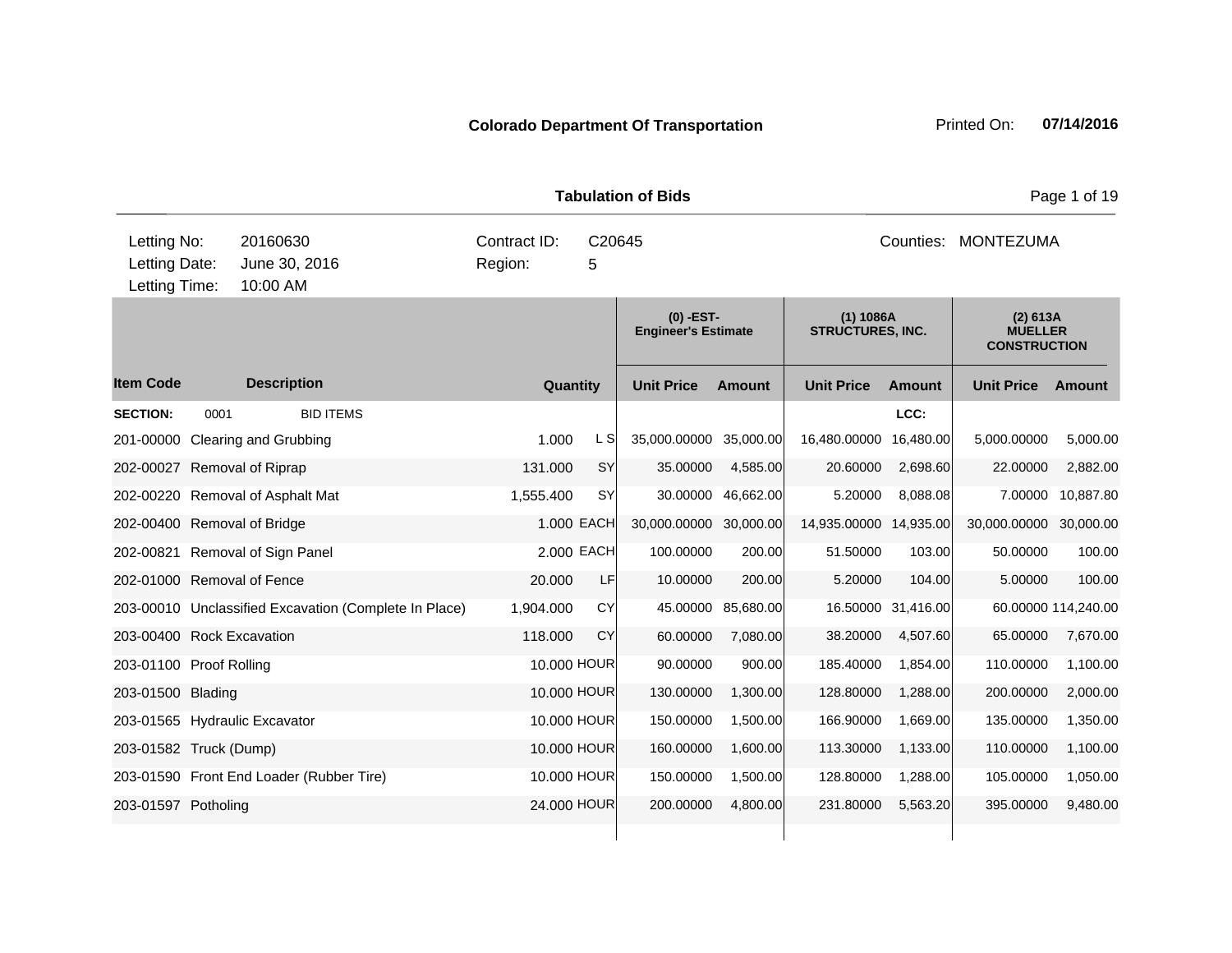| <b>Tabulation of Bids</b>                     |             |                                                    |                                        |            |                                         |           |                                      |                |                                                                      | Page 2 of 19 |
|-----------------------------------------------|-------------|----------------------------------------------------|----------------------------------------|------------|-----------------------------------------|-----------|--------------------------------------|----------------|----------------------------------------------------------------------|--------------|
| Letting No:<br>Letting Date:<br>Letting Time: |             | 20160630<br>June 30, 2016<br>10:00 AM              | Contract ID:<br>C20645<br>Region:<br>5 |            |                                         |           | Counties: MONTEZUMA                  |                |                                                                      |              |
|                                               |             |                                                    |                                        |            | (0) -EST-<br><b>Engineer's Estimate</b> |           | (1) 1086A<br><b>STRUCTURES, INC.</b> |                | (2) 613A<br><b>MUELLER</b><br><b>CONSTRUCTION</b><br><b>SERVICES</b> |              |
| <b>Item Code</b>                              |             | <b>Description</b>                                 | Quantity                               |            | <b>Unit Price</b>                       | Amount    | <b>Unit Price</b>                    | <b>Amount</b>  | <b>Unit Price</b>                                                    | Amount       |
| <b>SECTION:</b><br>203-02330 Laborer          | 0001        | <b>BID ITEMS</b>                                   | 10.000 HOUR                            |            | 50.00000                                | 500.00    | 45.40000                             | LCC:<br>454.00 | 32.00000                                                             | 320.00       |
| 207-00205 Topsoil                             |             |                                                    | 200.000                                | CY         | 25.00000                                | 5,000.00  | 6.20000                              | 1,240.00       | 15.00000                                                             | 3,000.00     |
| 207-00210 Stockpile Topsoil                   |             |                                                    | 200.000                                | CY         | 25.00000                                | 5,000.00  | 6.20000                              | 1,240.00       | 31.00000                                                             | 6,200.00     |
|                                               |             | 208-00002 Erosion Log Type 1 (12 Inch)             | 180.000                                | LF         | 10.50000                                | 1,890.00  | 4.00000                              | 720.00         | 4.00000                                                              | 720.00       |
| 208-00020 Silt Fence                          |             |                                                    | 1,435.000                              | LF         | 7.50000                                 | 10,762.50 | 1.70000                              | 2,439.50       | 1.75000                                                              | 2,511.25     |
|                                               |             | 208-00045 Concrete Washout Structure               | 1.000 EACH                             |            | 1,000.00000                             | 1,000.00  | 1,620.70000                          | 1,620.70       | 2,300.00000                                                          | 2,300.00     |
|                                               |             | 208-00070 Vehicle Tracking Pad                     | 1.000 EACH                             |            | 1,800.00000                             | 1,800.00  | 1,957.00000                          | 1,957.00       | 1,650.00000                                                          | 1,650.00     |
|                                               |             | 208-00103 Removal and Disposal of Sediment (Labor) | 20,000 HOUR                            |            | 50.00000                                | 1,000.00  | 56.70000                             | 1,134.00       | 32.00000                                                             | 640.00       |
|                                               | (Equipment) | 208-00105 Removal and Disposal of Sediment         | 20.000 HOUR                            |            | 100.00000                               | 2,000.00  | 139.10000                            | 2,782.00       | 30.00000                                                             | 600.00       |
|                                               |             | 208-00106 Sweeping (Sediment Removal)              | 10,000 HOUR                            |            | 100.00000                               | 1,000.00  | 174.00000                            | 1,740.00       | 125.00000                                                            | 1,250.00     |
|                                               |             | 208-00207 Erosion Control Management               | 20.000                                 | <b>DAY</b> | 120.00000                               | 2,400.00  | 165.90000                            | 3,318.00       | 165.00000                                                            | 3,300.00     |
| 208-00400 Water Control                       |             |                                                    | 1.000                                  | L S        | 5,000.00000                             | 5,000.00  | 5,061.30000                          | 5,061.30       | 4,000.00000                                                          | 4,000.00     |
| 210-00090 Reset Delineator                    |             |                                                    | 1.000 EACH                             |            | 35.00000                                | 35.00     | 44.80000                             | 44.80          | 25.00000                                                             | 25.00        |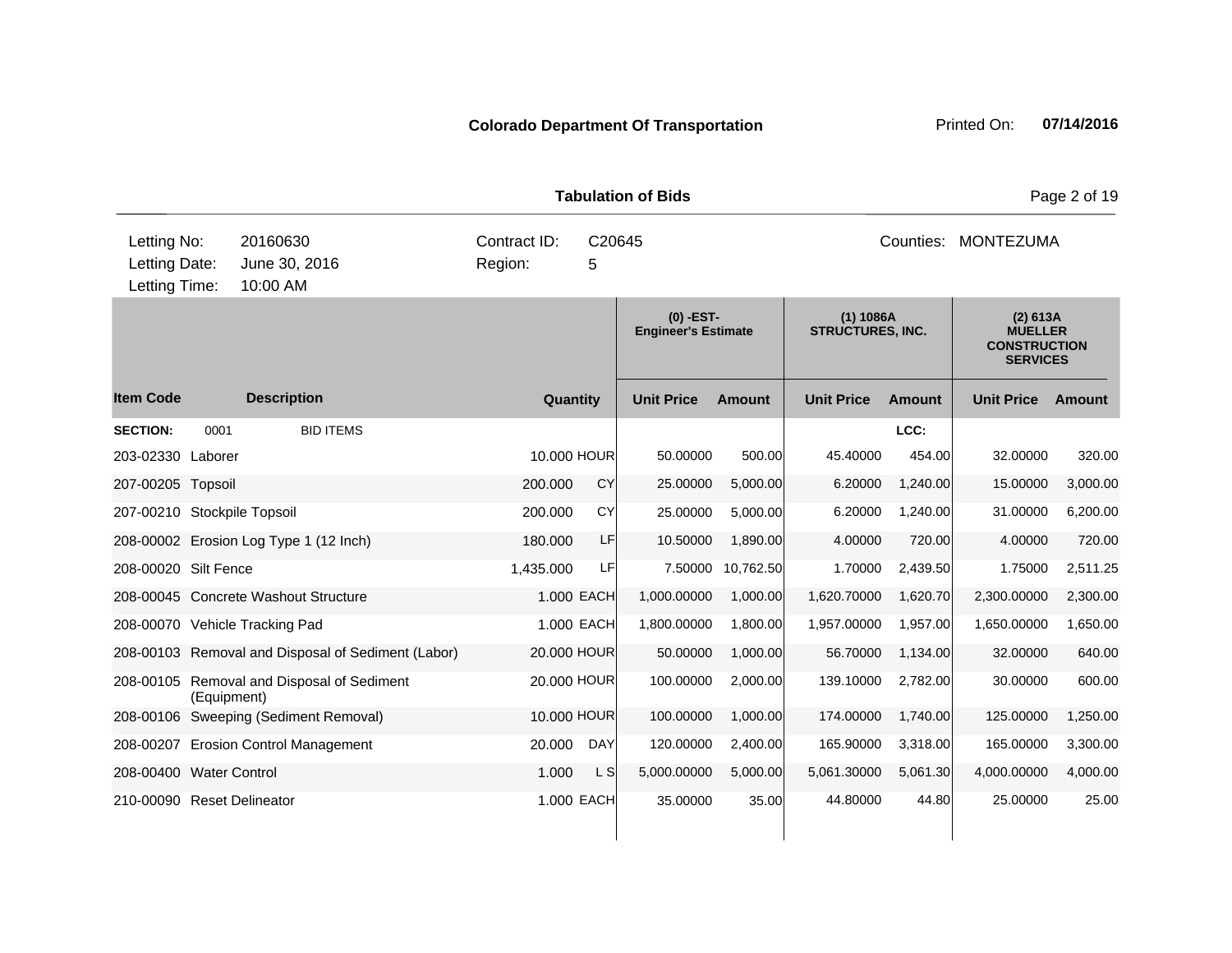| <b>Tabulation of Bids</b>                     |      |                                                                     |                                        |            |                                         |                    |                                      | Page 3 of 19       |                                                                      |                    |  |
|-----------------------------------------------|------|---------------------------------------------------------------------|----------------------------------------|------------|-----------------------------------------|--------------------|--------------------------------------|--------------------|----------------------------------------------------------------------|--------------------|--|
| Letting No:<br>Letting Date:<br>Letting Time: |      | 20160630<br>June 30, 2016<br>10:00 AM                               | Contract ID:<br>C20645<br>Region:<br>5 |            |                                         |                    | Counties: MONTEZUMA                  |                    |                                                                      |                    |  |
|                                               |      |                                                                     |                                        |            | (0) -EST-<br><b>Engineer's Estimate</b> |                    | (1) 1086A<br><b>STRUCTURES, INC.</b> |                    | (2) 613A<br><b>MUELLER</b><br><b>CONSTRUCTION</b><br><b>SERVICES</b> |                    |  |
| <b>Item Code</b>                              |      | <b>Description</b>                                                  | Quantity                               |            | <b>Unit Price</b>                       | <b>Amount</b>      | <b>Unit Price</b>                    | <b>Amount</b>      | <b>Unit Price</b>                                                    | Amount             |  |
| <b>SECTION:</b>                               | 0001 | <b>BID ITEMS</b>                                                    |                                        |            |                                         |                    |                                      | LCC:               |                                                                      |                    |  |
|                                               |      | 210-00810 Reset Ground Sign                                         |                                        | 7.000 EACH | 300.00000                               | 2,100.00           | 33.60000                             | 235.20             | 175,00000                                                            | 1,225.00           |  |
| 212-00006 Seeding (Native)                    |      |                                                                     |                                        | 0.570 ACRE | 587.50000                               | 334.88             | 1,345.20000                          | 766.76             | 1,350.00000                                                          | 769.50             |  |
| 212-00032 Soil Conditioning                   |      |                                                                     |                                        | 0.570 ACRE | 979.25000                               | 558.17             | 6,849.60000                          | 3,904.27           | 6,700.00000                                                          | 3,819.00           |  |
|                                               |      | 213-00004 Mulching (Weed Free Straw)                                |                                        | 0.570 ACRE | 562.22000                               | 320.47             | 1,304.00000                          | 743.28             | 1,300.00000                                                          | 741.00             |  |
| 213-00061                                     |      | <b>Mulch Tackifier</b>                                              | 76.000                                 | <b>LB</b>  | 2.50000                                 | 190.00             | 6.60000                              | 501.60             | 6.50000                                                              | 494.00             |  |
| 216-00101                                     |      | Soil Retention Blanket (Straw-Coconut)<br>(Photodegradable Class 1) | 70.000                                 | <b>SY</b>  | 4.50000                                 | 315.00             | 5.50000                              | 385.00             | 5.50000                                                              | 385.00             |  |
| 240-00000 Wildlife Biologist                  |      |                                                                     | 15.000 HOUR                            |            | 30.00000                                | 450.00             | 96.90000                             | 1,453.50           | 140.00000                                                            | 2,100.00           |  |
|                                               |      | 250-00100 Environmental Health and Safety                           | 1.000                                  | L S        | 1,500.00000                             | 1,500.00           | 2,389.60000                          | 2,389.60           | 2,400.00000                                                          | 2,400.00           |  |
|                                               |      | 250-00110 Health and Safety Officer                                 |                                        | 8.000 HOUR | 30.00000                                | 240.00             | 171.00000                            | 1,368.00           | 175.00000                                                            | 1,400.00           |  |
|                                               |      | 250-00210 Solid Waste Disposal                                      | 5.000                                  | <b>CY</b>  | 300.00000                               | 1,500.00           | 81.80000                             | 409.00             | 85.00000                                                             | 425.00             |  |
|                                               |      | 250-00220 Hazardous Waste Disposal                                  | 5.000                                  | CY         | 100.00000                               | 500.00             | 41.90000                             | 209.50             | 45.00000                                                             | 225.00             |  |
|                                               |      | 304-02000 Aggregate Base Course (Class 2)                           | 1,902.000                              | <b>TON</b> | 20.00000                                | 38,040.00          |                                      | 20.60000 39,181.20 | 32.00000                                                             | 60,864.00          |  |
|                                               |      | 304-06000 Aggregate Base Course (Class 6)                           | 716.000                                | <b>TON</b> |                                         | 25.00000 17,900.00 |                                      | 22.20000 15,895.20 |                                                                      | 37.00000 26,492.00 |  |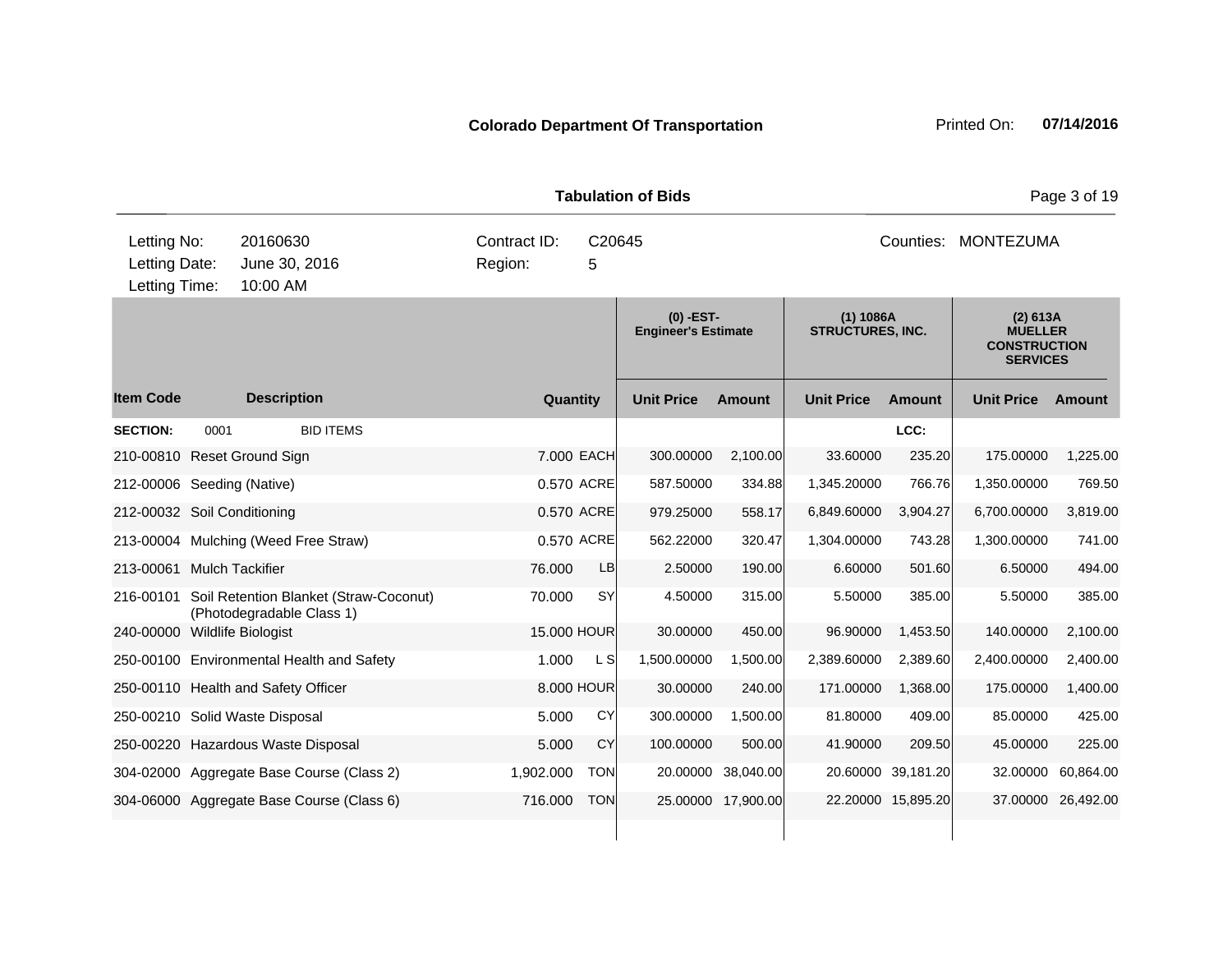| <b>Tabulation of Bids</b>                                                             |                          |                                                                                                                                                                                                                                                                                                                |                                                               |                                                                 |                                                                        |                                                                                         |                                                                                                |                                                                          |                                                                                                              | Page 4 of 19                                            |
|---------------------------------------------------------------------------------------|--------------------------|----------------------------------------------------------------------------------------------------------------------------------------------------------------------------------------------------------------------------------------------------------------------------------------------------------------|---------------------------------------------------------------|-----------------------------------------------------------------|------------------------------------------------------------------------|-----------------------------------------------------------------------------------------|------------------------------------------------------------------------------------------------|--------------------------------------------------------------------------|--------------------------------------------------------------------------------------------------------------|---------------------------------------------------------|
| Letting No:<br>Letting Date:<br>Letting Time:                                         |                          | 20160630<br>June 30, 2016<br>10:00 AM                                                                                                                                                                                                                                                                          | Contract ID:<br>Region:                                       | C20645<br>5                                                     |                                                                        |                                                                                         |                                                                                                |                                                                          | Counties: MONTEZUMA                                                                                          |                                                         |
|                                                                                       |                          |                                                                                                                                                                                                                                                                                                                |                                                               |                                                                 | (0) -EST-<br><b>Engineer's Estimate</b>                                |                                                                                         | (1) 1086A<br><b>STRUCTURES, INC.</b>                                                           |                                                                          | (2) 613A<br><b>MUELLER</b><br><b>CONSTRUCTION</b><br><b>SERVICES</b>                                         |                                                         |
| <b>Item Code</b>                                                                      |                          | <b>Description</b>                                                                                                                                                                                                                                                                                             | Quantity                                                      |                                                                 | <b>Unit Price</b>                                                      | <b>Amount</b>                                                                           | <b>Unit Price</b>                                                                              | <b>Amount</b>                                                            | <b>Unit Price</b>                                                                                            | <b>Amount</b>                                           |
| <b>SECTION:</b><br>403-34721<br>506-00212 Riprap (12 Inch)                            | 0001<br>28)<br>(Special) | <b>BID ITEMS</b><br>304-09014 Aggregate Base Course (Special)<br>Hot Mix Asphalt (Grading SX) (75) (PG 58-<br>411-10255 Emulsified Asphalt (Slow-Setting)<br>603-71808 18 x 8 Foot Concrete Box Culvert (Precast)<br>606-00301 Guardrail Type 3 (6-3 Post Spacing) (31")<br>606-01385 Transition Type 3J (31") | 115.000<br>810.000<br>115.000<br>129.000<br>64.000<br>312.500 | <b>TON</b><br><b>TON</b><br>GAL<br>CY<br>LF<br>LF<br>8.000 EACH | 35.00000<br>80.00000<br>6.00000<br>4,000.00000 256,000.00<br>950.00000 | 4,025.00<br>64,800.00<br>690.00<br>85.00000 10,965.00<br>40.00000 12,500.00<br>7,600.00 | 32.00000<br>174.90000 141,669.00<br>32.10000<br>4,902.80000313,779.20<br>1,320.50000 10,564.00 | LCC:<br>3,680.00<br>3,691.50<br>94.80000 12,229.20<br>43.30000 13,531.25 | 39.00000<br>187.00000 151,470.00<br>38.00000<br>135.00000 17,415.00<br>5,303.00000 339,392.00<br>1,300.00000 | 4,485.00<br>4,370.00<br>45.00000 14,062.50<br>10,400.00 |
| 607-00005 End Post                                                                    |                          | 606-01390 End Anchorage Type 3K (31")<br>606-02005 End Anchorage (Flared) (31")                                                                                                                                                                                                                                | 8.000 EACH<br>4.000 EACH<br>2.000 EACH                        |                                                                 | 1,200.00000<br>2,000.00000<br>200.00000                                | 9,600.00<br>8,000.00<br>400.00                                                          | 1,585.20000 12,681.60<br>2,233.10000<br>257.50000                                              | 8,932.40<br>515.00                                                       | 1,600.00000<br>2,200.00000<br>200.00000                                                                      | 12,800.00<br>8,800.00<br>400.00                         |
| 607-01025 Install Fence<br>607-11525 Fence (Plastic)<br>612-00001 Delineator (Type I) |                          |                                                                                                                                                                                                                                                                                                                | 20.000<br>200.000<br>14.000 EACH                              | LF<br>LF                                                        | 20.00000<br>4.00000<br>20.00000                                        | 400.00<br>800.00<br>280.00                                                              | 41.20000<br>3.60000<br>20.60000                                                                | 824.00<br>720.00<br>288.40                                               | 22.00000<br>8.00000<br>21.00000                                                                              | 440.00<br>1,600.00<br>294.00                            |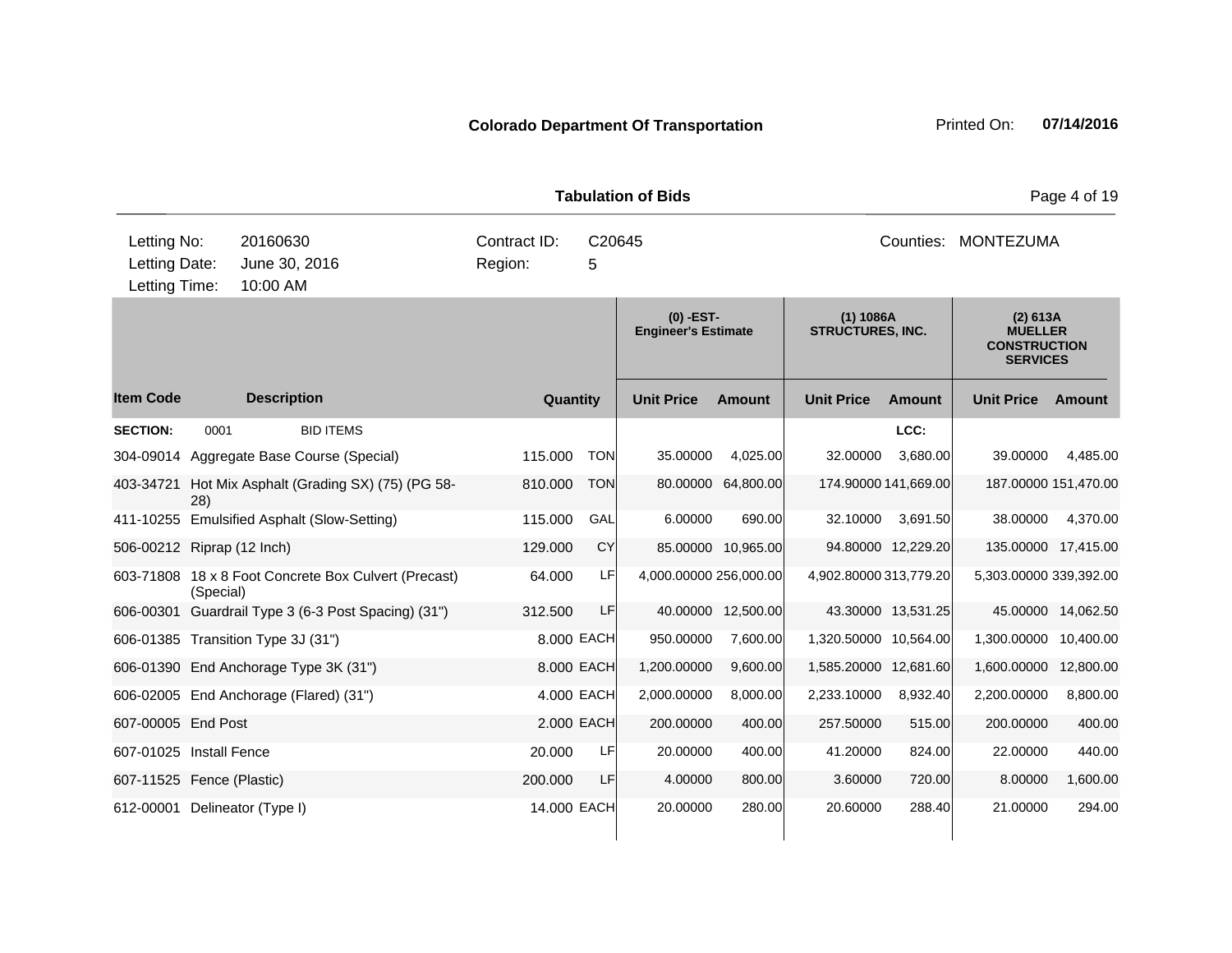| <b>Tabulation of Bids</b>                     |               |                                                      |                                        |            |                                         |               |                                      |          | Page 5 of 19                                                         |           |  |
|-----------------------------------------------|---------------|------------------------------------------------------|----------------------------------------|------------|-----------------------------------------|---------------|--------------------------------------|----------|----------------------------------------------------------------------|-----------|--|
| Letting No:<br>Letting Date:<br>Letting Time: |               | 20160630<br>June 30, 2016<br>10:00 AM                | Contract ID:<br>C20645<br>Region:<br>5 |            |                                         |               | Counties: MONTEZUMA                  |          |                                                                      |           |  |
|                                               |               |                                                      |                                        |            | (0) -EST-<br><b>Engineer's Estimate</b> |               | (1) 1086A<br><b>STRUCTURES, INC.</b> |          | (2) 613A<br><b>MUELLER</b><br><b>CONSTRUCTION</b><br><b>SERVICES</b> |           |  |
| <b>Item Code</b>                              |               | <b>Description</b>                                   | Quantity                               |            | <b>Unit Price</b>                       | <b>Amount</b> | <b>Unit Price</b>                    | Amount   | <b>Unit Price</b>                                                    | Amount    |  |
| <b>SECTION:</b>                               | 0001          | <b>BID ITEMS</b>                                     |                                        |            |                                         |               |                                      | LCC:     |                                                                      |           |  |
|                                               |               | 612-00003 Delineator (Type III)                      |                                        | 6.000 EACH | 30.00000                                | 180.00        | 26.80000                             | 160.80   | 23.00000                                                             | 138.00    |  |
|                                               |               | 614-00011 Sign Panel (Class I)                       | 3.000                                  | <b>SF</b>  | 25.00000                                | 75.00         | 20.60000                             | 61.80    | 15.00000                                                             | 45.00     |  |
|                                               |               | 614-00012 Sign Panel (Class II)                      | 9.000                                  | <b>SF</b>  | 25.00000                                | 225.00        | 25.80000                             | 232.20   | 18.00000                                                             | 162.00    |  |
|                                               |               | 614-01522 Steel Sign Support (2-Inch Round) (Socket) |                                        | 5.000 EACH | 75.00000                                | 375.00        | 113.30000                            | 566.50   | 213.00000                                                            | 1,065.00  |  |
|                                               | 40)(Post)     | 614-01575 Steel Sign Support (2-1/2 Inch Round NP-   | 12.000                                 | LF         | 30.00000                                | 360.00        | 17.60000                             | 211.20   | 15.00000                                                             | 180.00    |  |
| 614-01578                                     | 40)(Slipbase) | Steel Sign Support (2-1/2 Inch Round NP-             |                                        | 3.000 EACH | 145.00000                               | 435.00        | 257.50000                            | 772.50   | 230.00000                                                            | 690.00    |  |
| 620-00001                                     |               | Field Office (Class 1)                               |                                        | 1.000 EACH | 30,000.00000                            | 30,000.00     | 9,598.40000                          | 9,598.40 | 7,550.00000                                                          | 7,550.00  |  |
| 620-00020 Sanitary Facility                   |               |                                                      |                                        | 1.000 EACH | 1,800.00000                             | 1,800.00      | 1,982.40000                          | 1,982.40 | 1,000.00000                                                          | 1,000.00  |  |
|                                               |               | 625-00000 Construction Surveying                     | 1.000                                  | L S        | 5,000.00000                             | 5,000.00      | 6,695.00000                          | 6,695.00 | 16,000.00000                                                         | 16,000.00 |  |
|                                               |               | 625-00001 Construction Surveying (Hourly)            | 16.000 HOUR                            |            | 150.00000                               | 2,400.00      | 133.90000                            | 2,142.40 | 110.00000                                                            | 1,760.00  |  |
| 626-00000 Mobilization                        |               |                                                      | 1.000                                  | L S        | 88,802.68000                            | 88,802.68     | 114,846.00000 114,846.00             |          | 55,071.45000                                                         | 55,071.45 |  |
|                                               |               | 626-01103 Public Information Services (Tier III)     | 1.000                                  | L SI       | 10,000.00000 10,000.00                  |               | 7,280.00000                          | 7,280.00 | 9,890.00000                                                          | 9,890.00  |  |
|                                               |               | 627-00011 Pavement Marking Paint (Waterborne)        | 9.100                                  | GAL        | 33.00000                                | 300.30        | 25.80000                             | 234.78   | 235.00000                                                            | 2,138.50  |  |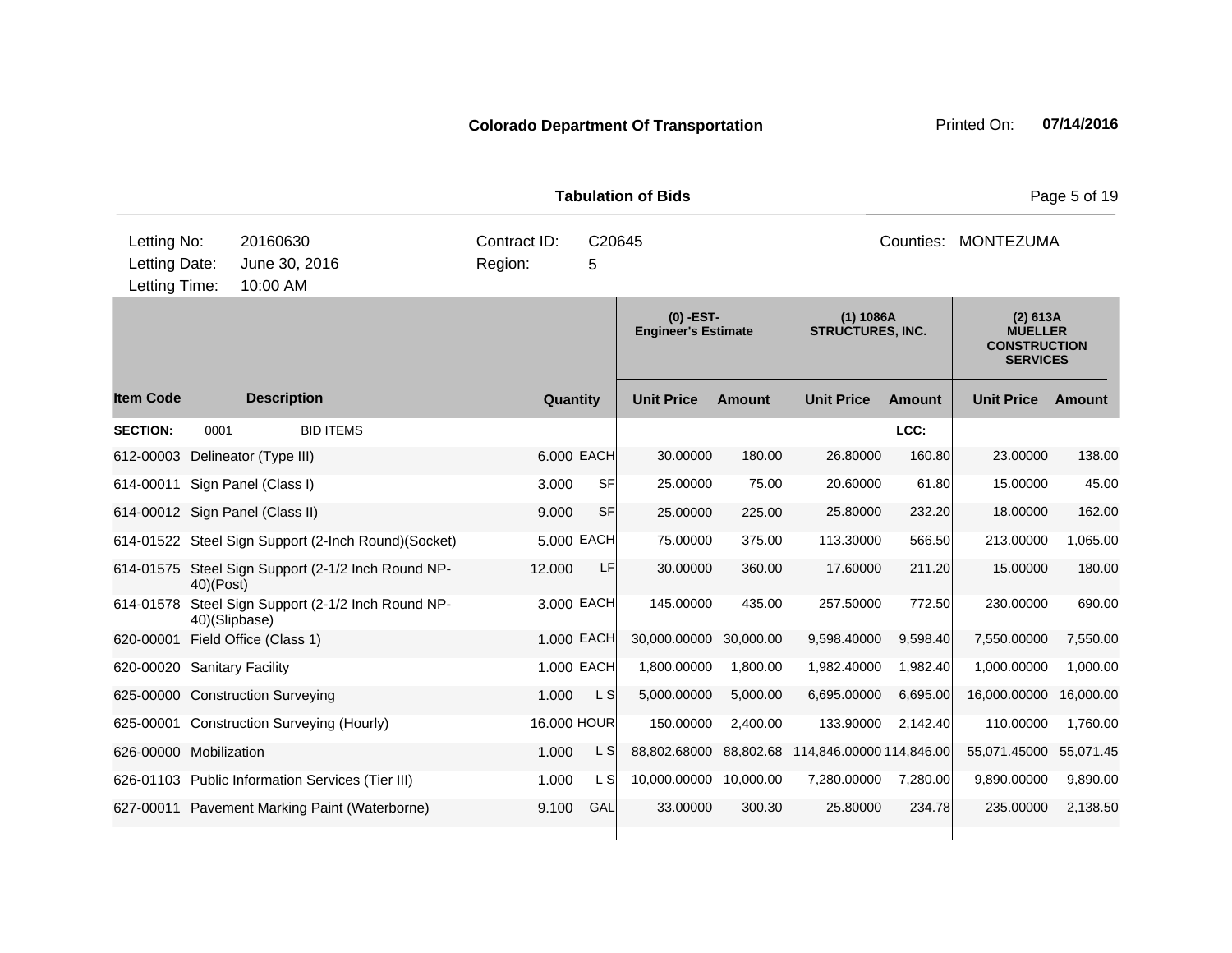|                                               | <b>Tabulation of Bids</b> |                                                    |                                           |             |                                        |               |                                                                      |                     |                   | Page 6 of 19 |  |  |
|-----------------------------------------------|---------------------------|----------------------------------------------------|-------------------------------------------|-------------|----------------------------------------|---------------|----------------------------------------------------------------------|---------------------|-------------------|--------------|--|--|
| Letting No:<br>Letting Date:<br>Letting Time: |                           | 20160630<br>June 30, 2016<br>10:00 AM              | Contract ID:<br>Region:                   | C20645<br>5 |                                        |               |                                                                      | Counties:           | MONTEZUMA         |              |  |  |
|                                               |                           |                                                    | $(0)$ -EST-<br><b>Engineer's Estimate</b> |             | $(1)$ 1086A<br><b>STRUCTURES, INC.</b> |               | (2) 613A<br><b>MUELLER</b><br><b>CONSTRUCTION</b><br><b>SERVICES</b> |                     |                   |              |  |  |
| <b>Item Code</b>                              |                           | <b>Description</b>                                 | Quantity                                  |             | <b>Unit Price</b>                      | <b>Amount</b> | <b>Unit Price</b>                                                    | <b>Amount</b>       | <b>Unit Price</b> | Amount       |  |  |
| <b>SECTION:</b>                               | 0001                      | <b>BID ITEMS</b>                                   |                                           |             |                                        |               |                                                                      | LCC:                |                   |              |  |  |
| 630-00000 Flagging                            |                           |                                                    | 760,000 HOUR                              |             | 24.00000                               | 18,240.00     | 21.90000                                                             | 16.644.00           | 22.00000          | 16,720.00    |  |  |
|                                               |                           | 630-00007 Traffic Control Inspection               | 10.000                                    | <b>DAY</b>  | 200.00000                              | 2,000.00      | 127.30000                                                            | 1,273.00            | 125.00000         | 1,250.00     |  |  |
|                                               |                           | 630-00012 Traffic Control Management               | 30.000                                    | <b>DAY</b>  | 600.00000                              | 18,000.00     |                                                                      | 497.50000 14,925.00 | 625.00000         | 18,750.00    |  |  |
|                                               |                           | 630-80335 Barricade (Type 3 M-A) (Temporary)       | 12.000 EACH                               |             | 200.00000                              | 2,400.00      | 51.50000                                                             | 618.00              | 133.00000         | 1,596.00     |  |  |
|                                               |                           | 630-80341 Construction Traffic Sign (Panel Size A) | 4.000 EACH                                |             | 45.00000                               | 180.00        | 5.20000                                                              | 20.80               | 29.00000          | 116.00       |  |  |
|                                               |                           | 630-80342 Construction Traffic Sign (Panel Size B) | 38.000 EACH                               |             | 57.00000                               | 2,166.00      | 15.50000                                                             | 589.00              | 33.00000          | 1,254.00     |  |  |
|                                               |                           | 630-80343 Construction Traffic Sign (Panel Size C) | 4.000 EACH                                |             | 65.00000                               | 260.00        | 20.60000                                                             | 82.40               | 37.00000          | 148.00       |  |  |
|                                               |                           | 630-80344 Construction Traffic Sign (Special)      | 64.000                                    | <b>SF</b>   | 22.00000                               | 1,408.00      | 10.30000                                                             | 659.20              | 19.00000          | 1,216.00     |  |  |
|                                               |                           | 630-80359 Portable Message Sign Panel              | 120.000                                   | <b>DAY</b>  | 125.00000                              | 15,000.00     | 18.60000                                                             | 2,232.00            | 77.00000          | 9,240.00     |  |  |
|                                               |                           | 630-80360 Drum Channelizing Device                 | 10.000 EACH                               |             | 30.00000                               | 300.00        | 8.30000                                                              | 83.00               | 42.00000          | 420.00       |  |  |
|                                               | (Flashing)                | 630-80363 Drum Channelizing Device (With Light)    | 8.000 EACH                                |             | 30.00000                               | 240.00        | 15.50000                                                             | 124.00              | 51.00000          | 408.00       |  |  |
| 630-80380 Traffic Cone                        |                           |                                                    | 50.000 EACH                               |             | 8.00000                                | 400.00        | 3.10000                                                              | 155.00              | 11.00000          | 550.00       |  |  |
|                                               |                           | 630-80393 Stackable Vertical Panels                | 30.000 EACH                               |             | 35.00000                               | 1.050.00      | 10.30000                                                             | 309.00              | 26,00000          | 780.00       |  |  |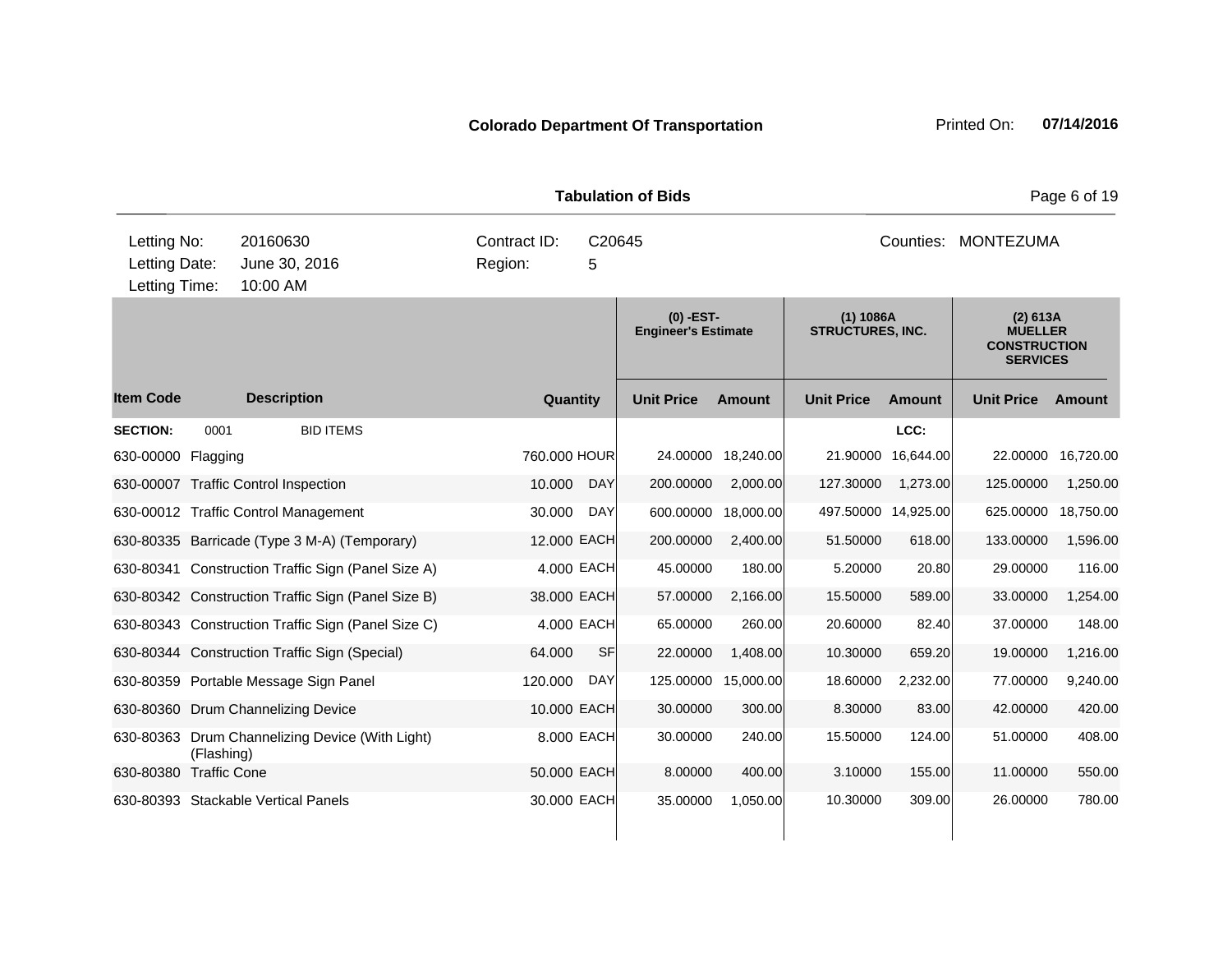|                                               |                                       |                                        | <b>Tabulation of Bids</b>                 | Page 7 of 19                         |                                                                      |
|-----------------------------------------------|---------------------------------------|----------------------------------------|-------------------------------------------|--------------------------------------|----------------------------------------------------------------------|
| Letting No:<br>Letting Date:<br>Letting Time: | 20160630<br>June 30, 2016<br>10:00 AM | Contract ID:<br>C20645<br>5<br>Region: |                                           | Counties:                            | <b>MONTEZUMA</b>                                                     |
|                                               |                                       |                                        | $(0)$ -EST-<br><b>Engineer's Estimate</b> | (1) 1086A<br><b>STRUCTURES, INC.</b> | (2) 613A<br><b>MUELLER</b><br><b>CONSTRUCTION</b><br><b>SERVICES</b> |
| <b>Item Code</b>                              | <b>Description</b>                    | Quantity                               | <b>Unit Price</b><br>Amount               | <b>Unit Price</b><br><b>Amount</b>   | <b>Unit Price</b><br><b>Amount</b>                                   |
| <b>Section Totals:</b>                        |                                       |                                        | \$900,000.00                              | \$887,924.82                         | \$1,028,882.00                                                       |
| <b>Contract Grand Totals</b>                  |                                       |                                        | \$900,000.00                              | \$887,924.82                         | \$1,028,882.00                                                       |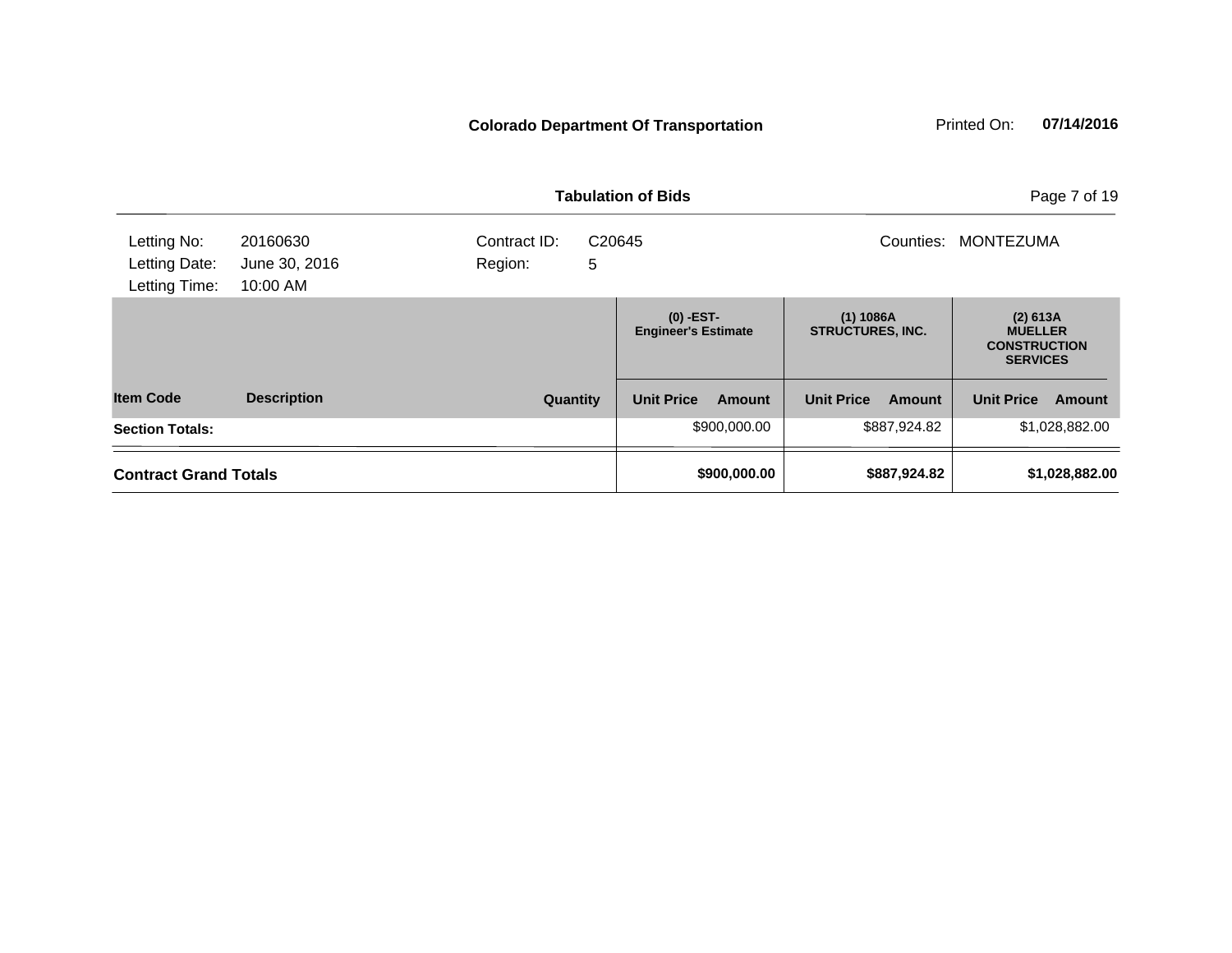| <b>Tabulation of Bids</b>                     |      |                                       |                                                       |                                        |             |                                                                   |               |                                    |                     |                                                               | Page 8 of 19 |
|-----------------------------------------------|------|---------------------------------------|-------------------------------------------------------|----------------------------------------|-------------|-------------------------------------------------------------------|---------------|------------------------------------|---------------------|---------------------------------------------------------------|--------------|
| Letting No:<br>Letting Date:<br>Letting Time: |      | 20160630<br>June 30, 2016<br>10:00 AM |                                                       | Contract ID:<br>C20645<br>Region:<br>5 |             |                                                                   |               |                                    |                     | Counties: MONTEZUMA                                           |              |
|                                               |      |                                       |                                                       |                                        |             | $(3)$ S3082<br><b>MOUNTAIN VALLEY</b><br><b>CONTRACTING, INC.</b> |               | $(4)$ 055A<br><b>TRICON 2, LLC</b> |                     | (5) 1282A<br><b>AMERICAN WEST</b><br><b>CONSTRUCTION, LLC</b> |              |
| <b>Item Code</b>                              |      | <b>Description</b>                    |                                                       |                                        | Quantity    | <b>Unit Price</b>                                                 | <b>Amount</b> | <b>Unit Price</b>                  | Amount              | <b>Unit Price</b>                                             | Amount       |
| <b>SECTION:</b>                               | 0001 |                                       | <b>BID ITEMS</b>                                      |                                        |             |                                                                   |               |                                    | LCC:                |                                                               |              |
| 201-00000 Clearing and Grubbing               |      |                                       |                                                       | 1.000                                  | L SI        | 10,000.00000 10,000.00                                            |               | 18,750.00000 18,750.00             |                     | 15,000.00000                                                  | 15,000.00    |
| 202-00027 Removal of Riprap                   |      |                                       |                                                       | 131.000                                | SY          | 15.50000                                                          | 2,030.50      | 50.00000                           | 6,550.00            | 25.00000                                                      | 3,275.00     |
| 202-00220 Removal of Asphalt Mat              |      |                                       |                                                       | 1,555.400                              | SY          | 4.25000                                                           | 6,610.45      |                                    | 8.28000 12,878.71   | 10.00000                                                      | 15,554.00    |
| 202-00400 Removal of Bridge                   |      |                                       |                                                       |                                        | 1.000 EACH  | 16,500.00000                                                      | 16,500.00     | 25,735.29000 25,735.29             |                     | 35,000.00000                                                  | 35,000.00    |
| 202-00821 Removal of Sign Panel               |      |                                       |                                                       |                                        | 2.000 EACH  | 50.00000                                                          | 100.00        | 41.18000                           | 82.36               | 58.00000                                                      | 116.00       |
| 202-01000 Removal of Fence                    |      |                                       |                                                       | 20.000                                 | LF          | 5.00000                                                           | 100.00        | 50.00000                           | 1,000.00            | 24.00000                                                      | 480.00       |
|                                               |      |                                       | 203-00010 Unclassified Excavation (Complete In Place) | 1,904.000                              | CY          | 24.00000                                                          | 45,696.00     |                                    | 18.75000 35,700.00  | 35.00000                                                      | 66,640.00    |
| 203-00400 Rock Excavation                     |      |                                       |                                                       | 118,000                                | CY          | 65.00000                                                          | 7,670.00      |                                    | 100.00000 11,800.00 | 60.00000                                                      | 7,080.00     |
| 203-01100 Proof Rolling                       |      |                                       |                                                       |                                        | 10.000 HOUR | 105.00000                                                         | 1,050.00      | 112.50000                          | 1,125.00            | 100.00000                                                     | 1,000.00     |
| 203-01500 Blading                             |      |                                       |                                                       |                                        | 10.000 HOUR | 165.00000                                                         | 1,650.00      | 125.00000                          | 1,250.00            | 185.00000                                                     | 1,850.00     |
| 203-01565 Hydraulic Excavator                 |      |                                       |                                                       |                                        | 10.000 HOUR | 150.00000                                                         | 1,500.00      | 125.00000                          | 1,250.00            | 240.00000                                                     | 2,400.00     |
| 203-01582 Truck (Dump)                        |      |                                       |                                                       |                                        | 10.000 HOUR | 115.00000                                                         | 1,150.00      | 112.50000                          | 1,125.00            | 115.00000                                                     | 1,150.00     |
|                                               |      |                                       | 203-01590 Front End Loader (Rubber Tire)              |                                        | 10.000 HOUR | 110.00000                                                         | 1,100.00      | 125.00000                          | 1,250.00            | 155.00000                                                     | 1,550.00     |
| 203-01597 Potholing                           |      |                                       |                                                       |                                        | 24.000 HOUR | 320.00000                                                         | 7,680.00      | 375.00000                          | 9,000.00            | 260.00000                                                     | 6,240.00     |
|                                               |      |                                       |                                                       |                                        |             |                                                                   |               |                                    |                     |                                                               |              |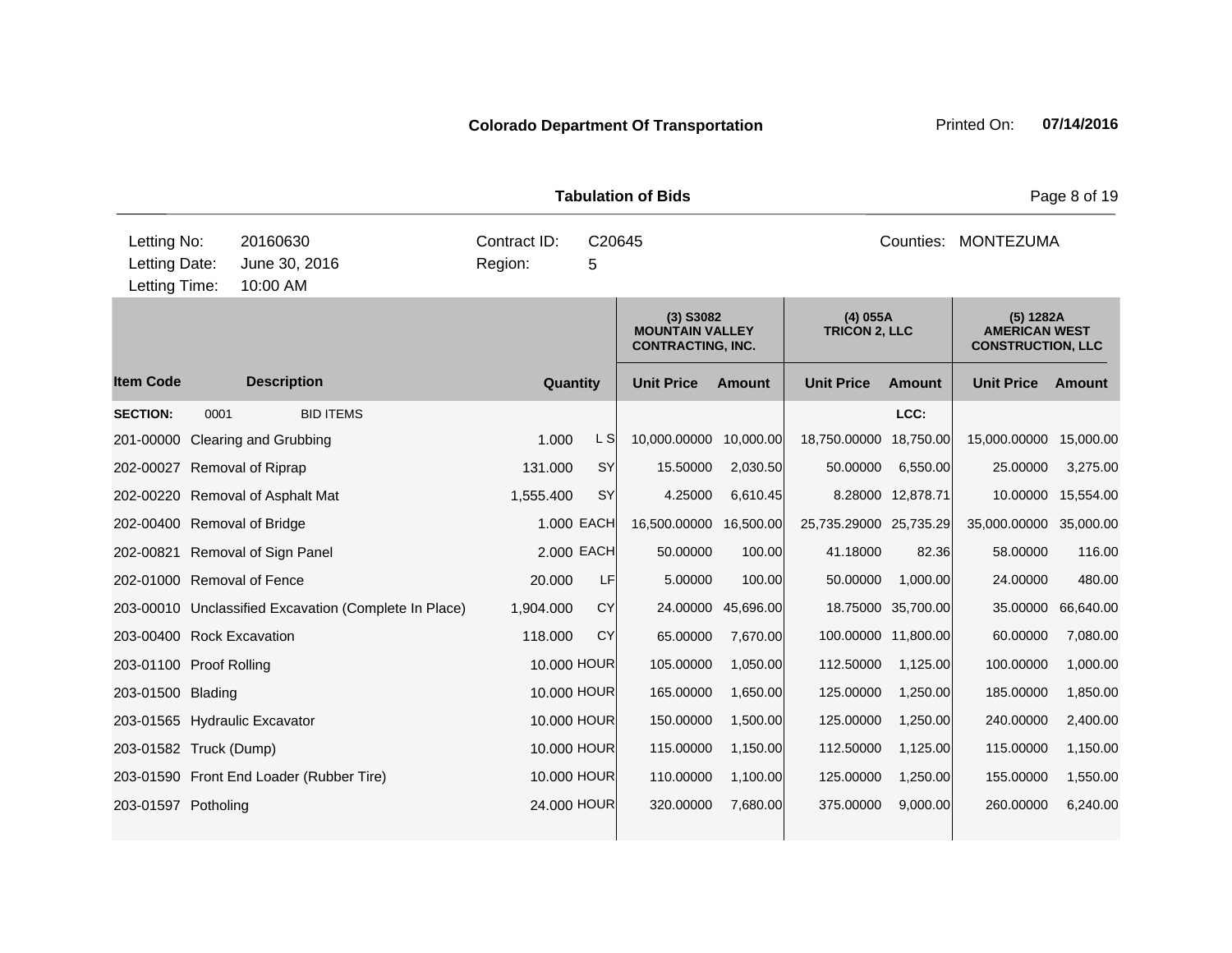|                                               |             |                                                    |                         | <b>Tabulation of Bids</b> |                                                                   | Page 9 of 19  |                                    |               |                                                               |               |
|-----------------------------------------------|-------------|----------------------------------------------------|-------------------------|---------------------------|-------------------------------------------------------------------|---------------|------------------------------------|---------------|---------------------------------------------------------------|---------------|
| Letting No:<br>Letting Date:<br>Letting Time: |             | 20160630<br>June 30, 2016<br>10:00 AM              | Contract ID:<br>Region: | C20645<br>5               |                                                                   |               |                                    | Counties:     | <b>MONTEZUMA</b>                                              |               |
|                                               |             |                                                    |                         |                           | $(3)$ S3082<br><b>MOUNTAIN VALLEY</b><br><b>CONTRACTING, INC.</b> |               | $(4)$ 055A<br><b>TRICON 2, LLC</b> |               | (5) 1282A<br><b>AMERICAN WEST</b><br><b>CONSTRUCTION, LLC</b> |               |
| <b>Item Code</b>                              |             | <b>Description</b>                                 | Quantity                |                           | <b>Unit Price</b>                                                 | <b>Amount</b> | <b>Unit Price</b>                  | <b>Amount</b> | <b>Unit Price</b>                                             | <b>Amount</b> |
| <b>SECTION:</b>                               | 0001        | <b>BID ITEMS</b>                                   |                         |                           |                                                                   |               |                                    | LCC:          |                                                               |               |
| 203-02330 Laborer                             |             |                                                    | 10.000 HOUR             |                           | 38.00000                                                          | 380.00        | 43.75000                           | 437.50        | 75.00000                                                      | 750.00        |
| 207-00205 Topsoil                             |             |                                                    | 200.000                 | CY                        | 9.50000                                                           | 1,900.00      | 12.50000                           | 2,500.00      | 10.00000                                                      | 2,000.00      |
| 207-00210 Stockpile Topsoil                   |             |                                                    | 200,000                 | CY                        | 6.00000                                                           | 1,200.00      | 12.50000                           | 2,500.00      | 10.00000                                                      | 2,000.00      |
|                                               |             | 208-00002 Erosion Log Type 1 (12 Inch)             | 180,000                 | LF                        | 5.50000                                                           | 990.00        | 10.00000                           | 1,800.00      | 5.00000                                                       | 900.00        |
| 208-00020 Silt Fence                          |             |                                                    | 1,435.000               | LF                        | 2.25000                                                           | 3,228.75      | 3.75000                            | 5,381.25      | 2.00000                                                       | 2,870.00      |
|                                               |             | 208-00045 Concrete Washout Structure               |                         | 1.000 EACH                | 1,500.00000                                                       | 1,500.00      | 1,500.00000                        | 1,500.00      | 1,200.00000                                                   | 1,200.00      |
|                                               |             | 208-00070 Vehicle Tracking Pad                     |                         | 1.000 EACH                | 2,100.00000                                                       | 2,100.00      | 2,250.00000                        | 2,250.00      | 1,800.00000                                                   | 1,800.00      |
|                                               |             | 208-00103 Removal and Disposal of Sediment (Labor) | 20.000 HOUR             |                           | 38.00000                                                          | 760.00        | 43.75000                           | 875.00        | 75.00000                                                      | 1,500.00      |
|                                               | (Equipment) | 208-00105 Removal and Disposal of Sediment         | 20.000 HOUR             |                           | 150.00000                                                         | 3,000.00      | 100.00000                          | 2,000.00      | 125.00000                                                     | 2,500.00      |
|                                               |             | 208-00106 Sweeping (Sediment Removal)              | 10.000 HOUR             |                           | 95.00000                                                          | 950.00        | 150.00000                          | 1,500.00      | 115.00000                                                     | 1,150.00      |
| 208-00207                                     |             | <b>Erosion Control Management</b>                  | 20.000                  | <b>DAY</b>                | 285.00000                                                         | 5,700.00      | 300.00000                          | 6,000.00      | 90.00000                                                      | 1,800.00      |
| 208-00400 Water Control                       |             |                                                    | 1.000                   | L S                       | 5,000.00000                                                       | 5,000.00      | 25,000.00000 25,000.00             |               | 4,000.00000                                                   | 4,000.00      |
| 210-00090 Reset Delineator                    |             |                                                    |                         | 1.000 EACH                | 85.00000                                                          | 85.00         | 29.41000                           | 29.41         | 50.00000                                                      | 50.00         |
| 210-00810 Reset Ground Sign                   |             |                                                    |                         | 7.000 EACH                | 325,00000                                                         | 2,275.00      | 205.88000                          | 1,441.16      | 35.00000                                                      | 245.00        |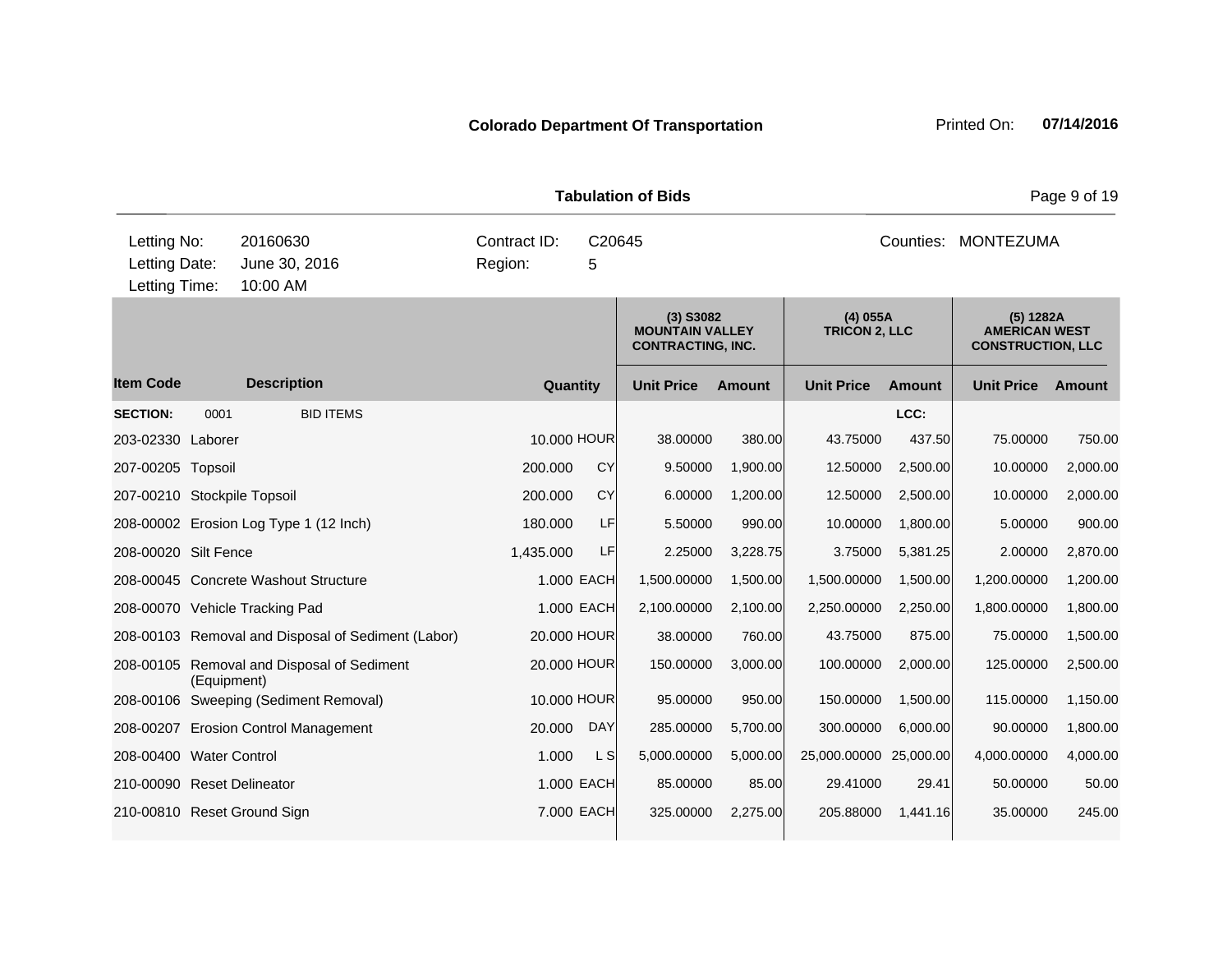|                                               |      |                                                     |                         |                     | <b>Tabulation of Bids</b>                                         | Page 10 of 19          |                                    |                      |                                                               |                      |
|-----------------------------------------------|------|-----------------------------------------------------|-------------------------|---------------------|-------------------------------------------------------------------|------------------------|------------------------------------|----------------------|---------------------------------------------------------------|----------------------|
| Letting No:<br>Letting Date:<br>Letting Time: |      | 20160630<br>June 30, 2016<br>10:00 AM               | Contract ID:<br>Region: | C20645              |                                                                   | Counties:<br>MONTEZUMA |                                    |                      |                                                               |                      |
|                                               |      |                                                     |                         |                     | $(3)$ S3082<br><b>MOUNTAIN VALLEY</b><br><b>CONTRACTING, INC.</b> |                        | $(4)$ 055A<br><b>TRICON 2, LLC</b> |                      | (5) 1282A<br><b>AMERICAN WEST</b><br><b>CONSTRUCTION, LLC</b> |                      |
| <b>Item Code</b>                              |      | <b>Description</b>                                  | Quantity                |                     | <b>Unit Price</b>                                                 | <b>Amount</b>          | <b>Unit Price</b>                  | <b>Amount</b>        | <b>Unit Price</b>                                             | Amount               |
| <b>SECTION:</b>                               | 0001 | <b>BID ITEMS</b>                                    |                         |                     |                                                                   |                        |                                    | LCC:                 |                                                               |                      |
| 212-00006                                     |      | Seeding (Native)                                    |                         | 0.570 ACRE          | 3,000.00000                                                       | 1,710.00               | 2,500.00000                        | 1,425.00             | 1,500.00000                                                   | 855.00               |
| 212-00032 Soil Conditioning                   |      |                                                     |                         | 0.570 ACRE          | 3,500.00000                                                       | 1,995.00               | 6,250.00000                        | 3,562.50             | 7,800.00000                                                   | 4,446.00             |
|                                               |      | 213-00004 Mulching (Weed Free Straw)                |                         | 0.570 ACRE          | 800.00000                                                         | 456.00                 | 2,500.00000                        | 1,425.00             | 1,500.00000                                                   | 855.00               |
| 213-00061                                     |      | <b>Mulch Tackifier</b>                              | 76.000                  | LB                  | 5.00000                                                           | 380.00                 | 3.75000                            | 285.00               | 7.50000                                                       | 570.00               |
| 216-00101                                     |      | Soil Retention Blanket (Straw-Coconut)              | 70.000                  | SY                  | 5.00000                                                           | 350.00                 | 5.31000                            | 371.70               | 6.50000                                                       | 455.00               |
| 240-00000 Wildlife Biologist                  |      | (Photodegradable Class 1)                           | 15.000 HOUR             |                     | 150.00000                                                         | 2,250.00               | 160.82000                          | 2,412.30             | 110.00000                                                     | 1,650.00             |
|                                               |      | 250-00100 Environmental Health and Safety           | 1.000                   | $\lfloor S \rfloor$ | 2,700.00000                                                       | 2,700.00               | 2,729.41000                        | 2,729.41             | 3,350.00000                                                   | 3,350.00             |
|                                               |      | 250-00110 Health and Safety Officer                 |                         | 8.000 HOUR          | 200.00000                                                         | 1,600.00               | 195.21000                          | 1,561.68             | 1,550.00000                                                   | 12,400.00            |
|                                               |      | 250-00210 Solid Waste Disposal                      | 5.000                   | CY                  | 96.00000                                                          | 480.00                 | 93.41000                           | 467.05               | 215.00000                                                     | 1,075.00             |
|                                               |      | 250-00220 Hazardous Waste Disposal                  | 5.000                   | <b>CY</b>           | 50.00000                                                          | 250.00                 | 47.76000                           | 238.80               | 290.00000                                                     | 1,450.00             |
|                                               |      | 304-02000 Aggregate Base Course (Class 2)           | 1,902.000               | <b>TON</b>          | 27.00000                                                          | 51,354.00              |                                    | 23.66000 45,001.32   | 35.00000                                                      | 66,570.00            |
|                                               |      | 304-06000 Aggregate Base Course (Class 6)           | 716.000                 | <b>TON</b>          |                                                                   | 32.00000 22,912.00     |                                    | 25.40000 18,186.40   | 55.00000                                                      | 39,380.00            |
|                                               |      | 304-09014 Aggregate Base Course (Special)           | 115.000                 | <b>TON</b>          | 34.00000                                                          | 3,910.00               | 26.69000                           | 3,069.35             | 34.00000                                                      | 3,910.00             |
|                                               |      | 403-34721 Hot Mix Asphalt (Grading SX) (75) (PG 58- | 810.000                 | <b>TON</b>          |                                                                   | 200.00000 162,000.00   |                                    | 199.75000 161,797.50 |                                                               | 200.00000 162,000.00 |

28)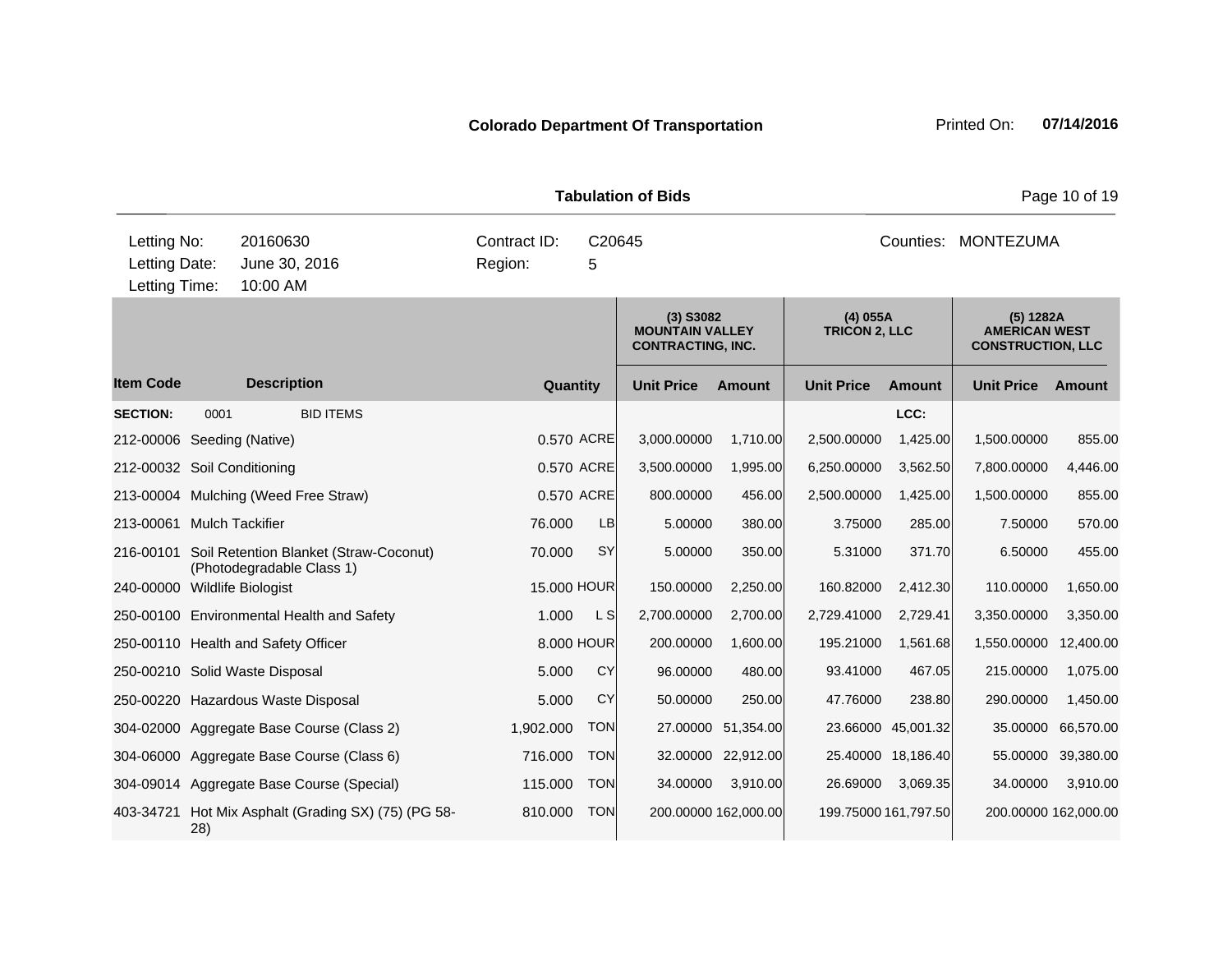|                                               |           |                                                      |                         |             | <b>Tabulation of Bids</b>                                         | Page 11 of 19      |                                    |                    |                                                               |                    |
|-----------------------------------------------|-----------|------------------------------------------------------|-------------------------|-------------|-------------------------------------------------------------------|--------------------|------------------------------------|--------------------|---------------------------------------------------------------|--------------------|
| Letting No:<br>Letting Date:<br>Letting Time: |           | 20160630<br>June 30, 2016<br>10:00 AM                | Contract ID:<br>Region: | C20645<br>5 |                                                                   |                    |                                    |                    | Counties: MONTEZUMA                                           |                    |
|                                               |           |                                                      |                         |             | $(3)$ S3082<br><b>MOUNTAIN VALLEY</b><br><b>CONTRACTING, INC.</b> |                    | $(4)$ 055A<br><b>TRICON 2, LLC</b> |                    | (5) 1282A<br><b>AMERICAN WEST</b><br><b>CONSTRUCTION, LLC</b> |                    |
| <b>Item Code</b>                              |           | <b>Description</b>                                   | Quantity                |             | <b>Unit Price</b>                                                 | <b>Amount</b>      | <b>Unit Price</b>                  | <b>Amount</b>      | <b>Unit Price</b>                                             | Amount             |
| <b>SECTION:</b>                               | 0001      | <b>BID ITEMS</b>                                     |                         |             |                                                                   |                    |                                    | LCC:               |                                                               |                    |
|                                               |           | 411-10255 Emulsified Asphalt (Slow-Setting)          | 115.000                 | GAL         | 4.50000                                                           | 517.50             | 36.59000                           | 4,207.85           | 37,00000                                                      | 4,255.00           |
| 506-00212 Riprap (12 Inch)                    |           |                                                      | 129.000                 | CY          | 65.00000                                                          | 8,385.00           | 120.59000 15,556.11                |                    | 225.00000 29,025.00                                           |                    |
|                                               | (Special) | 603-71808 18 x 8 Foot Concrete Box Culvert (Precast) | 64.000                  | LF          | 5,465.00000 349,760.00                                            |                    | 5,758.82000 368,564.48             |                    | 6,800.00000 435,200.00                                        |                    |
|                                               |           | 606-00301 Guardrail Type 3 (6-3 Post Spacing) (31")  | 312.500                 | LF          |                                                                   | 51.00000 15,937.50 |                                    | 49.41000 15,440.63 |                                                               | 50.00000 15,625.00 |
|                                               |           | 606-01385 Transition Type 3J (31")                   |                         | 8.000 EACH  | 1,335.00000 10,680.00                                             |                    | 1,508.24000 12,065.92              |                    | 1,495.00000                                                   | 11,960.00          |
|                                               |           | 606-01390 End Anchorage Type 3K (31")                |                         | 8.000 EACH  | 1,800.00000 14,400.00                                             |                    | 1,810.59000 14,484.72              |                    | 2,700.00000                                                   | 21,600.00          |
|                                               |           | 606-02005 End Anchorage (Flared) (31")               | 4.000 EACH              |             | 2,725.00000 10,900.00                                             |                    | 2,550.59000 10,202.36              |                    | 3,300.00000                                                   | 13,200.00          |
| 607-00005 End Post                            |           |                                                      |                         | 2.000 EACH  | 500.00000                                                         | 1,000.00           | 312.50000                          | 625.00             | 120.00000                                                     | 240.00             |
| 607-01025 Install Fence                       |           |                                                      | 20.000                  | LF          | 20.00000                                                          | 400.00             | 125.00000                          | 2,500.00           | 30.00000                                                      | 600.00             |
| 607-11525 Fence (Plastic)                     |           |                                                      | 200.000                 | LF          | 2.00000                                                           | 400.00             | 5.00000                            | 1,000.00           | 4.00000                                                       | 800.00             |
| 612-00001 Delineator (Type I)                 |           |                                                      | 14.000 EACH             |             | 32.00000                                                          | 448.00             | 24.71000                           | 345.94             | 24.00000                                                      | 336.00             |
|                                               |           | 612-00003 Delineator (Type III)                      | 6,000 EACH              |             | 35.00000                                                          | 210.00             | 27.06000                           | 162.36             | 31.00000                                                      | 186.00             |
|                                               |           | 614-00011 Sign Panel (Class I)                       | 3.000                   | <b>SF</b>   | 30.00000                                                          | 90.00              | 17.65000                           | 52.95              | 24.00000                                                      | 72.00              |
|                                               |           | 614-00012 Sign Panel (Class II)                      | 9.000                   | <b>SF</b>   | 35.00000                                                          | 315.00             | 21.18000                           | 190.62             | 30.00000                                                      | 270.00             |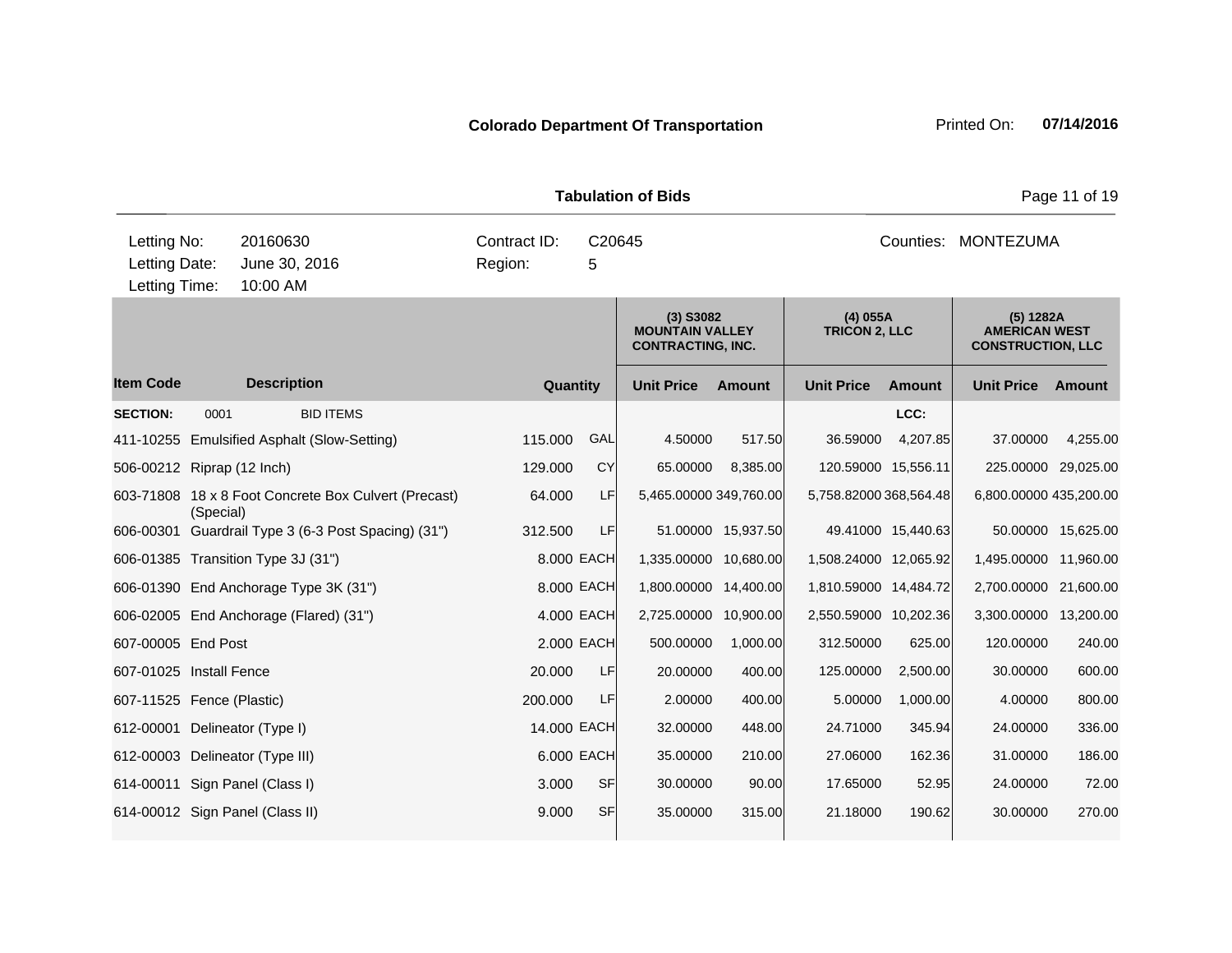| <b>Tabulation of Bids</b>                     |               |                                                     |                         |             |                                                                                                         |                    |                                                               |                    |                          | Page 12 of 19 |
|-----------------------------------------------|---------------|-----------------------------------------------------|-------------------------|-------------|---------------------------------------------------------------------------------------------------------|--------------------|---------------------------------------------------------------|--------------------|--------------------------|---------------|
| Letting No:<br>Letting Date:<br>Letting Time: |               | 20160630<br>June 30, 2016<br>10:00 AM               | Contract ID:<br>Region: | C20645<br>5 |                                                                                                         |                    |                                                               | Counties:          | MONTEZUMA                |               |
|                                               |               |                                                     |                         |             | $(4)$ 055A<br>$(3)$ S3082<br><b>MOUNTAIN VALLEY</b><br><b>TRICON 2, LLC</b><br><b>CONTRACTING, INC.</b> |                    | (5) 1282A<br><b>AMERICAN WEST</b><br><b>CONSTRUCTION, LLC</b> |                    |                          |               |
| <b>Item Code</b>                              |               | <b>Description</b>                                  | Quantity                |             | <b>Unit Price</b>                                                                                       | <b>Amount</b>      | <b>Unit Price</b>                                             | <b>Amount</b>      | <b>Unit Price</b>        | Amount        |
| <b>SECTION:</b>                               | 0001          | <b>BID ITEMS</b>                                    |                         |             |                                                                                                         |                    |                                                               | LCC:               |                          |               |
|                                               |               | 614-01522 Steel Sign Support (2-Inch Round)(Socket) |                         | 5.000 EACH  | 250.00000                                                                                               | 1,250.00           | 250.59000                                                     | 1,252.95           | 128.00000                | 640.00        |
|                                               | $40$ $(Post)$ | 614-01575 Steel Sign Support (2-1/2 Inch Round NP-  | 12.000                  | LF          | 20.00000                                                                                                | 240.00             | 17.65000                                                      | 211.80             | 20.00000                 | 240.00        |
| 614-01578                                     | 40)(Slipbase) | Steel Sign Support (2-1/2 Inch Round NP-            |                         | 3.000 EACH  | 275.00000                                                                                               | 825.00             | 269.41000                                                     | 808.23             | 295.00000                | 885.00        |
| 620-00001                                     |               | Field Office (Class 1)                              |                         | 1.000 EACH  | 18,000.00000                                                                                            | 18,000.00          | 16,470.59000 16,470.59                                        |                    | 4,800.00000              | 4,800.00      |
| 620-00020 Sanitary Facility                   |               |                                                     |                         | 1.000 EACH  | 600.00000                                                                                               | 600.00             | 901.90000                                                     | 901.90             | 300.00000                | 300.00        |
|                                               |               | 625-00000 Construction Surveying                    | 1.000                   | L S         | 5,500.00000                                                                                             | 5,500.00           | 18,214.00000 18,214.00                                        |                    | 15,800.00000             | 15,800.00     |
|                                               |               | 625-00001 Construction Surveying (Hourly)           | 16.000 HOUR             |             | 165.00000                                                                                               | 2,640.00           | 121.00000                                                     | 1,936.00           | 430.00000                | 6,880.00      |
| 626-00000 Mobilization                        |               |                                                     | 1.000                   | L SI        | 145,000.00000 145,000.00                                                                                |                    | 189,540.00000 189,540.00                                      |                    | 140,000.00000 140,000.00 |               |
|                                               |               | 626-01103 Public Information Services (Tier III)    | 1.000                   | L S         | 4,500.00000                                                                                             | 4,500.00           | 4,294.12000                                                   | 4,294.12           | 1,850.00000              | 1,850.00      |
|                                               |               | 627-00011 Pavement Marking Paint (Waterborne)       | 9.100                   | GAL         | 105.00000                                                                                               | 955.50             | 264.71000                                                     | 2,408.86           | 30.00000                 | 273.00        |
| 630-00000 Flagging                            |               |                                                     | 760,000 HOUR            |             |                                                                                                         | 25.00000 19,000.00 |                                                               | 24.71000 18,779.60 | 25.00000                 | 19,000.00     |

630-00007 Traffic Control Inspection 10.000 DAY 145.00000 1,450.00 141.18000 1,411.80 145.00000 1,450.00 630-00012 Traffic Control Management 30.000 DAY 720.00000 21,600.00 705.88000 21,176.40 570.00000 17,100.00 630-80335 Barricade (Type 3 M-A) (Temporary) 12.000 EACH 160.00000 1,920.00 155.29000 1,863.48 60.00000 720.00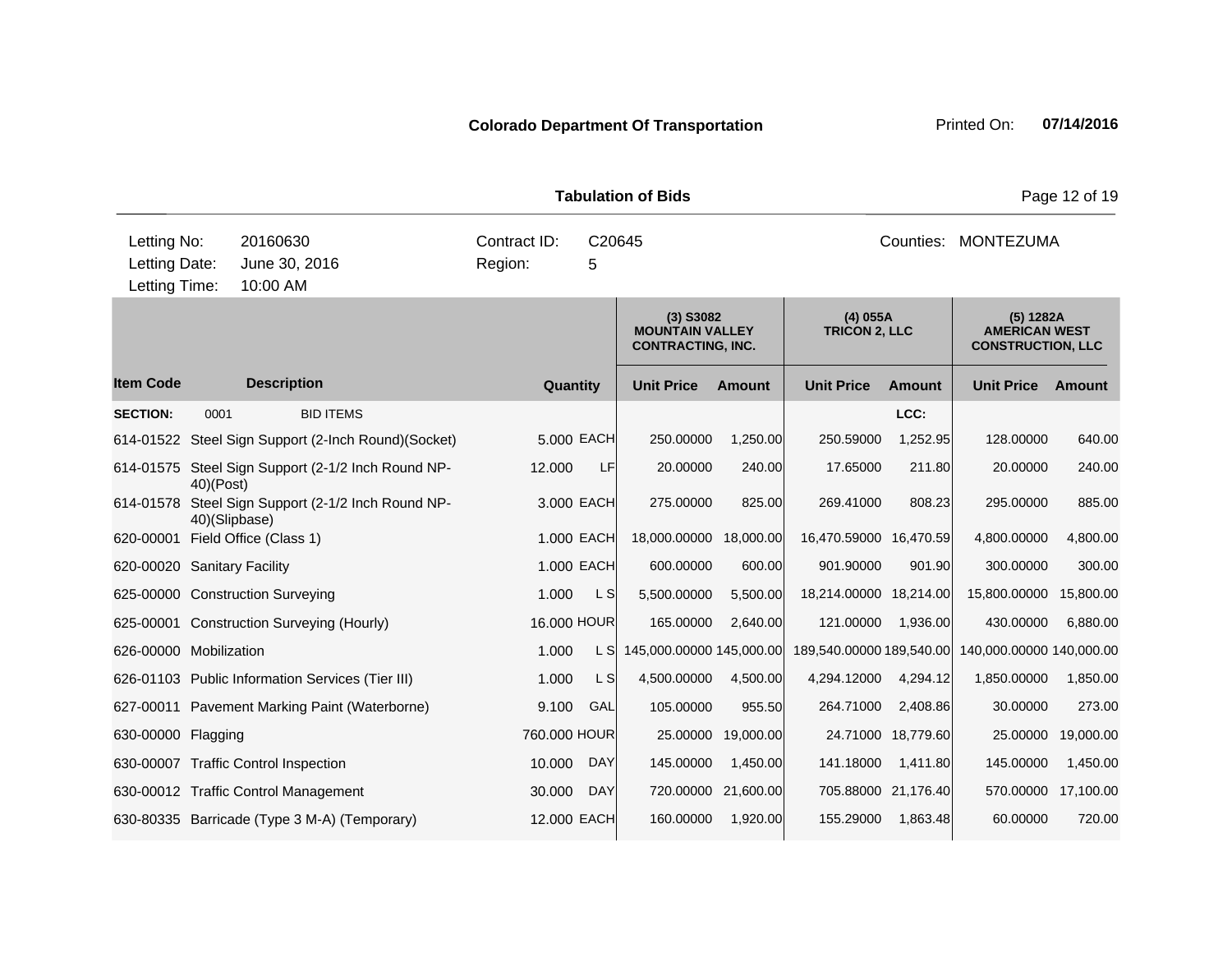|                                               |                     |                                                                                                         |                                  |             | <b>Tabulation of Bids</b>                                     |                |                   | Page 13 of 19  |                   |                |
|-----------------------------------------------|---------------------|---------------------------------------------------------------------------------------------------------|----------------------------------|-------------|---------------------------------------------------------------|----------------|-------------------|----------------|-------------------|----------------|
| Letting No:<br>Letting Date:<br>Letting Time: |                     | 20160630<br>June 30, 2016<br>10:00 AM                                                                   | Contract ID:<br>Region:          | C20645<br>5 |                                                               |                |                   | Counties:      | <b>MONTEZUMA</b>  |                |
|                                               |                     | $(4)$ 055A<br>$(3)$ S3082<br><b>TRICON 2, LLC</b><br><b>MOUNTAIN VALLEY</b><br><b>CONTRACTING, INC.</b> |                                  |             | (5) 1282A<br><b>AMERICAN WEST</b><br><b>CONSTRUCTION, LLC</b> |                |                   |                |                   |                |
| <b>Item Code</b>                              |                     | <b>Description</b>                                                                                      | Quantity                         |             | <b>Unit Price</b>                                             | <b>Amount</b>  | <b>Unit Price</b> | <b>Amount</b>  | <b>Unit Price</b> | Amount         |
| <b>SECTION:</b>                               | 0001                | <b>BID ITEMS</b>                                                                                        |                                  |             |                                                               |                |                   | LCC:           |                   |                |
|                                               |                     | 630-80341 Construction Traffic Sign (Panel Size A)                                                      |                                  | 4.000 EACH  | 34.00000                                                      | 136.00         | 32.94000          | 131.76         | 6.00000           | 24.00          |
|                                               |                     | 630-80342 Construction Traffic Sign (Panel Size B)                                                      | 38.000 EACH                      |             | 38.00000                                                      | 1,444.00       | 37.65000          | 1,430.70       | 18.00000          | 684.00         |
|                                               |                     | 630-80343 Construction Traffic Sign (Panel Size C)                                                      |                                  | 4.000 EACH  | 43.00000                                                      | 172.00         | 42.35000          | 169.40         | 24.00000          | 96.00          |
|                                               |                     | 630-80344 Construction Traffic Sign (Special)                                                           | 64.000                           | <b>SF</b>   | 22.00000                                                      | 1,408.00       | 21.18000          | 1,355.52       | 12.00000          | 768.00         |
|                                               |                     | 630-80359 Portable Message Sign Panel                                                                   | 120.000                          | <b>DAY</b>  | 90.00000                                                      | 10,800.00      | 88.24000          | 10,588.80      | 21.00000          | 2,520.00       |
|                                               |                     | 630-80360 Drum Channelizing Device                                                                      | 10.000 EACH                      |             | 48.00000                                                      | 480.00         | 47.06000          | 470.60         | 10.00000          | 100.00         |
| 630-80363                                     | (Flashing)          | Drum Channelizing Device (With Light)                                                                   |                                  | 8.000 EACH  | 60.00000                                                      | 480.00         | 58.82000          | 470.56         | 18.00000          | 144.00         |
| 630-80380                                     | <b>Traffic Cone</b> |                                                                                                         | 50.000 EACH                      |             | 12.00000                                                      | 600.00         | 11.76000          | 588.00         | 4.00000           | 200.00         |
|                                               |                     | 630-80393 Stackable Vertical Panels                                                                     | 30.000 EACH                      |             | 30.00000                                                      | 900.00         | 29.41000          | 882.30         | 12.00000          | 360.00         |
| <b>Section Totals:</b>                        |                     |                                                                                                         | \$1,037,596.20<br>\$1,164,000.00 |             |                                                               |                |                   |                | \$1,227,269.00    |                |
| <b>Contract Grand Totals</b>                  |                     |                                                                                                         |                                  |             |                                                               | \$1,037,596.20 |                   | \$1,164,000.00 |                   | \$1,227,269.00 |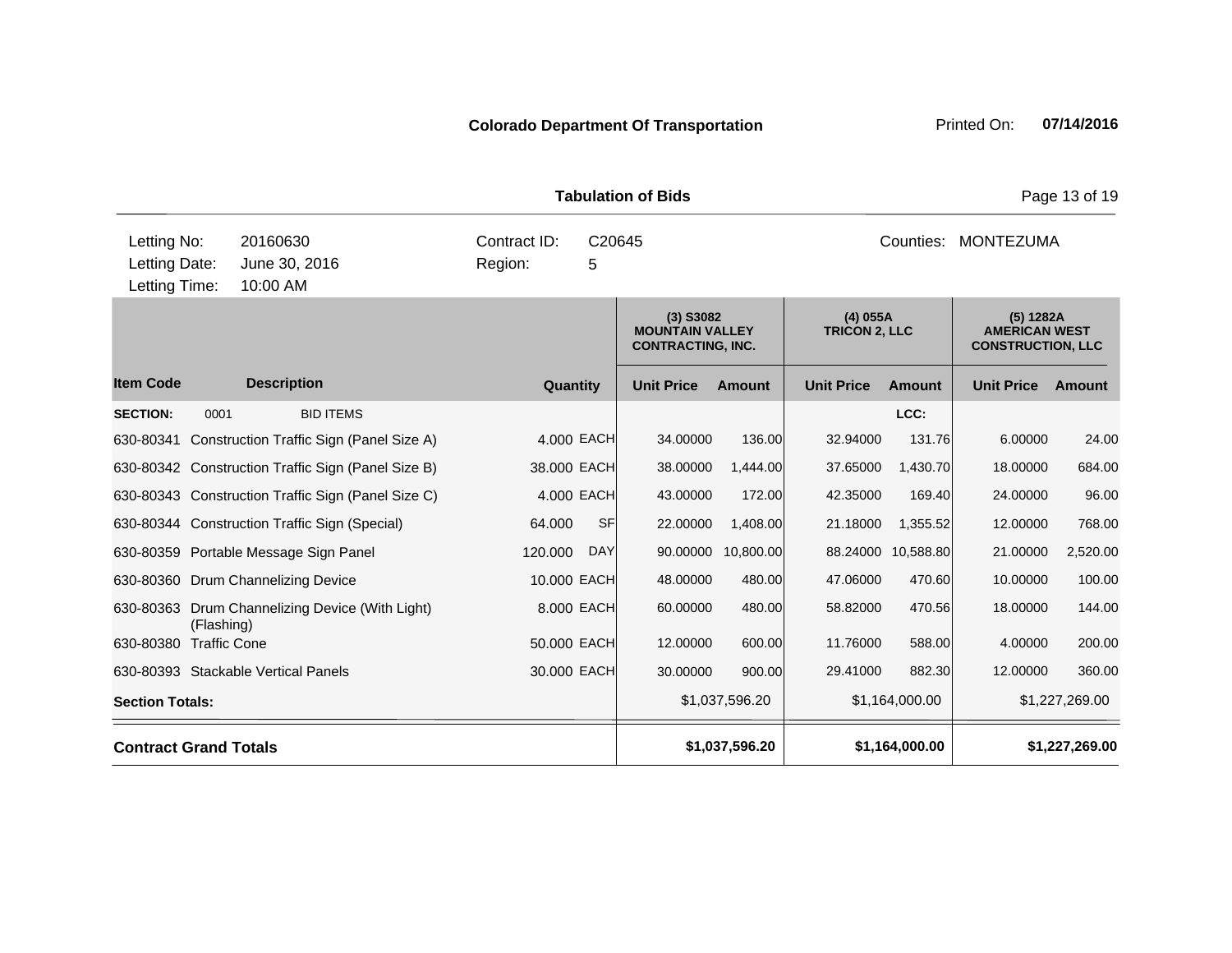**Quantity Unit Price Unit Price Item Code Amount Unit Price Amount Ext Ext Unit Price Amount Ext (6) 672A OLDCASTLE SW GROUP, INC. (7) 169A LAWRENCE CONSTRUCTION CO. Description SECTION:** 0001 BID ITEMS **LCC:** 201-00000 Clearing and Grubbing 1.000 L S 6,532.50000 6,532.50 82,300.00000 82,300.00 202-00027 Removal of Riprap 131.000 SY 31.17000 4,083.27 57.00000 7,467.00 202-00220 Removal of Asphalt Mat 1,555.400 SY 11.74000 18,260.40 16.00000 24,886.40 202-00400 Removal of Bridge 1.000 EACH 11,384.25000 11,384.25 163,500.00000 163,500.00 202-00821 Removal of Sign Panel 2.000 EACH 65.00000 130.00 1,000.00000 2,000.00 202-01000 Removal of Fence 20.000 LF 54.73000 1,094.60 87.00000 1,740.00 203-00010 Unclassified Excavation (Complete In Place) 1,904.000 CY 34.42000 65,535.68 74.00000 140,896.00 203-00400 Rock Excavation 118.000 CY 93.53000 11,036.54 163.00000 19,234.00 203-01100 Proof Rolling 10.000 HOUR 187.57000 1,875.70 310.00000 3,100.00 203-01500 Blading 10.000 HOUR 163.47000 1,634.70 325.00000 3,250.00 203-01565 Hydraulic Excavator 10.000 HOUR 266.83000 2,668.30 400.00000 4,000.00 203-01582 Truck (Dump) 10.000 HOUR 143.00000 1,430.00 300.0000 3,000.00 203-01590 Front End Loader (Rubber Tire) 10.000 HOUR 183.50000 1,835.00 400.00000 4,000.00 203-01597 Potholing 24.000 HOUR 585.00000 14,040.00 800.00000 19,200.00 10:00 AM Counties: MONTEZUMA Letting Date: June 30, 2016 **5** Region: 5 C20645 Region: Letting Time: Letting No: 20160630 Contract ID: Counties:

**Tabulation of Bids** Page 14 of 19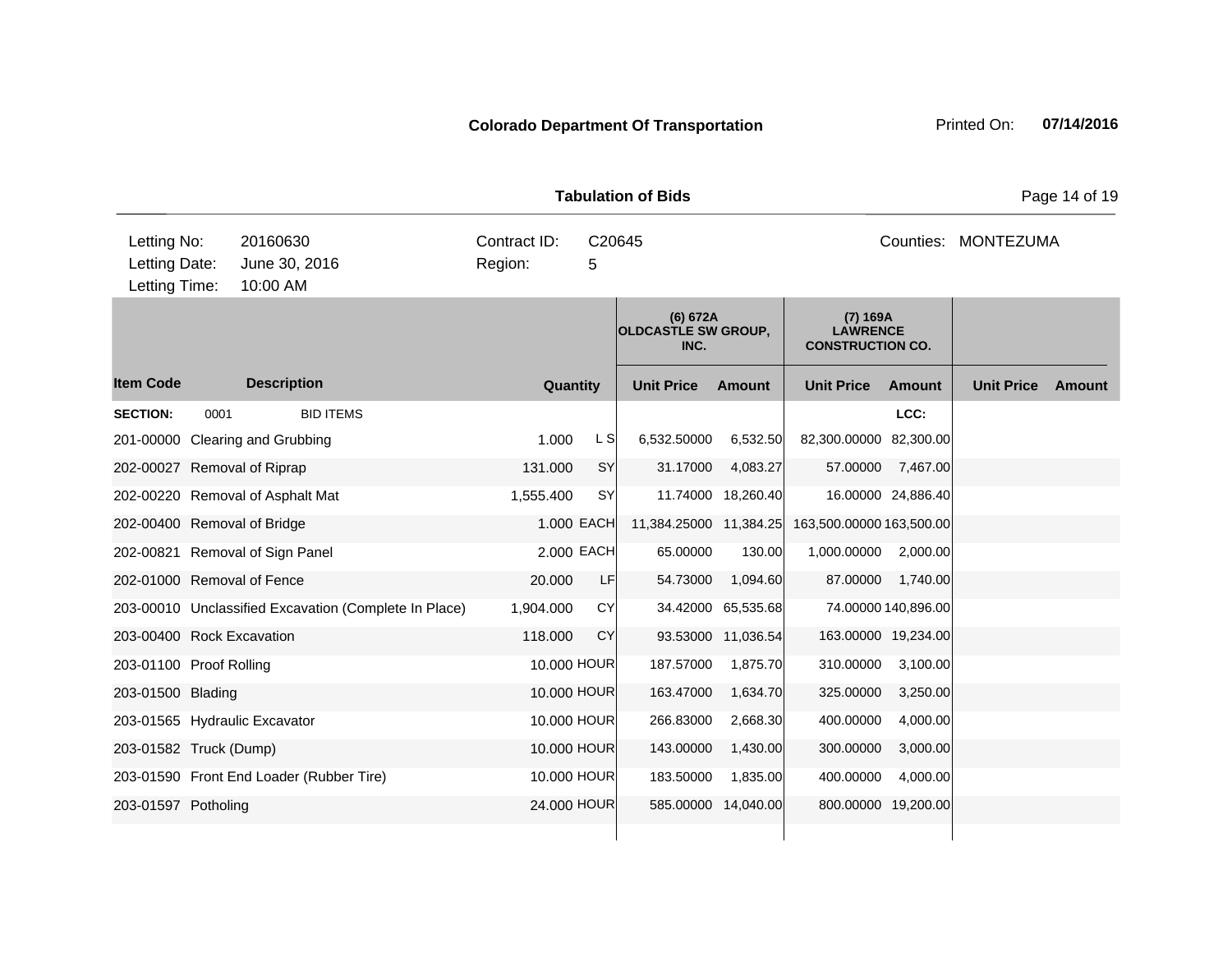| <b>Tabulation of Bids</b><br>Page 15 of 19    |             |                                                    |                         |             |                                                |          |                                                        |                     |                     |        |  |
|-----------------------------------------------|-------------|----------------------------------------------------|-------------------------|-------------|------------------------------------------------|----------|--------------------------------------------------------|---------------------|---------------------|--------|--|
| Letting No:<br>Letting Date:<br>Letting Time: |             | 20160630<br>June 30, 2016<br>10:00 AM              | Contract ID:<br>Region: | C20645<br>5 |                                                |          |                                                        |                     | Counties: MONTEZUMA |        |  |
|                                               |             |                                                    |                         |             | (6) 672A<br><b>OLDCASTLE SW GROUP,</b><br>INC. |          | (7) 169A<br><b>LAWRENCE</b><br><b>CONSTRUCTION CO.</b> |                     |                     |        |  |
| <b>Item Code</b>                              |             | <b>Description</b>                                 | Quantity                |             | <b>Unit Price</b>                              | Amount   | <b>Unit Price</b>                                      | <b>Amount</b>       | <b>Unit Price</b>   | Amount |  |
| <b>SECTION:</b>                               | 0001        | <b>BID ITEMS</b>                                   |                         |             |                                                |          |                                                        | LCC:                |                     |        |  |
| 203-02330 Laborer                             |             |                                                    | 10.000 HOUR             |             | 68.88000                                       | 688.80   | 130.00000                                              | 1,300.00            |                     |        |  |
| 207-00205 Topsoil                             |             |                                                    | 200.000                 | <b>CY</b>   | 21.15000                                       | 4,230.00 |                                                        | 130.00000 26,000.00 |                     |        |  |
| 207-00210 Stockpile Topsoil                   |             |                                                    | 200.000                 | CY          | 28.85000                                       | 5,770.00 |                                                        | 163.00000 32,600.00 |                     |        |  |
|                                               |             | 208-00002 Erosion Log Type 1 (12 Inch)             | 180.000                 | LF          | 13.00000                                       | 2,340.00 | 50.00000                                               | 9,000.00            |                     |        |  |
| 208-00020 Silt Fence                          |             |                                                    | 1,435.000               | LF          | 3.90000                                        | 5,596.50 |                                                        | 8.00000 11,480.00   |                     |        |  |
|                                               |             | 208-00045 Concrete Washout Structure               |                         | 1.000 EACH  | 1,656.55000                                    | 1,656.55 | 4,090.00000                                            | 4,090.00            |                     |        |  |
|                                               |             | 208-00070 Vehicle Tracking Pad                     |                         | 1.000 EACH  | 4,049.01000                                    | 4,049.01 | 8,260.00000                                            | 8,260.00            |                     |        |  |
|                                               |             | 208-00103 Removal and Disposal of Sediment (Labor) | 20.000 HOUR             |             | 97.50000                                       | 1,950.00 | 245.00000                                              | 4,900.00            |                     |        |  |
|                                               | (Equipment) | 208-00105 Removal and Disposal of Sediment         | 20,000 HOUR             |             | 195.00000                                      | 3,900.00 | 311.00000                                              | 6,220.00            |                     |        |  |
|                                               |             | 208-00106 Sweeping (Sediment Removal)              | 10.000 HOUR             |             | 389.07000                                      | 3,890.70 | 653.00000                                              | 6,530.00            |                     |        |  |
|                                               |             | 208-00207 Erosion Control Management               | 20.000                  | DAY         | 325.00000                                      | 6,500.00 | 327.00000                                              | 6,540.00            |                     |        |  |
| 208-00400 Water Control                       |             |                                                    | 1.000                   | L S         | 22,078.35000 22,078.35                         |          | 81,728.00000 81,728.00                                 |                     |                     |        |  |
| 210-00090 Reset Delineator                    |             |                                                    |                         | 1.000 EACH  | 52.00000                                       | 52.00    | 457.36000                                              | 457.36              |                     |        |  |
|                                               |             | 210-00810 Reset Ground Sign                        |                         | 7.000 EACH  | 39.00000                                       | 273.00   | 817.29000                                              | 5,721.03            |                     |        |  |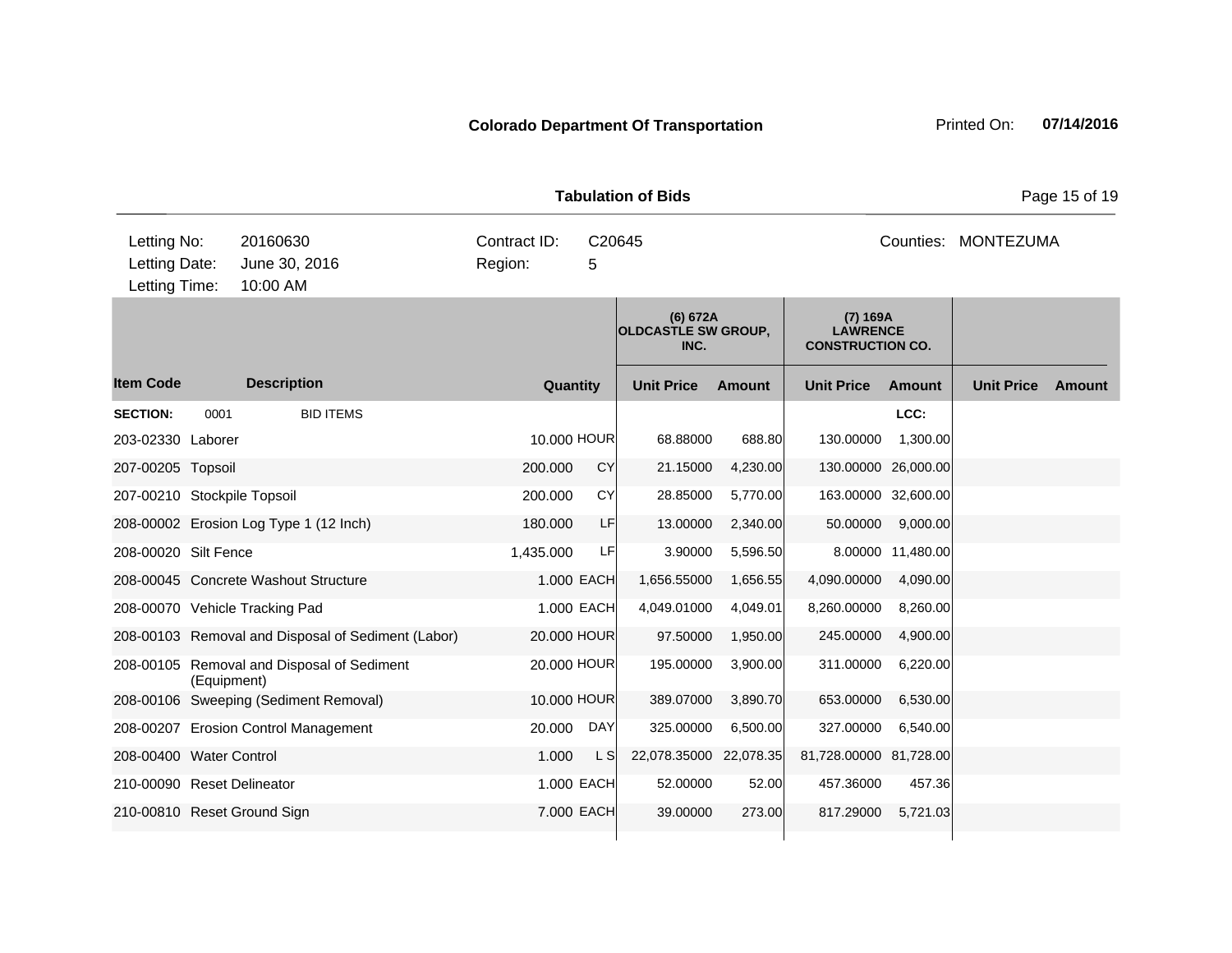| <b>Tabulation of Bids</b><br>Page 16 of 19    |      |                                                                     |                         |             |                                                |               |                                                        |                     |                     |        |
|-----------------------------------------------|------|---------------------------------------------------------------------|-------------------------|-------------|------------------------------------------------|---------------|--------------------------------------------------------|---------------------|---------------------|--------|
| Letting No:<br>Letting Date:<br>Letting Time: |      | 20160630<br>June 30, 2016<br>10:00 AM                               | Contract ID:<br>Region: | C20645<br>5 |                                                |               |                                                        |                     | Counties: MONTEZUMA |        |
|                                               |      |                                                                     |                         |             | (6) 672A<br><b>OLDCASTLE SW GROUP,</b><br>INC. |               | (7) 169A<br><b>LAWRENCE</b><br><b>CONSTRUCTION CO.</b> |                     |                     |        |
| <b>Item Code</b>                              |      | <b>Description</b>                                                  |                         | Quantity    | <b>Unit Price</b>                              | <b>Amount</b> | <b>Unit Price</b>                                      | <b>Amount</b>       | <b>Unit Price</b>   | Amount |
| <b>SECTION:</b>                               | 0001 | <b>BID ITEMS</b>                                                    |                         |             |                                                |               |                                                        | LCC:                |                     |        |
| 212-00006 Seeding (Native)                    |      |                                                                     |                         | 0.570 ACRE  | 11,050.00000                                   | 6,298.50      | 16,345.81000                                           | 9,317.11            |                     |        |
| 212-00032 Soil Conditioning                   |      |                                                                     |                         | 0.570 ACRE  | 4,550.00000                                    | 2,593.50      | 8,172.90000                                            | 4,658.55            |                     |        |
|                                               |      | 213-00004 Mulching (Weed Free Straw)                                |                         | 0.570 ACRE  | 3,900.00000                                    | 2,223.00      | 8,172.90000                                            | 4,658.55            |                     |        |
| 213-00061 Mulch Tackifier                     |      |                                                                     | 76.000                  | LB          | 6.50000                                        | 494.00        | 32.69000                                               | 2,484.44            |                     |        |
| 216-00101                                     |      | Soil Retention Blanket (Straw-Coconut)<br>(Photodegradable Class 1) | 70.000                  | <b>SY</b>   | 65.00000                                       | 4,550.00      | 49.04000                                               | 3,432.80            |                     |        |
| 240-00000 Wildlife Biologist                  |      |                                                                     |                         | 15.000 HOUR | 195.00000                                      | 2,925.00      | 490.38000                                              | 7,355.70            |                     |        |
|                                               |      | 250-00100 Environmental Health and Safety                           | 1.000                   | L SI        | 6,236.95000                                    | 6,236.95      | 16,345.81000 16,345.81                                 |                     |                     |        |
|                                               |      | 250-00110 Health and Safety Officer                                 |                         | 8.000 HOUR  | 312.33000                                      | 2,498.64      | 817.29000                                              | 6,538.32            |                     |        |
| 250-00210 Solid Waste Disposal                |      |                                                                     | 5.000                   | CY          | 307.52000                                      | 1,537.60      | 817.29000                                              | 4,086.45            |                     |        |
|                                               |      | 250-00220 Hazardous Waste Disposal                                  | 5.000                   | CY          | 1,531.67000                                    | 7,658.35      | 1,634.58000                                            | 8,172.90            |                     |        |
|                                               |      | 304-02000 Aggregate Base Course (Class 2)                           | 1,902.000               | <b>TON</b>  | 30.63000                                       | 58,258.26     |                                                        | 98.08000 186,548.16 |                     |        |

810.000 TON 169.79000 137,529.90 490.38000 397,207.80

304-06000 Aggregate Base Course (Class 6) 716.000 TON 35.90000 25,704.40 81.73000 58,518.68 304-09014 Aggregate Base Course (Special) 115.000 TON 67.98000 7,817.70 89.90000 10,338.50

403-34721 Hot Mix Asphalt (Grading SX) (75) (PG 58-

28)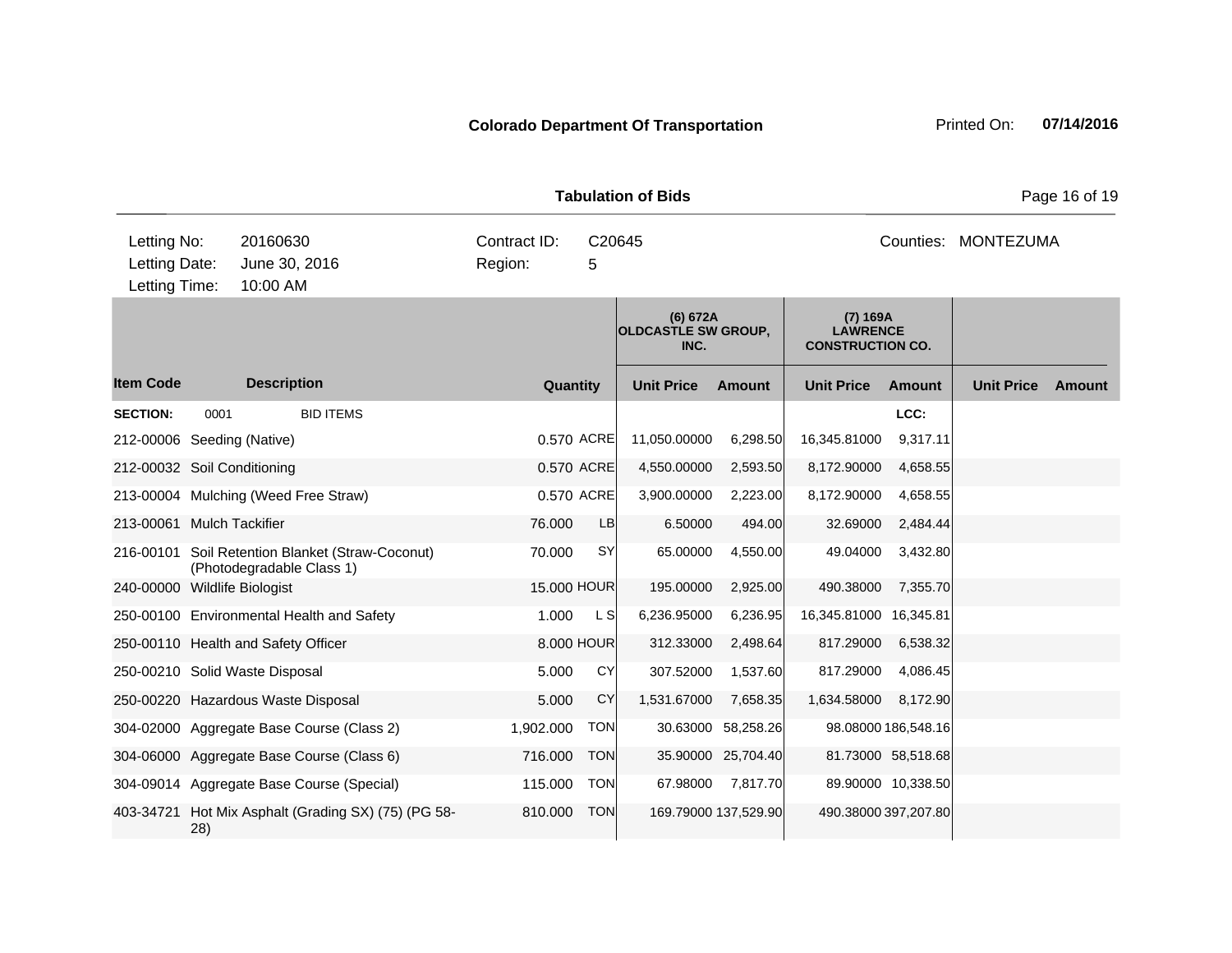|                        |               |              | <b>Tabulation of Bids</b>                                           |                                | Page                |
|------------------------|---------------|--------------|---------------------------------------------------------------------|--------------------------------|---------------------|
| Letting No:            | 20160630      | Contract ID: | C20645                                                              |                                | Counties: MONTEZUMA |
| Letting Date:          | June 30, 2016 | Region:      | 5                                                                   |                                |                     |
| Letting Time: 10:00 AM |               |              |                                                                     |                                |                     |
|                        |               |              | (6) 672A<br>$A$ $A$ $A$ $B$ $B$ $F$ $F$ $B$ $M$ $A$ $B$ $A$ $H$ $B$ | (7) 169A<br><b>I AVAIDFMOF</b> |                     |

**Quantity Unit Price Unit Price Item Code Amount Unit Price Amount Ext Ext Unit Price Amount Ext OLDCASTLE SW GROUP, INC. LAWRENCE CONSTRUCTION CO. Description SECTION:** 0001 BID ITEMS **LCC:** 411-10255 Emulsified Asphalt (Slow-Setting) 115.000 GAL 31.10000 3,576.50 16.35000 1,880.25 506-00212 Riprap (12 Inch) 129.000 CY 194.58000 25,100.82 490.38000 63,259.02 603-71808 18 x 8 Foot Concrete Box Culvert (Precast) (Special) 64.000 LF 8,014.13000 512,904.32 16,345.81000 1,046,131. 84 606-00301 Guardrail Type 3 (6-3 Post Spacing) (31") 312.500 LF 54.60000 17,062.50 163.46000 51,081.25 606-01385 Transition Type 3J (31") 8.000 EACH 1,666.60000 13,332.80 3,269.16000 26,153.28 606-01390 End Anchorage Type 3K (31") 8.000 EACH 2,000.70000 16,005.60 4,903.74000 39,229.92 606-02005 End Anchorage (Flared) (31") 4.000 EACH 2,818.40000 11,273.60 5,721.04000 22,884.16 607-00005 End Post 2.000 EACH 1,224.68000 2,449.36 1,471.13000 2,942.26 607-01025 Install Fence 20.000 LF 55.00000 1,100.00 163.46000 3,269.20 607-11525 Fence (Plastic) 200.000 LF 6.50000 1,300.00 16.35000 3,270.00 612-00001 Delineator (Type I) 14.000 EACH 26.00000 364.00 163.46000 2,288.44 612-00003 Delineator (Type III) 6.000 EACH 33.80000 202.80 245.19000 1,471.14 614-00011 Sign Panel (Class I) 3.000 SF 26.00000 78.00 817.29000 2,451.87 614-00012 Sign Panel (Class II) 32.5000 SF 32.50000 392.50 326.92000 2,942.28  $10$ Letting Time:

**e** 17 of 19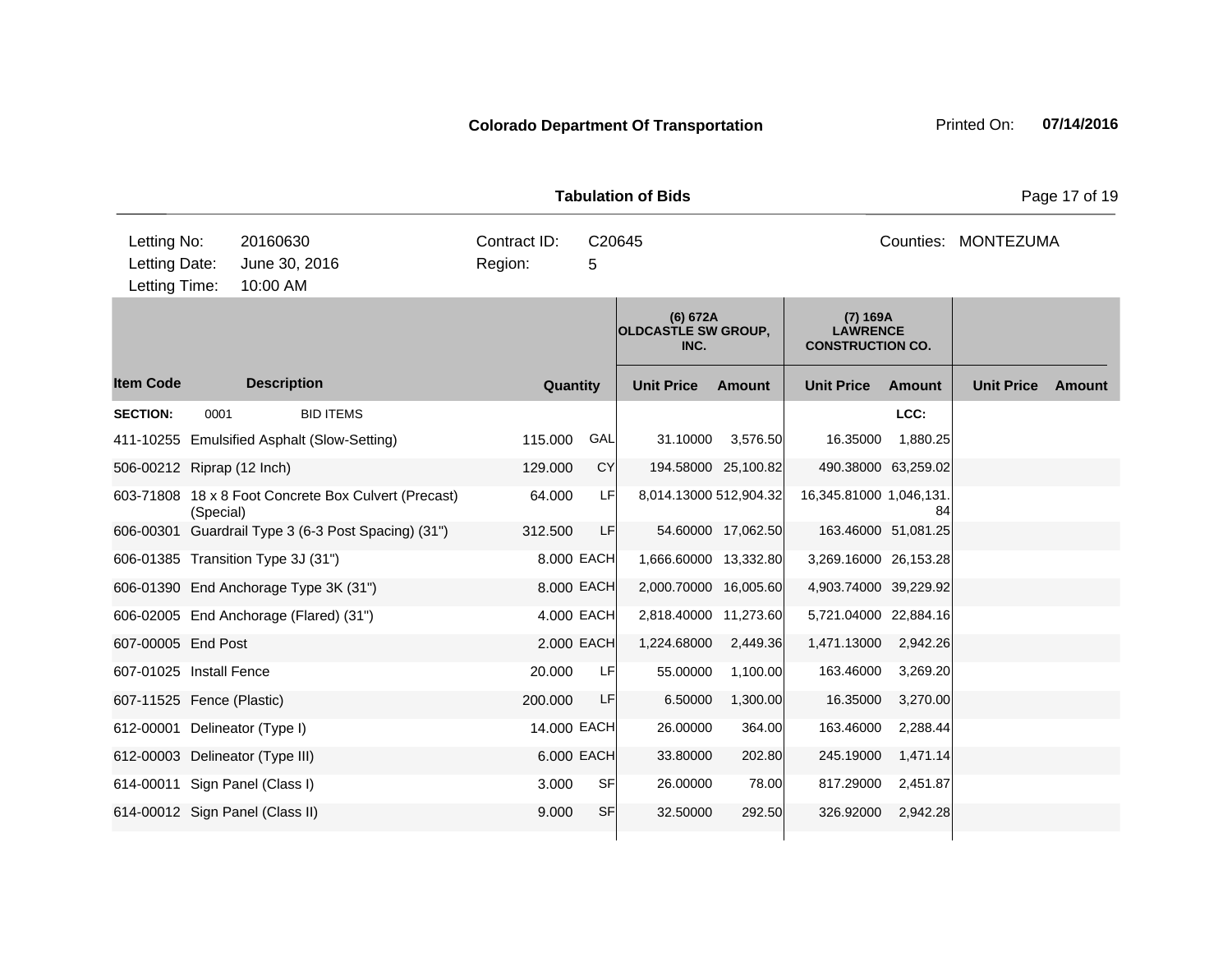| <b>Colorado Department Of Transportation</b> |  |
|----------------------------------------------|--|
|                                              |  |

| uiuuvii vi pius                               |               |                                                     |                         |             |                                                |                     |                                                        |                    |                     | i ayo 10 01 10 |
|-----------------------------------------------|---------------|-----------------------------------------------------|-------------------------|-------------|------------------------------------------------|---------------------|--------------------------------------------------------|--------------------|---------------------|----------------|
| Letting No:<br>Letting Date:<br>Letting Time: |               | 20160630<br>June 30, 2016<br>10:00 AM               | Contract ID:<br>Region: | C20645<br>5 |                                                |                     |                                                        |                    | Counties: MONTEZUMA |                |
|                                               |               |                                                     |                         |             | (6) 672A<br><b>OLDCASTLE SW GROUP,</b><br>INC. |                     | (7) 169A<br><b>LAWRENCE</b><br><b>CONSTRUCTION CO.</b> |                    |                     |                |
| <b>Item Code</b>                              |               | <b>Description</b>                                  | Quantity                |             | <b>Unit Price</b>                              | Amount              | <b>Unit Price</b>                                      | Amount             | <b>Unit Price</b>   | Amount         |
| <b>SECTION:</b>                               | 0001          | <b>BID ITEMS</b>                                    |                         |             |                                                |                     |                                                        | LCC:               |                     |                |
|                                               |               | 614-01522 Steel Sign Support (2-Inch Round)(Socket) |                         | 5,000 EACH  | 143.00000                                      | 715.00              | 490.38000                                              | 2,451.90           |                     |                |
|                                               | 40)(Post)     | 614-01575 Steel Sign Support (2-1/2 Inch Round NP-  | 12.000                  | LF          | 22.10000                                       | 265.20              | 81.73000                                               | 980.76             |                     |                |
|                                               | 40)(Slipbase) | 614-01578 Steel Sign Support (2-1/2 Inch Round NP-  |                         | 3,000 EACH  | 325.00000                                      | 975.00              | 1,634.58000                                            | 4,903.74           |                     |                |
|                                               |               | 620-00001 Field Office (Class 1)                    |                         | 1.000 EACH  | 13,571.79000 13,571.79                         |                     | 81,729.07000 81,729.07                                 |                    |                     |                |
| 620-00020 Sanitary Facility                   |               |                                                     |                         | 1.000 EACH  | 1,950.00000                                    | 1,950.00            | 5,721.04000                                            | 5,721.04           |                     |                |
|                                               |               | 625-00000 Construction Surveying                    | 1.000                   | L S         | 58,500.00000 58,500.00                         |                     | 130,766.51000 130,766.51                               |                    |                     |                |
|                                               |               | 625-00001 Construction Surveying (Hourly)           | 16.000 HOUR             |             | 227.50000                                      | 3,640.00            |                                                        | 490.38000 7,846.08 |                     |                |
| 626-00000 Mobilization                        |               |                                                     | 1.000                   | L SI        | 258,725.51000 258,725.51                       |                     | 408,645.35000 408,645.35                               |                    |                     |                |
|                                               |               | 626-01103 Public Information Services (Tier III)    | 1.000                   | L SI        | 3,900.00000                                    | 3,900.00            | 40,864.53000 40,864.53                                 |                    |                     |                |
|                                               |               | 627-00011 Pavement Marking Paint (Waterborne)       | 9.100                   | GAL         | 32.50000                                       | 295.75              | 163.46000                                              | 1,487.49           |                     |                |
| 630-00000 Flagging                            |               |                                                     | 760.000 HOUR            |             |                                                | 27.63000 20,998.80  |                                                        | 73.56000 55,905.60 |                     |                |
|                                               |               | 630-00007 Traffic Control Inspection                | 10.000                  | <b>DAY</b>  | 160.55000                                      | 1,605.50            | 572.10000                                              | 5,721.00           |                     |                |
|                                               |               | 630-00012 Traffic Control Management                | 30.000                  | DAY         |                                                | 627.90000 18,837.00 | 1,634.58000 49,037.40                                  |                    |                     |                |
|                                               |               | 630-80335 Barricade (Type 3 M-A) (Temporary)        | 12.000 EACH             |             | 65.00000                                       | 780.00              | 817.29000                                              | 9,807.48           |                     |                |
|                                               |               |                                                     |                         |             |                                                |                     |                                                        |                    |                     |                |

**Tabulation of Bids Page 18 of 19**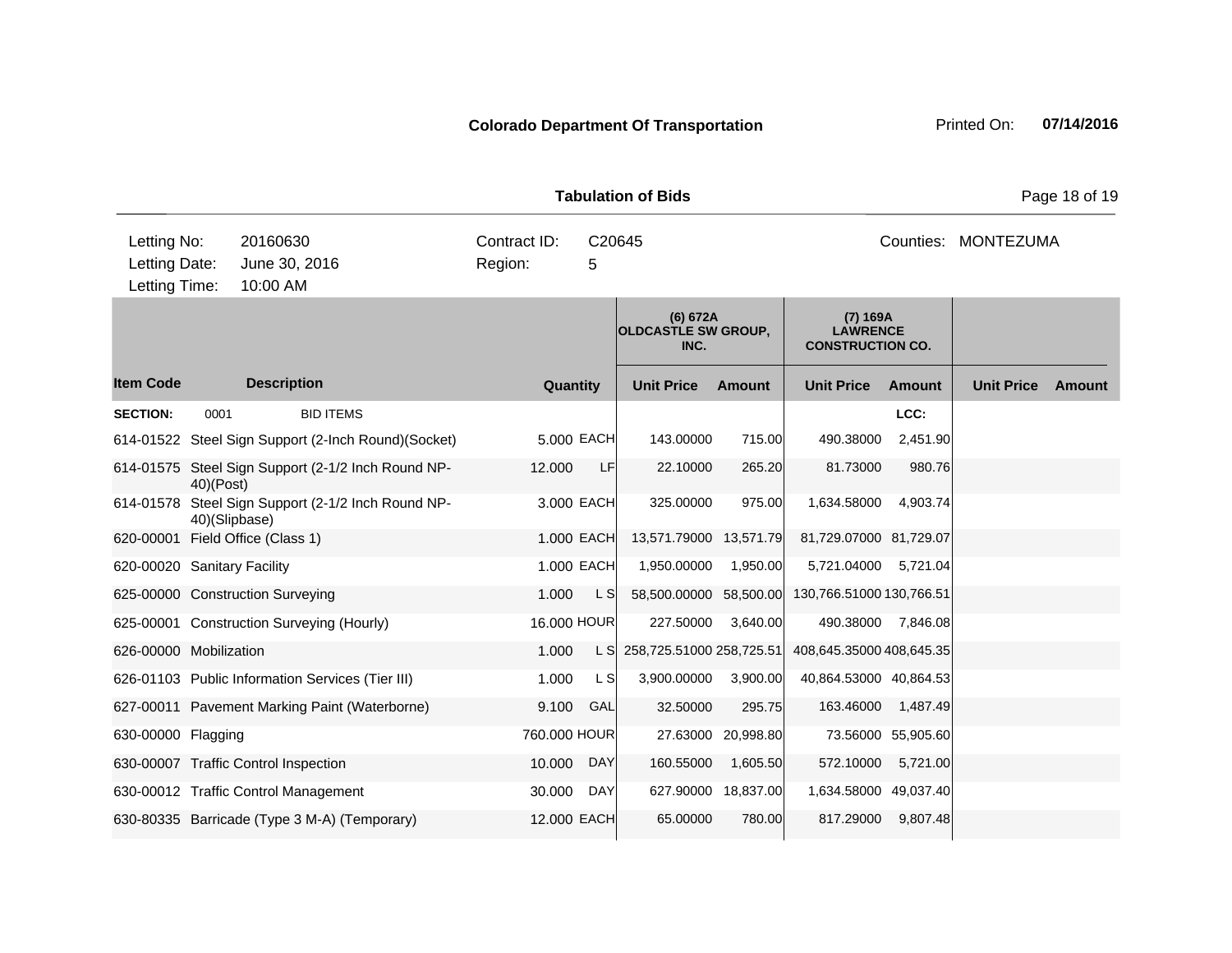Tabulation of Bids **Page 19 of 19** 

| Letting No:                         |                           | 20160630           |                                                    |                                                | Contract ID: |                                                          | C20645            |                |                        | Counties:           | MONTEZUMA         |               |
|-------------------------------------|---------------------------|--------------------|----------------------------------------------------|------------------------------------------------|--------------|----------------------------------------------------------|-------------------|----------------|------------------------|---------------------|-------------------|---------------|
| Letting Date:                       |                           | June 30, 2016      |                                                    |                                                | Region:      | 5                                                        |                   |                |                        |                     |                   |               |
|                                     | Letting Time:<br>10:00 AM |                    |                                                    |                                                |              |                                                          |                   |                |                        |                     |                   |               |
|                                     |                           |                    |                                                    | (6) 672A<br><b>OLDCASTLE SW GROUP,</b><br>INC. |              | $(7)$ 169A<br><b>LAWRENCE</b><br><b>CONSTRUCTION CO.</b> |                   |                |                        |                     |                   |               |
| <b>Item Code</b>                    |                           | <b>Description</b> |                                                    |                                                |              | Quantity                                                 | <b>Unit Price</b> | <b>Amount</b>  | <b>Unit Price</b>      | <b>Amount</b>       | <b>Unit Price</b> | <b>Amount</b> |
| <b>SECTION:</b>                     | 0001                      |                    | <b>BID ITEMS</b>                                   |                                                |              |                                                          |                   |                |                        | LCC:                |                   |               |
|                                     |                           |                    | 630-80341 Construction Traffic Sign (Panel Size A) |                                                |              | 4.000 EACH                                               | 6.50000           | 26.00          | 653.83000              | 2,615.32            |                   |               |
|                                     |                           |                    | 630-80342 Construction Traffic Sign (Panel Size B) |                                                |              | 38,000 EACH                                              | 19.50000          | 741.00         |                        | 817.29000 31,057.02 |                   |               |
|                                     |                           |                    | 630-80343 Construction Traffic Sign (Panel Size C) |                                                |              | 4.000 EACH                                               | 26.00000          | 104.00         | 2,451.87000            | 9,807.48            |                   |               |
|                                     |                           |                    | 630-80344 Construction Traffic Sign (Special)      |                                                | 64.000       | <b>SF</b>                                                | 13.00000          | 832.00         |                        | 163.46000 10,461.44 |                   |               |
|                                     |                           |                    | 630-80359 Portable Message Sign Panel              |                                                | 120.000      | DAY                                                      | 23.40000          | 2,808.00       | 1,307.67000 156,920.40 |                     |                   |               |
| 630-80360 Drum Channelizing Device  |                           |                    |                                                    |                                                |              | 10,000 EACH                                              | 10.40000          | 104.00         | 163.46000              | 1,634.60            |                   |               |
|                                     | (Flashing)                |                    | 630-80363 Drum Channelizing Device (With Light)    |                                                |              | 8.000 EACH                                               | 19.50000          | 156.00         | 245.19000              | 1,961.52            |                   |               |
| 630-80380                           | <b>Traffic Cone</b>       |                    |                                                    |                                                |              | 50.000 EACH                                              | 3.90000           | 195.00         | 49.04000               | 2,452.00            |                   |               |
| 630-80393 Stackable Vertical Panels |                           |                    |                                                    |                                                |              | 30,000 EACH                                              | 13.00000          | 390.00         | 163.46000              | 4,903.80            |                   |               |
| <b>Section Totals:</b>              |                           |                    |                                                    |                                                |              |                                                          |                   | \$1,466,000.00 |                        | \$3,700,000.00      |                   |               |
| <b>Contract Grand Totals</b>        |                           |                    |                                                    |                                                |              |                                                          |                   | \$1,466,000.00 |                        | \$3,700,000.00      |                   |               |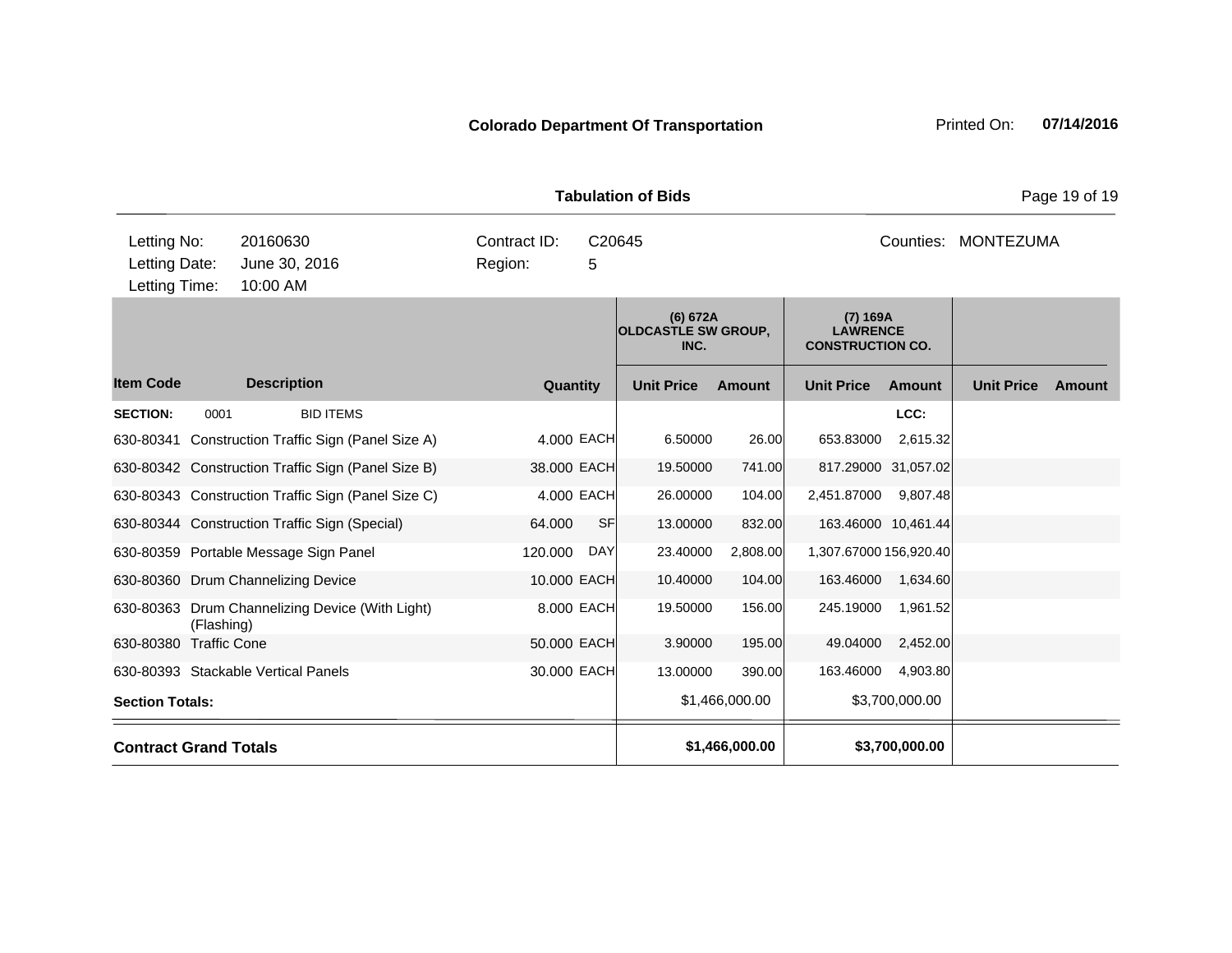|               |               | <b>Colorado Department Of Transportation</b> | 07/14/2016<br>Printed On:      |  |                         |  |  |
|---------------|---------------|----------------------------------------------|--------------------------------|--|-------------------------|--|--|
|               |               |                                              | Page 1 of 11                   |  |                         |  |  |
| Letting No:   | 20160630      | Contract ID:                                 | C <sub>20645</sub>             |  | Counties: MONTEZUMA     |  |  |
| Letting Date: | June 30, 2016 | Region:                                      | 5                              |  |                         |  |  |
| Letting Time: | 10:00 AM      |                                              | Contract Time: 30 WORKING DAYS |  | Project(s): STR184A-005 |  |  |

| Line            | Item/<br>Description                 | Quantity                                                 | Estimated<br>Price | <b>Bid Price/</b><br><b>Units</b> | Estimated<br>Amount | <b>Bid Amount</b> | <b>Bid Est</b><br>$\%$ | Overrun $(+)$<br>Underrun (-) |
|-----------------|--------------------------------------|----------------------------------------------------------|--------------------|-----------------------------------|---------------------|-------------------|------------------------|-------------------------------|
| <b>SECTION:</b> | 0001                                 | <b>BID ITEMS</b>                                         |                    |                                   |                     |                   |                        |                               |
| 0005            | 201-00000<br>Clearing and Grubbing   | 1.000                                                    | 35,000.00000       | 16,480.00000<br>L S               | 35,000.00           | 16,480.00         | 47.09%                 | $-18,520.00$                  |
| 0010            | 202-00027<br>Removal of Riprap       | 131.000                                                  | 35.00000           | 20.60000<br><b>SY</b>             | 4,585.00            | 2,698.60          | 58.86%                 | $-1,886.40$                   |
| 0015            | 202-00220<br>Removal of Asphalt Mat  | 1,555.400                                                | 30.00000           | 5.20000<br><b>SY</b>              | 46,662.00           | 8,088.08          | 17.33%                 | $-38,573.92$                  |
| 0020            | 202-00400<br>Removal of Bridge       | 1.000                                                    | 30,000.00000       | 14,935.00000<br><b>EACH</b>       | 30,000.00           | 14,935.00         | 49.78%                 | $-15,065.00$                  |
| 0025            | 202-00821<br>Removal of Sign Panel   | 2.000                                                    | 100.00000          | 51.50000<br><b>EACH</b>           | 200.00              | 103.00            | 51.50%                 | $-97.00$                      |
| 0030            | 202-01000<br><b>Removal of Fence</b> | 20,000                                                   | 10.00000           | 5.20000<br>LF                     | 200.00              | 104.00            | 52.00%                 | $-96.00$                      |
| 0035            | 203-00010                            | 1,904.000<br>Unclassified Excavation (Complete In Place) | 45.00000           | 16.50000<br>CY                    | 85,680.00           | 31,416.00         | 36.67%                 | $-54,264.00$                  |
| 0040            | 203-00400<br>Rock Excavation         | 118.000                                                  | 60.00000           | 38.20000<br><b>CY</b>             | 7,080.00            | 4,507.60          | 63.67%                 | $-2,572.40$                   |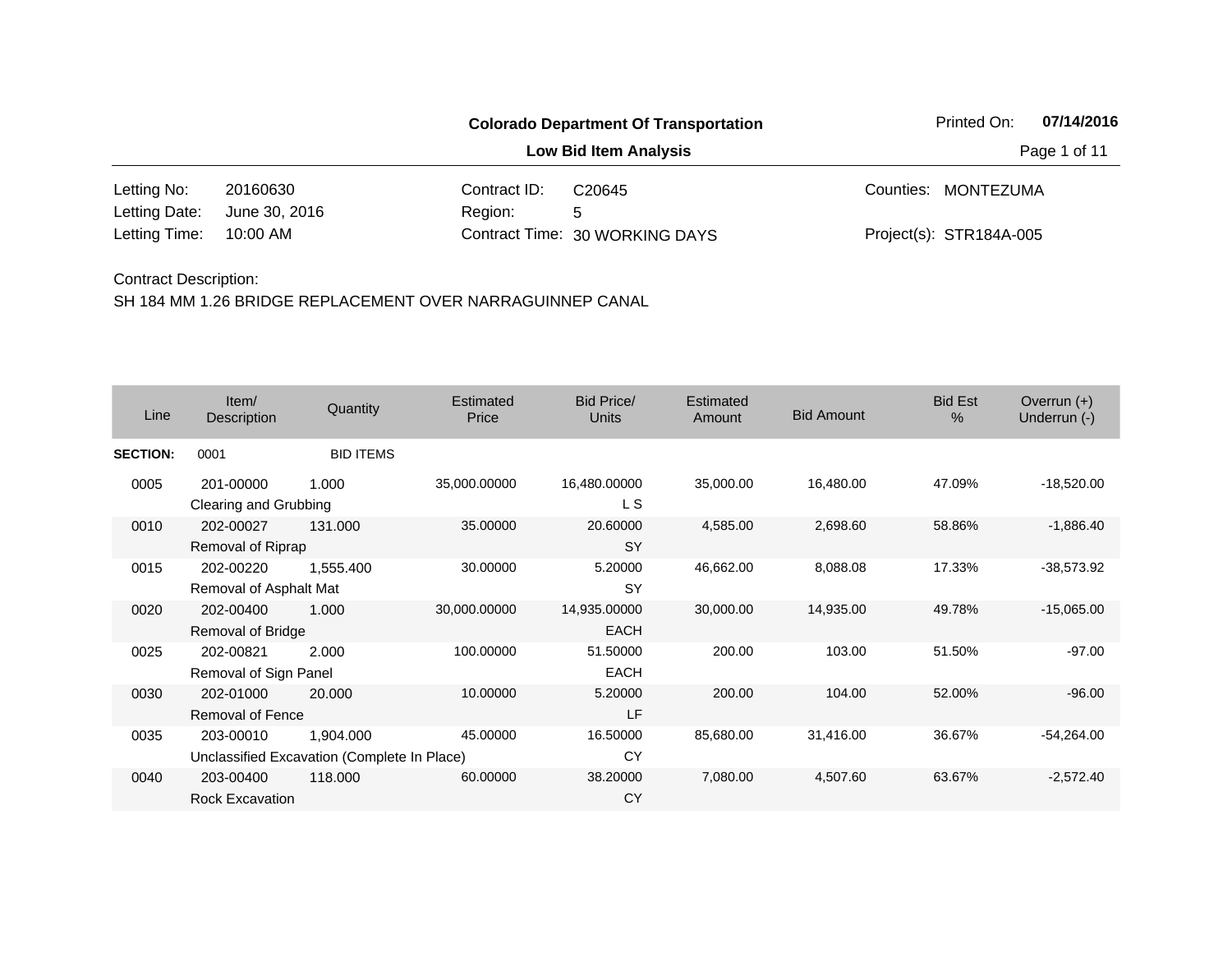|               |               |              | <b>Colorado Department Of Transportation</b> | Printed On:             | 07/14/2016 |
|---------------|---------------|--------------|----------------------------------------------|-------------------------|------------|
|               |               | Page 2 of 11 |                                              |                         |            |
| Letting No:   | 20160630      | Contract ID: | C <sub>20645</sub>                           | Counties: MONTEZUMA     |            |
| Letting Date: | June 30, 2016 | Region:      | 5                                            |                         |            |
| Letting Time: | 10:00 AM      |              | Contract Time: 30 WORKING DAYS               | Project(s): STR184A-005 |            |

| Line            | Item/<br>Description                        | Quantity         | Estimated<br>Price | <b>Bid Price/</b><br><b>Units</b> | Estimated<br>Amount | <b>Bid Amount</b> | <b>Bid Est</b><br>% | Overrun $(+)$<br>Underrun (-) |
|-----------------|---------------------------------------------|------------------|--------------------|-----------------------------------|---------------------|-------------------|---------------------|-------------------------------|
| <b>SECTION:</b> | 0001                                        | <b>BID ITEMS</b> |                    |                                   |                     |                   |                     |                               |
| 0045            | 203-01100<br><b>Proof Rolling</b>           | 10.000           | 90.00000           | 185.40000<br><b>HOUR</b>          | 900.00              | 1,854.00          | 206.00%             | 954.00                        |
| 0050            | 203-01500<br><b>Blading</b>                 | 10.000           | 130.00000          | 128.80000<br><b>HOUR</b>          | 1,300.00            | 1,288.00          | 99.08%              | $-12.00$                      |
| 0055            | 203-01565<br><b>Hydraulic Excavator</b>     | 10.000           | 150.00000          | 166.90000<br><b>HOUR</b>          | 1,500.00            | 1,669.00          | 111.27%             | 169.00                        |
| 0060            | 203-01582<br>Truck (Dump)                   | 10.000           | 160.00000          | 113.30000<br><b>HOUR</b>          | 1,600.00            | 1,133.00          | 70.81%              | $-467.00$                     |
| 0065            | 203-01590<br>Front End Loader (Rubber Tire) | 10.000           | 150.00000          | 128.80000<br><b>HOUR</b>          | 1,500.00            | 1,288.00          | 85.87%              | $-212.00$                     |
| 0070            | 203-01597<br>Potholing                      | 24.000           | 200.00000          | 231.80000<br><b>HOUR</b>          | 4,800.00            | 5,563.20          | 115.90%             | 763.20                        |
| 0075            | 203-02330<br>Laborer                        | 10.000           | 50.00000           | 45.40000<br><b>HOUR</b>           | 500.00              | 454.00            | 90.80%              | $-46.00$                      |
| 0080            | 207-00205<br>Topsoil                        | 200.000          | 25.00000           | 6.20000<br><b>CY</b>              | 5,000.00            | 1,240.00          | 24.80%              | $-3,760.00$                   |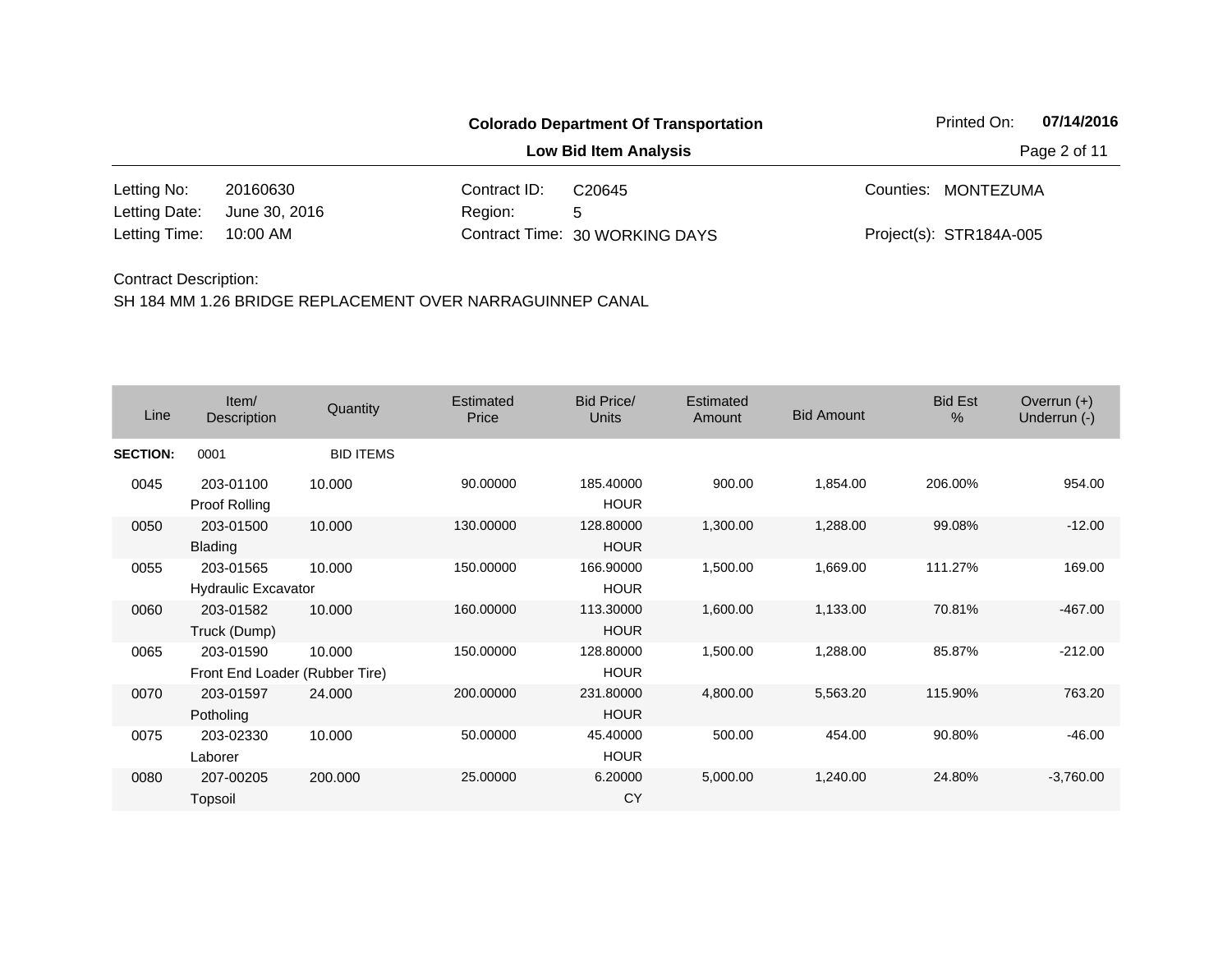| <b>Colorado Department Of Transportation</b> |               |              |                                |  | 07/14/2016<br>Printed On: |  |  |
|----------------------------------------------|---------------|--------------|--------------------------------|--|---------------------------|--|--|
|                                              |               |              | Page 3 of 11                   |  |                           |  |  |
| Letting No:                                  | 20160630      | Contract ID: | C <sub>20645</sub>             |  | Counties: MONTEZUMA       |  |  |
| Letting Date:                                | June 30, 2016 | Region:      | 5                              |  |                           |  |  |
| Letting Time:                                | 10:00 AM      |              | Contract Time: 30 WORKING DAYS |  | Project(s): STR184A-005   |  |  |

| Line            | Item/<br>Description                                      | Quantity         | Estimated<br>Price | Bid Price/<br><b>Units</b> | Estimated<br>Amount | <b>Bid Amount</b> | <b>Bid Est</b><br>$\%$ | Overrun $(+)$<br>Underrun (-) |
|-----------------|-----------------------------------------------------------|------------------|--------------------|----------------------------|---------------------|-------------------|------------------------|-------------------------------|
| <b>SECTION:</b> | 0001                                                      | <b>BID ITEMS</b> |                    |                            |                     |                   |                        |                               |
| 0085            | 207-00210<br>Stockpile Topsoil                            | 200,000          | 25.00000           | 6.20000<br>CY              | 5,000.00            | 1,240.00          | 24.80%                 | $-3,760.00$                   |
| 0090            | 208-00002<br>Erosion Log Type 1 (12 Inch)                 | 180.000          | 10.50000           | 4.00000<br>LF              | 1,890.00            | 720.00            | 38.10%                 | $-1,170.00$                   |
| 0095            | 208-00020<br>Silt Fence                                   | 1,435.000        | 7.50000            | 1.70000<br>LF              | 10,762.50           | 2,439.50          | 22.67%                 | $-8,323.00$                   |
| 0100            | 208-00045<br>Concrete Washout Structure                   | 1.000            | 1,000.00000        | 1,620.70000<br><b>EACH</b> | 1,000.00            | 1,620.70          | 162.07%                | 620.70                        |
| 0105            | 208-00070<br>Vehicle Tracking Pad                         | 1.000            | 1,800.00000        | 1,957.00000<br><b>EACH</b> | 1,800.00            | 1,957.00          | 108.72%                | 157.00                        |
| 0110            | 208-00103<br>Removal and Disposal of Sediment (Labor)     | 20,000           | 50.00000           | 56.70000<br><b>HOUR</b>    | 1,000.00            | 1,134.00          | 113.40%                | 134.00                        |
| 0115            | 208-00105<br>Removal and Disposal of Sediment (Equipment) | 20,000           | 100.00000          | 139.10000<br><b>HOUR</b>   | 2,000.00            | 2,782.00          | 139.10%                | 782.00                        |
| 0120            | 208-00106<br>Sweeping (Sediment Removal)                  | 10.000           | 100.00000          | 174.00000<br><b>HOUR</b>   | 1,000.00            | 1,740.00          | 174.00%                | 740.00                        |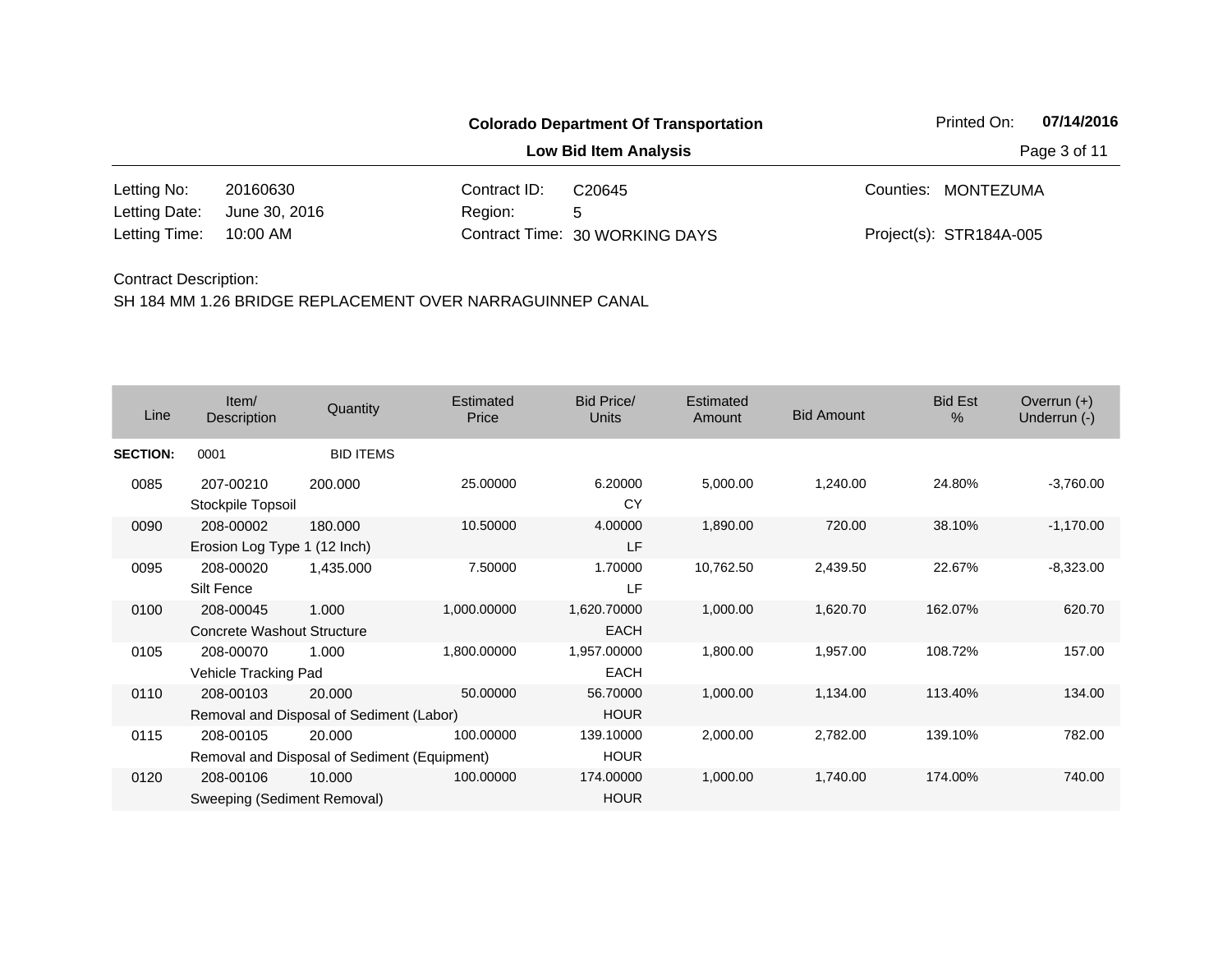|               |               |              | <b>Colorado Department Of Transportation</b> | Printed On:             | 07/14/2016 |
|---------------|---------------|--------------|----------------------------------------------|-------------------------|------------|
|               |               | Page 4 of 11 |                                              |                         |            |
| Letting No:   | 20160630      | Contract ID: | C <sub>20645</sub>                           | Counties: MONTEZUMA     |            |
| Letting Date: | June 30, 2016 | Region:      | 5                                            |                         |            |
| Letting Time: | 10:00 AM      |              | Contract Time: 30 WORKING DAYS               | Project(s): STR184A-005 |            |

| Line            | Item/<br>Description                           | Quantity         | Estimated<br>Price | <b>Bid Price/</b><br><b>Units</b> | Estimated<br>Amount | <b>Bid Amount</b> | <b>Bid Est</b><br>% | Overrun $(+)$<br>Underrun (-) |
|-----------------|------------------------------------------------|------------------|--------------------|-----------------------------------|---------------------|-------------------|---------------------|-------------------------------|
| <b>SECTION:</b> | 0001                                           | <b>BID ITEMS</b> |                    |                                   |                     |                   |                     |                               |
| 0125            | 208-00207<br><b>Erosion Control Management</b> | 20.000           | 120.00000          | 165.90000<br><b>DAY</b>           | 2,400.00            | 3,318.00          | 138.25%             | 918.00                        |
| 0130            | 208-00400<br><b>Water Control</b>              | 1.000            | 5,000.00000        | 5,061.30000<br>L S                | 5,000.00            | 5,061.30          | 101.23%             | 61.30                         |
| 0135            | 210-00090<br><b>Reset Delineator</b>           | 1.000            | 35.00000           | 44.80000<br><b>EACH</b>           | 35.00               | 44.80             | 128.00%             | 9.80                          |
| 0140            | 210-00810<br>Reset Ground Sign                 | 7.000            | 300.00000          | 33.60000<br>EACH                  | 2,100.00            | 235.20            | 11.20%              | $-1,864.80$                   |
| 0145            | 212-00006<br>Seeding (Native)                  | 0.570            | 587.50000          | 1,345.20000<br><b>ACRE</b>        | 334.88              | 766.76            | 228.97%             | 431.88                        |
| 0150            | 212-00032<br>Soil Conditioning                 | 0.570            | 979.25000          | 6,849.60000<br><b>ACRE</b>        | 558.17              | 3,904.27          | 699.48%             | 3,346.10                      |
| 0155            | 213-00004<br>Mulching (Weed Free Straw)        | 0.570            | 562.22000          | 1,304.00000<br><b>ACRE</b>        | 320.47              | 743.28            | 231.93%             | 422.81                        |
| 0160            | 213-00061<br><b>Mulch Tackifier</b>            | 76.000           | 2.50000            | 6.60000<br><b>LB</b>              | 190.00              | 501.60            | 264.00%             | 311.60                        |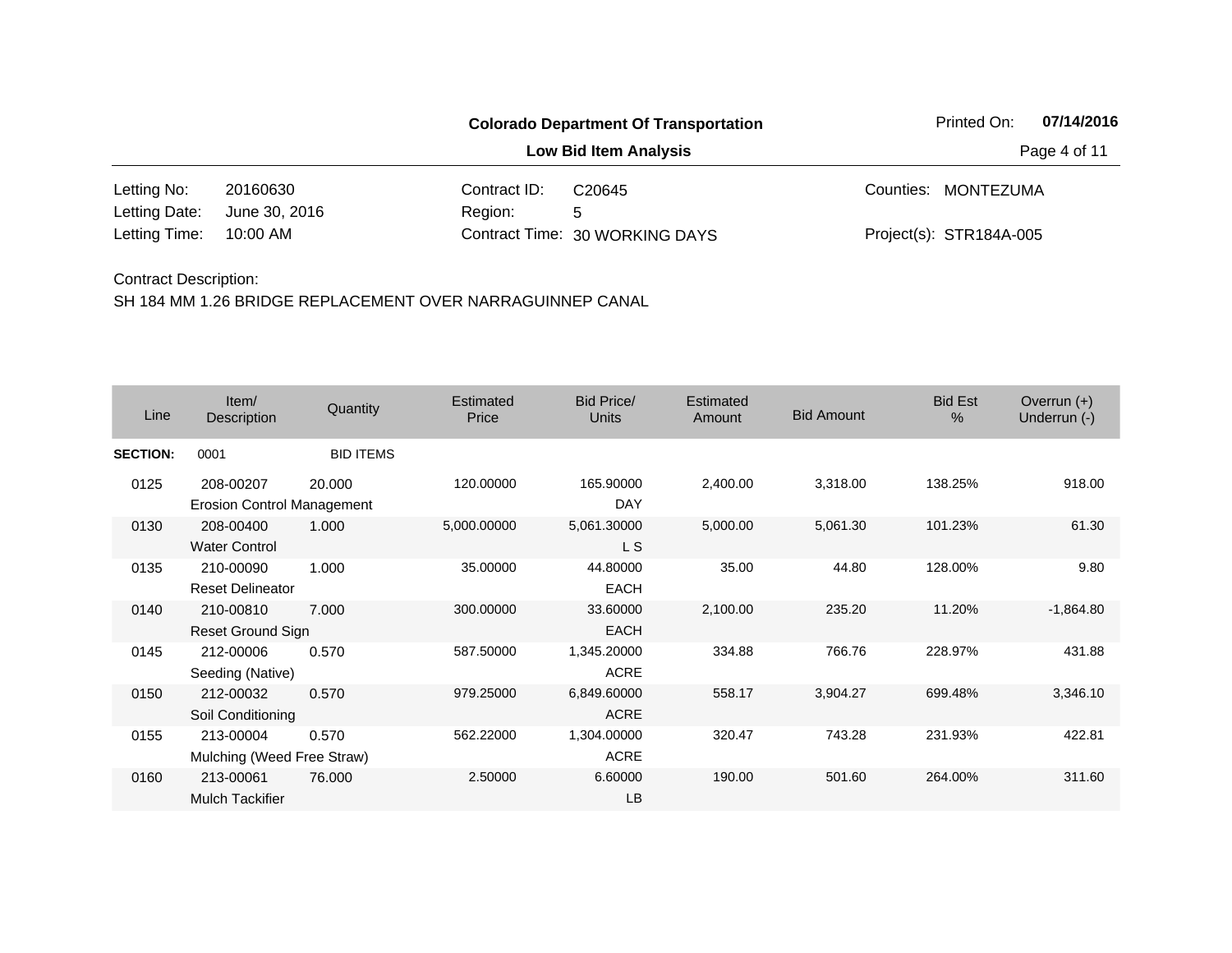| <b>Colorado Department Of Transportation</b> |               |              |                                |  | 07/14/2016<br>Printed On: |  |  |  |
|----------------------------------------------|---------------|--------------|--------------------------------|--|---------------------------|--|--|--|
|                                              |               |              | Page 5 of 11                   |  |                           |  |  |  |
| Letting No:                                  | 20160630      | Contract ID: | C <sub>20645</sub>             |  | Counties: MONTEZUMA       |  |  |  |
| Letting Date:                                | June 30, 2016 | Region:      | 5                              |  |                           |  |  |  |
| Letting Time:                                | 10:00 AM      |              | Contract Time: 30 WORKING DAYS |  | Project(s): STR184A-005   |  |  |  |

| Line            | Item/<br>Description            | Quantity                               | Estimated<br>Price | <b>Bid Price/</b><br><b>Units</b> | Estimated<br>Amount | <b>Bid Amount</b> | <b>Bid Est</b><br>$\%$ | Overrun $(+)$<br>Underrun (-) |
|-----------------|---------------------------------|----------------------------------------|--------------------|-----------------------------------|---------------------|-------------------|------------------------|-------------------------------|
| <b>SECTION:</b> | 0001                            | <b>BID ITEMS</b>                       |                    |                                   |                     |                   |                        |                               |
| 0165            | 216-00101                       | 70.000                                 | 4.50000            | 5.50000                           | 315.00              | 385.00            | 122.22%                | 70.00                         |
|                 | (Photodegradable Class 1)       | Soil Retention Blanket (Straw-Coconut) |                    | SY                                |                     |                   |                        |                               |
| 0170            | 240-00000                       | 15.000                                 | 30.00000           | 96.90000                          | 450.00              | 1,453.50          | 323.00%                | 1,003.50                      |
|                 | <b>Wildlife Biologist</b>       |                                        |                    | <b>HOUR</b>                       |                     |                   |                        |                               |
| 0175            | 250-00100                       | 1.000                                  | 1,500.00000        | 2,389.60000                       | 1,500.00            | 2,389.60          | 159.31%                | 889.60                        |
|                 | Environmental Health and Safety |                                        |                    | L S                               |                     |                   |                        |                               |
| 0180            | 250-00110                       | 8.000                                  | 30.00000           | 171.00000                         | 240.00              | 1,368.00          | 570.00%                | 1,128.00                      |
|                 | Health and Safety Officer       |                                        |                    | <b>HOUR</b>                       |                     |                   |                        |                               |
| 0185            | 250-00210                       | 5.000                                  | 300.00000          | 81.80000                          | 1,500.00            | 409.00            | 27.27%                 | $-1,091.00$                   |
|                 | Solid Waste Disposal            |                                        |                    | CY                                |                     |                   |                        |                               |
| 0190            | 250-00220                       | 5.000                                  | 100.00000          | 41.90000                          | 500.00              | 209.50            | 41.90%                 | $-290.50$                     |
|                 | Hazardous Waste Disposal        |                                        |                    | <b>CY</b>                         |                     |                   |                        |                               |
| 0195            | 304-02000                       | 1,902.000                              | 20.00000           | 20.60000                          | 38,040.00           | 39,181.20         | 103.00%                | 1,141.20                      |
|                 |                                 | Aggregate Base Course (Class 2)        |                    | <b>TON</b>                        |                     |                   |                        |                               |
| 0200            | 304-06000                       | 716.000                                | 25.00000           | 22.20000                          | 17,900.00           | 15,895.20         | 88.80%                 | $-2,004.80$                   |
|                 |                                 | Aggregate Base Course (Class 6)        |                    | <b>TON</b>                        |                     |                   |                        |                               |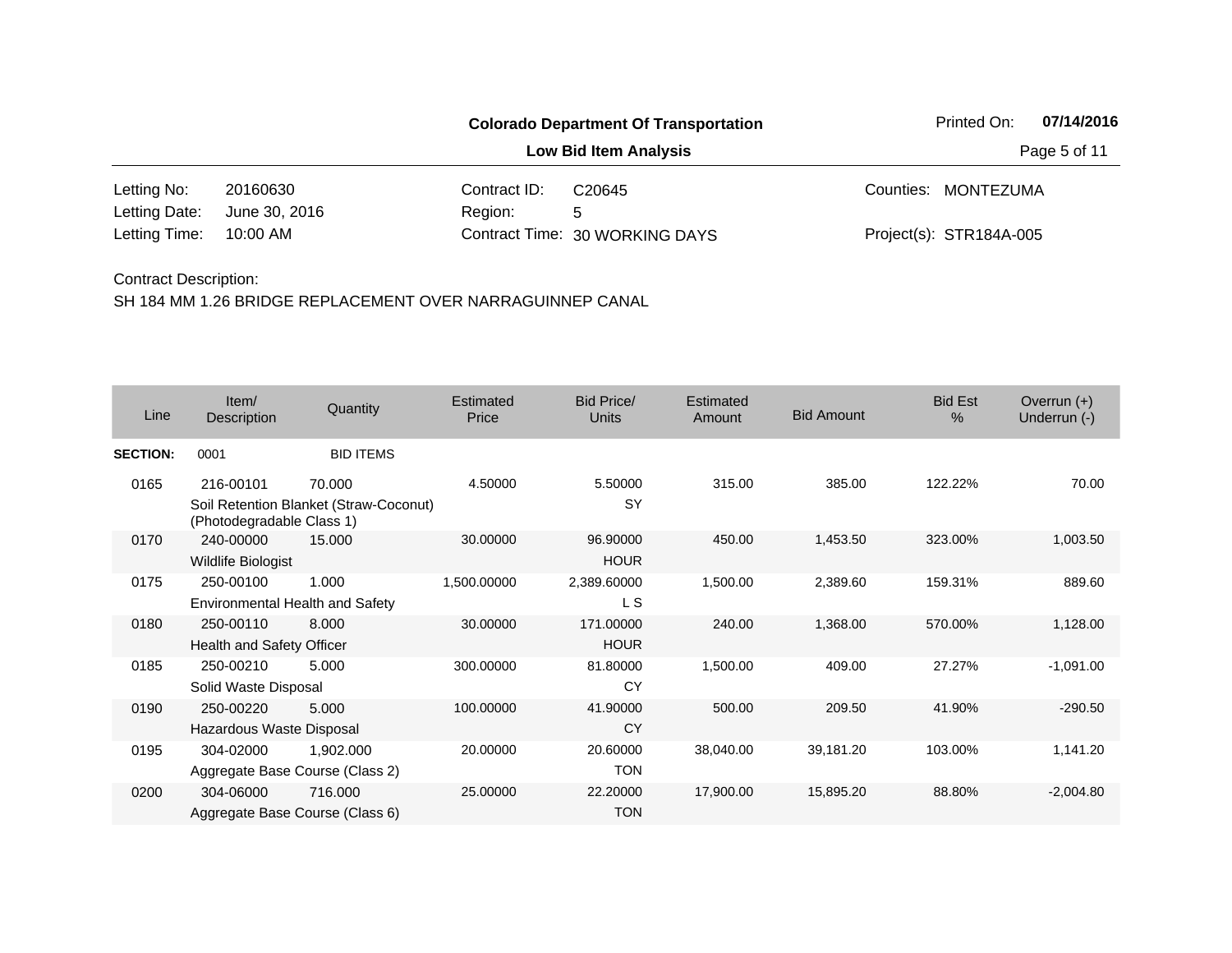|               |               |              | <b>Colorado Department Of Transportation</b> | Printed On:             | 07/14/2016 |
|---------------|---------------|--------------|----------------------------------------------|-------------------------|------------|
|               |               | Page 6 of 11 |                                              |                         |            |
| Letting No:   | 20160630      | Contract ID: | C <sub>20645</sub>                           | Counties: MONTEZUMA     |            |
| Letting Date: | June 30, 2016 | Region:      | 5                                            |                         |            |
| Letting Time: | 10:00 AM      |              | Contract Time: 30 WORKING DAYS               | Project(s): STR184A-005 |            |

| Line            | Item/<br>Description                     | Quantity                                                | Estimated<br>Price | Bid Price/<br>Units        | Estimated<br>Amount | <b>Bid Amount</b> | <b>Bid Est</b><br>% | Overrun $(+)$<br>Underrun (-) |
|-----------------|------------------------------------------|---------------------------------------------------------|--------------------|----------------------------|---------------------|-------------------|---------------------|-------------------------------|
| <b>SECTION:</b> | 0001                                     | <b>BID ITEMS</b>                                        |                    |                            |                     |                   |                     |                               |
| 0205            | 304-09014                                | 115.000<br>Aggregate Base Course (Special)              | 35.00000           | 32.00000<br><b>TON</b>     | 4,025.00            | 3,680.00          | 91.43%              | $-345.00$                     |
| 0210            | 403-34721                                | 810,000<br>Hot Mix Asphalt (Grading SX) (75) (PG 58-28) | 80.00000           | 174.90000<br><b>TON</b>    | 64,800.00           | 141,669.00        | 218.63%             | 76,869.00                     |
| 0215            | 411-10255                                | 115.000<br>Emulsified Asphalt (Slow-Setting)            | 6.00000            | 32.10000<br>GAL            | 690.00              | 3,691.50          | 535.00%             | 3,001.50                      |
| 0220            | 506-00212<br>Riprap (12 Inch)            | 129.000                                                 | 85.00000           | 94.80000<br><b>CY</b>      | 10,965.00           | 12,229.20         | 111.53%             | 1,264.20                      |
| 0225            | 603-71808<br>(Special)                   | 64.000<br>18 x 8 Foot Concrete Box Culvert (Precast)    | 4,000.00000        | 4,902.80000<br>LF          | 256,000.00          | 313,779.20        | 122.57%             | 57,779.20                     |
| 0230            | 606-00301                                | 312.500<br>Guardrail Type 3 (6-3 Post Spacing) (31")    | 40.00000           | 43.30000<br>LF             | 12,500.00           | 13,531.25         | 108.25%             | 1,031.25                      |
| 0235            | 606-01385<br>Transition Type 3J (31")    | 8.000                                                   | 950.00000          | 1,320.50000<br><b>EACH</b> | 7,600.00            | 10,564.00         | 139.00%             | 2,964.00                      |
| 0240            | 606-01390<br>End Anchorage Type 3K (31") | 8.000                                                   | 1,200.00000        | 1,585.20000<br><b>EACH</b> | 9,600.00            | 12,681.60         | 132.10%             | 3,081.60                      |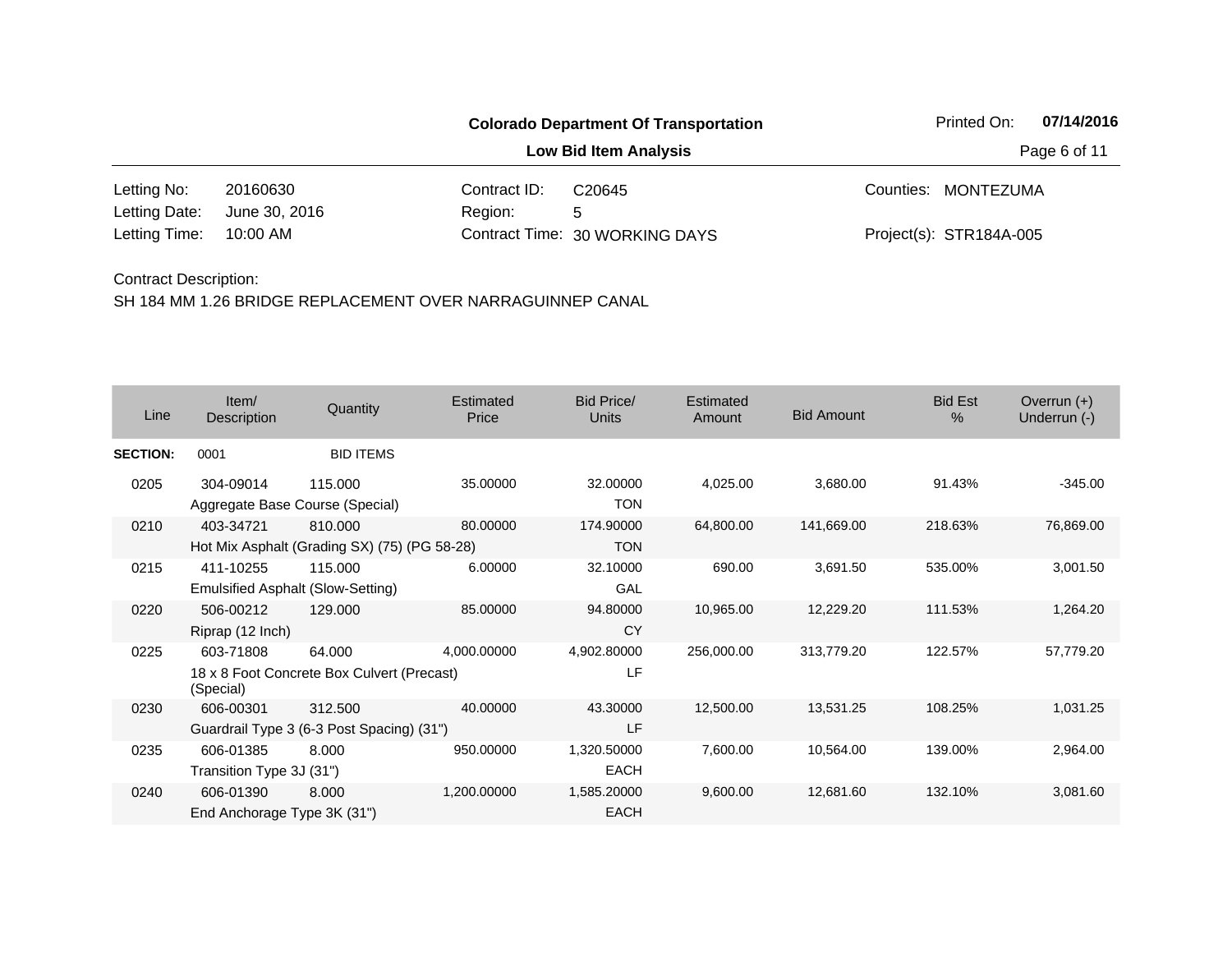|               |               |              | <b>Colorado Department Of Transportation</b> | Printed On:             | 07/14/2016 |
|---------------|---------------|--------------|----------------------------------------------|-------------------------|------------|
|               |               | Page 7 of 11 |                                              |                         |            |
| Letting No:   | 20160630      | Contract ID: | C <sub>20645</sub>                           | Counties: MONTEZUMA     |            |
| Letting Date: | June 30, 2016 | Region:      | 5                                            |                         |            |
| Letting Time: | 10:00 AM      |              | Contract Time: 30 WORKING DAYS               | Project(s): STR184A-005 |            |

| Line            | Item/<br>Description                      | Quantity         | Estimated<br>Price | Bid Price/<br><b>Units</b> | Estimated<br>Amount | <b>Bid Amount</b> | <b>Bid Est</b><br>$\%$ | Overrun $(+)$<br>Underrun (-) |
|-----------------|-------------------------------------------|------------------|--------------------|----------------------------|---------------------|-------------------|------------------------|-------------------------------|
| <b>SECTION:</b> | 0001                                      | <b>BID ITEMS</b> |                    |                            |                     |                   |                        |                               |
| 0245            | 606-02005<br>End Anchorage (Flared) (31") | 4.000            | 2,000.00000        | 2,233.10000<br><b>EACH</b> | 8,000.00            | 8,932.40          | 111.66%                | 932.40                        |
| 0250            | 607-00005<br>End Post                     | 2.000            | 200.00000          | 257.50000<br><b>EACH</b>   | 400.00              | 515.00            | 128.75%                | 115.00                        |
| 0255            | 607-01025<br><b>Install Fence</b>         | 20.000           | 20.00000           | 41.20000<br>LF             | 400.00              | 824.00            | 206.00%                | 424.00                        |
| 0260            | 607-11525<br>Fence (Plastic)              | 200.000          | 4.00000            | 3.60000<br>LF              | 800.00              | 720.00            | 90.00%                 | $-80.00$                      |
| 0265            | 612-00001<br>Delineator (Type I)          | 14.000           | 20.00000           | 20.60000<br><b>EACH</b>    | 280.00              | 288.40            | 103.00%                | 8.40                          |
| 0270            | 612-00003<br>Delineator (Type III)        | 6.000            | 30.00000           | 26.80000<br><b>EACH</b>    | 180.00              | 160.80            | 89.33%                 | $-19.20$                      |
| 0275            | 614-00011<br>Sign Panel (Class I)         | 3.000            | 25.00000           | 20.60000<br><b>SF</b>      | 75.00               | 61.80             | 82.40%                 | $-13.20$                      |
| 0280            | 614-00012<br>Sign Panel (Class II)        | 9.000            | 25.00000           | 25.80000<br><b>SF</b>      | 225.00              | 232.20            | 103.20%                | 7.20                          |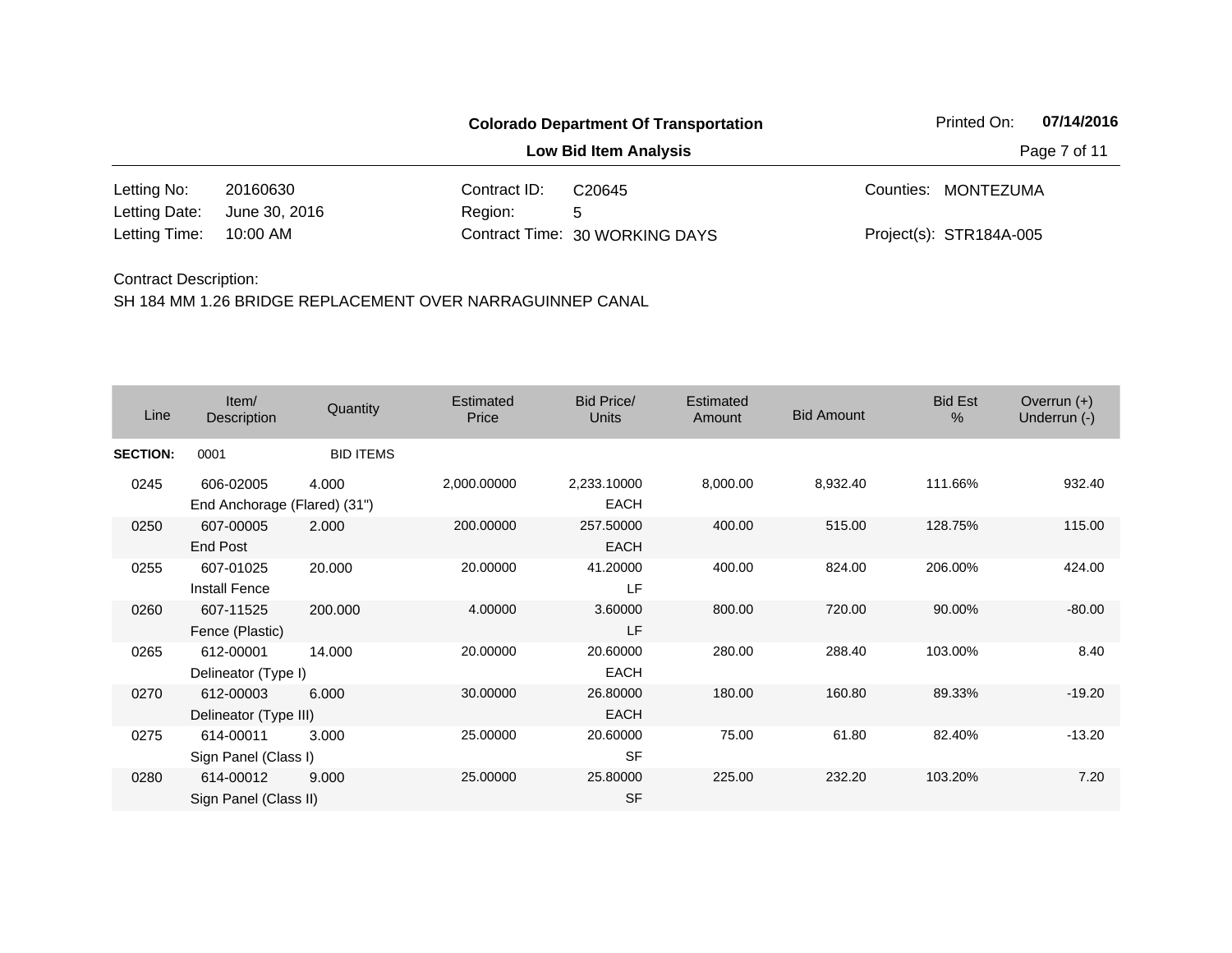|               |               |                              | <b>Colorado Department Of Transportation</b> |  | Printed On:             | 07/14/2016 |
|---------------|---------------|------------------------------|----------------------------------------------|--|-------------------------|------------|
|               |               | <b>Low Bid Item Analysis</b> | Page 8 of 11                                 |  |                         |            |
| Letting No:   | 20160630      | Contract ID:                 | C <sub>20645</sub>                           |  | Counties: MONTEZUMA     |            |
| Letting Date: | June 30, 2016 | Region:                      | 5                                            |  |                         |            |
| Letting Time: | 10:00 AM      |                              | Contract Time: 30 WORKING DAYS               |  | Project(s): STR184A-005 |            |

| Line            | Item/<br>Description                         | Quantity                                           | <b>Estimated</b><br>Price | Bid Price/<br><b>Units</b> | Estimated<br>Amount | <b>Bid Amount</b> | <b>Bid Est</b><br>% | Overrun $(+)$<br>Underrun (-) |
|-----------------|----------------------------------------------|----------------------------------------------------|---------------------------|----------------------------|---------------------|-------------------|---------------------|-------------------------------|
| <b>SECTION:</b> | 0001                                         | <b>BID ITEMS</b>                                   |                           |                            |                     |                   |                     |                               |
| 0285            | 614-01522                                    | 5.000<br>Steel Sign Support (2-Inch Round)(Socket) | 75.00000                  | 113.30000<br><b>EACH</b>   | 375.00              | 566.50            | 151.07%             | 191.50                        |
| 0290            | 614-01575<br>$40)$ (Post)                    | 12.000<br>Steel Sign Support (2-1/2 Inch Round NP- | 30.00000                  | 17,60000<br>LF             | 360.00              | 211.20            | 58.67%              | $-148.80$                     |
| 0295            | 614-01578<br>40)(Slipbase)                   | 3.000<br>Steel Sign Support (2-1/2 Inch Round NP-  | 145.00000                 | 257.50000<br><b>EACH</b>   | 435.00              | 772.50            | 177.59%             | 337.50                        |
| 0300            | 620-00001<br>Field Office (Class 1)          | 1.000                                              | 30,000.00000              | 9,598.40000<br><b>EACH</b> | 30,000.00           | 9,598.40          | 31.99%              | $-20,401.60$                  |
| 0305            | 620-00020<br><b>Sanitary Facility</b>        | 1.000                                              | 1,800.00000               | 1,982.40000<br><b>EACH</b> | 1,800.00            | 1,982.40          | 110.13%             | 182.40                        |
| 0310            | 625-00000<br><b>Construction Surveying</b>   | 1.000                                              | 5,000.00000               | 6,695.00000<br>L S         | 5,000.00            | 6,695.00          | 133.90%             | 1,695.00                      |
| 0315            | 625-00001<br>Construction Surveying (Hourly) | 16.000                                             | 150.00000                 | 133.90000<br><b>HOUR</b>   | 2,400.00            | 2,142.40          | 89.27%              | $-257.60$                     |
| 0320            | 626-00000<br>Mobilization                    | 1.000                                              | 88,802.68000              | 114,846.00000<br>L S       | 88,802.68           | 114,846.00        | 129.33%             | 26,043.32                     |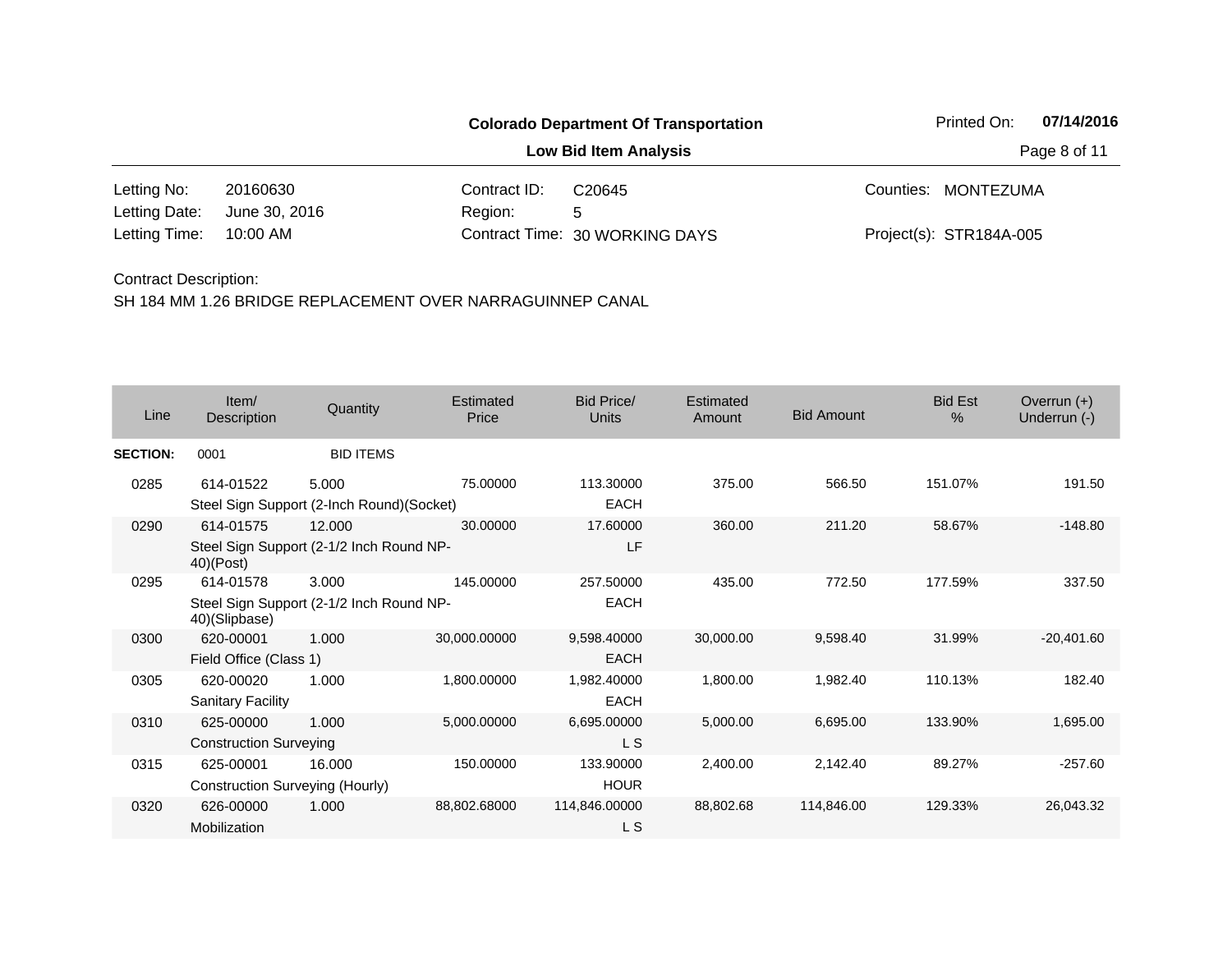|               |               |              | <b>Colorado Department Of Transportation</b> |  | Printed On:             | 07/14/2016   |
|---------------|---------------|--------------|----------------------------------------------|--|-------------------------|--------------|
|               |               |              | <b>Low Bid Item Analysis</b>                 |  |                         | Page 9 of 11 |
| Letting No:   | 20160630      | Contract ID: | C <sub>20645</sub>                           |  | Counties: MONTEZUMA     |              |
| Letting Date: | June 30, 2016 | Region:      | 5                                            |  |                         |              |
| Letting Time: | 10:00 AM      |              | Contract Time: 30 WORKING DAYS               |  | Project(s): STR184A-005 |              |

| Line            | Item/<br>Description                           | Quantity                                           | Estimated<br>Price | Bid Price/<br><b>Units</b> | Estimated<br>Amount | <b>Bid Amount</b> | <b>Bid Est</b><br>% | Overrun $(+)$<br>Underrun (-) |
|-----------------|------------------------------------------------|----------------------------------------------------|--------------------|----------------------------|---------------------|-------------------|---------------------|-------------------------------|
| <b>SECTION:</b> | 0001                                           | <b>BID ITEMS</b>                                   |                    |                            |                     |                   |                     |                               |
| 0325            | 626-01103                                      | 1.000<br>Public Information Services (Tier III)    | 10,000.00000       | 7,280.00000<br>L S         | 10,000.00           | 7,280.00          | 72.80%              | $-2,720.00$                   |
| 0330            | 627-00011                                      | 9.100<br>Pavement Marking Paint (Waterborne)       | 33.00000           | 25.80000<br><b>GAL</b>     | 300.30              | 234.78            | 78.18%              | $-65.52$                      |
| 0335            | 630-00000<br>Flagging                          | 760.000                                            | 24.00000           | 21.90000<br><b>HOUR</b>    | 18,240.00           | 16,644.00         | 91.25%              | $-1,596.00$                   |
| 0340            | 630-00007<br><b>Traffic Control Inspection</b> | 10.000                                             | 200.00000          | 127.30000<br><b>DAY</b>    | 2,000.00            | 1,273.00          | 63.65%              | $-727.00$                     |
| 0345            | 630-00012<br><b>Traffic Control Management</b> | 30.000                                             | 600.00000          | 497.50000<br><b>DAY</b>    | 18,000.00           | 14,925.00         | 82.92%              | $-3,075.00$                   |
| 0350            | 630-80335                                      | 12.000<br>Barricade (Type 3 M-A) (Temporary)       | 200.00000          | 51.50000<br><b>EACH</b>    | 2,400.00            | 618.00            | 25.75%              | $-1,782.00$                   |
| 0355            | 630-80341                                      | 4.000<br>Construction Traffic Sign (Panel Size A)  | 45.00000           | 5.20000<br>EACH            | 180.00              | 20.80             | 11.56%              | $-159.20$                     |
| 0360            | 630-80342                                      | 38.000<br>Construction Traffic Sign (Panel Size B) | 57.00000           | 15.50000<br><b>EACH</b>    | 2,166.00            | 589.00            | 27.19%              | $-1,577.00$                   |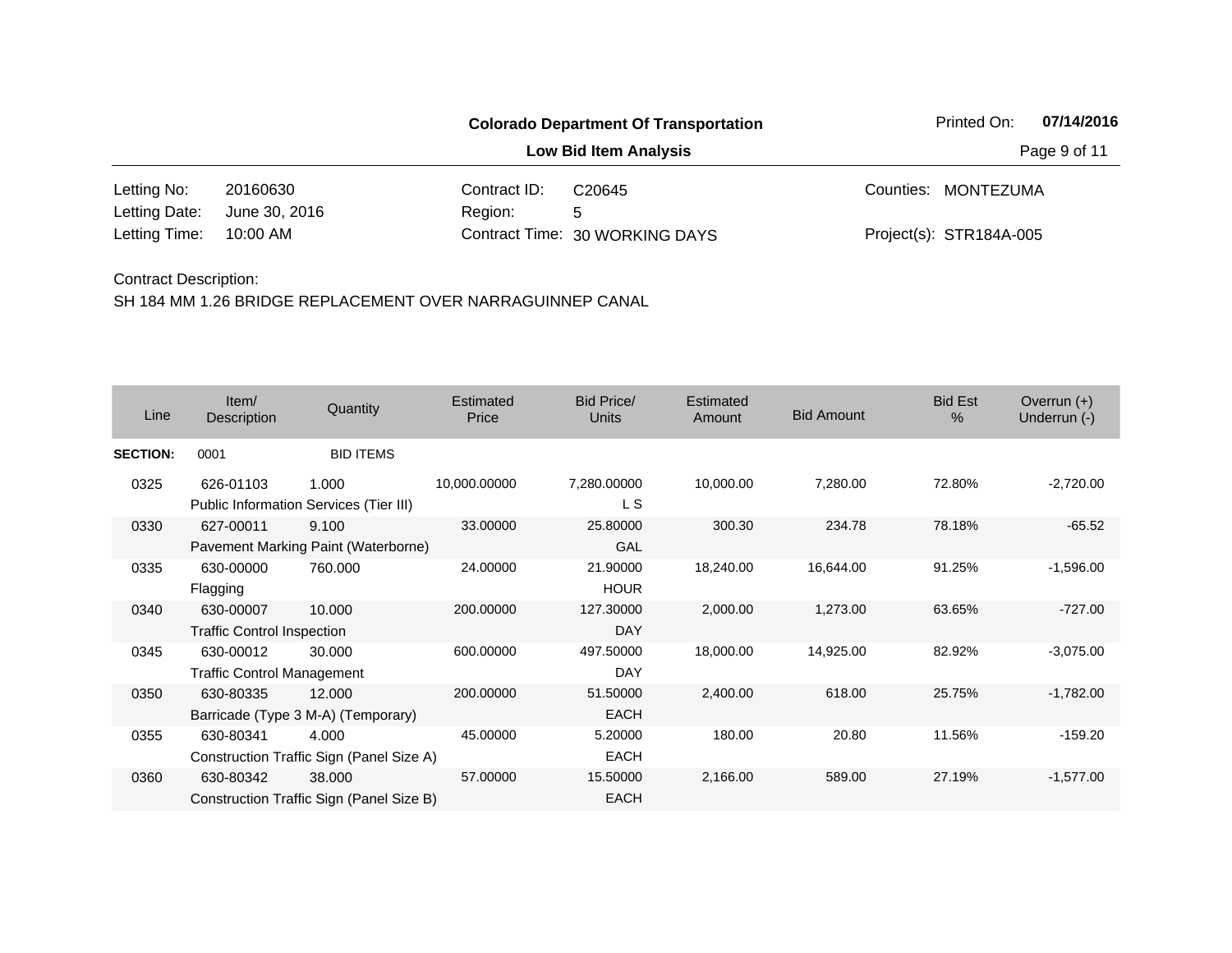|               |               |                              | <b>Colorado Department Of Transportation</b> |  | Printed On:             | 07/14/2016 |
|---------------|---------------|------------------------------|----------------------------------------------|--|-------------------------|------------|
|               |               | <b>Low Bid Item Analysis</b> | Page 10 of 11                                |  |                         |            |
| Letting No:   | 20160630      | Contract ID:                 | C <sub>20645</sub>                           |  | Counties: MONTEZUMA     |            |
| Letting Date: | June 30, 2016 | Region:                      | 5                                            |  |                         |            |
| Letting Time: | 10:00 AM      |                              | Contract Time: 30 WORKING DAYS               |  | Project(s): STR184A-005 |            |

| Line            | Item/<br>Description                          | Quantity                                             | Estimated<br>Price | Bid Price/<br><b>Units</b> | Estimated<br>Amount | <b>Bid Amount</b> | <b>Bid Est</b><br>$\%$ | Overrun $(+)$<br>Underrun (-) |
|-----------------|-----------------------------------------------|------------------------------------------------------|--------------------|----------------------------|---------------------|-------------------|------------------------|-------------------------------|
| <b>SECTION:</b> | 0001                                          | <b>BID ITEMS</b>                                     |                    |                            |                     |                   |                        |                               |
| 0365            | 630-80343                                     | 4.000<br>Construction Traffic Sign (Panel Size C)    | 65.00000           | 20.60000<br><b>EACH</b>    | 260.00              | 82.40             | 31.69%                 | $-177.60$                     |
| 0370            | 630-80344                                     | 64.000<br><b>Construction Traffic Sign (Special)</b> | 22.00000           | 10.30000<br><b>SF</b>      | 1,408.00            | 659.20            | 46.82%                 | $-748.80$                     |
| 0375            | 630-80359<br>Portable Message Sign Panel      | 120.000                                              | 125.00000          | 18.60000<br><b>DAY</b>     | 15,000.00           | 2,232.00          | 14.88%                 | $-12,768.00$                  |
| 0380            | 630-80360<br>Drum Channelizing Device         | 10.000                                               | 30.00000           | 8.30000<br><b>EACH</b>     | 300.00              | 83.00             | 27.67%                 | $-217.00$                     |
| 0385            | 630-80363<br>(Flashing)                       | 8.000<br>Drum Channelizing Device (With Light)       | 30.00000           | 15.50000<br><b>EACH</b>    | 240.00              | 124.00            | 51.67%                 | $-116.00$                     |
| 0390            | 630-80380<br><b>Traffic Cone</b>              | 50,000                                               | 8.00000            | 3.10000<br><b>EACH</b>     | 400.00              | 155.00            | 38.75%                 | $-245.00$                     |
| 0395            | 630-80393<br><b>Stackable Vertical Panels</b> | 30.000                                               | 35.00000           | 10.30000<br><b>EACH</b>    | 1,050.00            | 309.00            | 29.43%                 | $-741.00$                     |
|                 | Section 0001 Subtotal                         |                                                      |                    |                            | \$900,000.00        | \$887,924.82      | 98.66%                 | $-$12,075.18$                 |